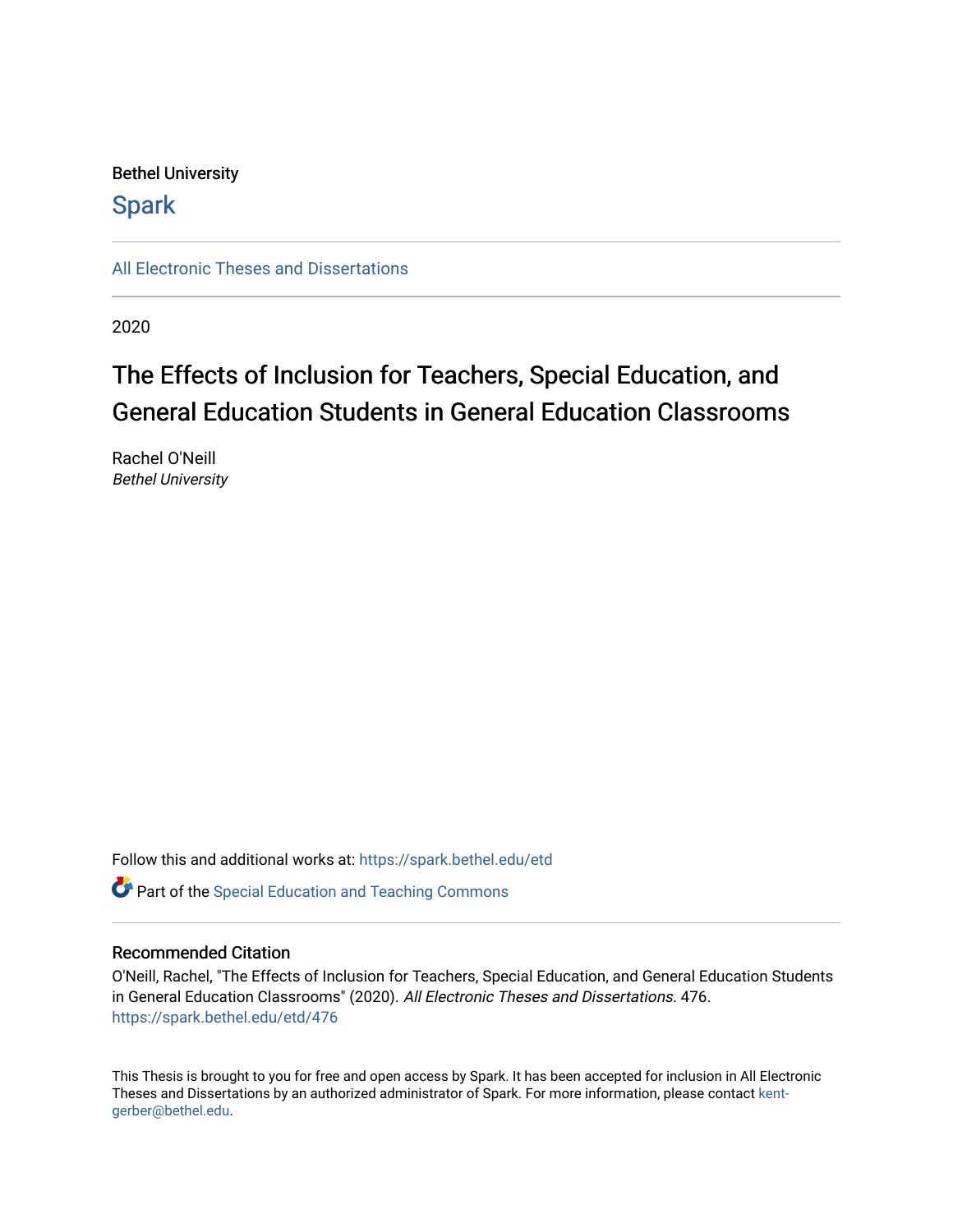# THE EFFECTS OF INCLUSION FOR TEACHERS, SPECIAL EDUCATION, AND GENERAL

# EDUCATION STUDENTS IN GENERAL EDUCATION CLASSROOMS

A MASTER'S THESIS

# SUBMITTED TO THE FACULTY

OF BETHEL UNIVERSITY

BY

RACHEL O'NEILL

IN PARTIAL FULFILLMENT OF THE REQUIREMENTS

FOR THE DEGREE OF

MASTER OF ARTS IN EDUCATION

MAY 2020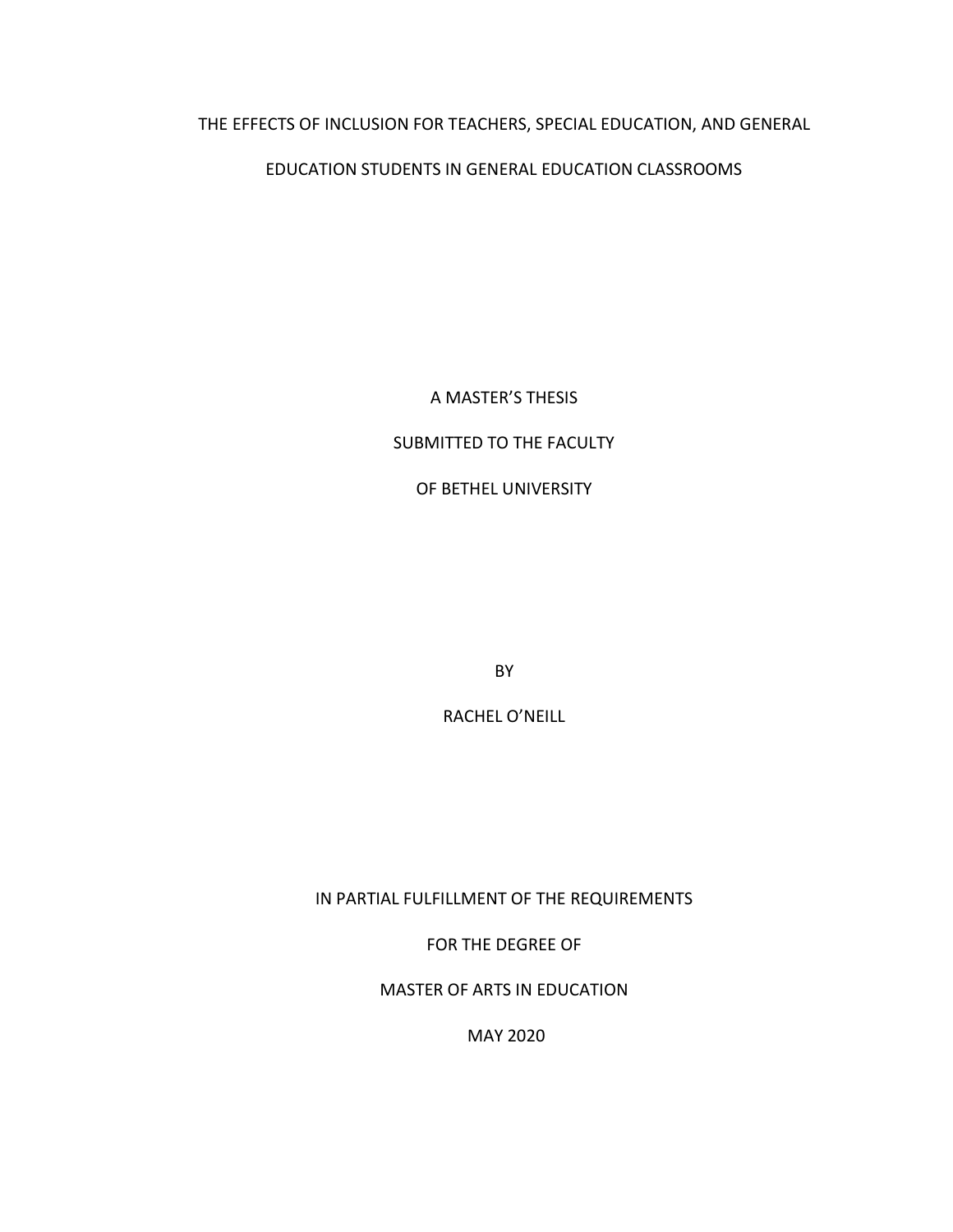# BETHEL UNIVERSITY

# THE EFFECTS OF INCLUSION FOR TEACHERS, SPECIAL EDUCATION, AND GENERAL EDUCATION STUDENTS IN GENERAL EDUCATION CLASSROOMS

RACHEL O'NEILL

MAY 2020

APPROVED

Thesis Advisor: Lisa Silmser, Ed. D.

Program Director: Katie Bonawitz, Ed. D.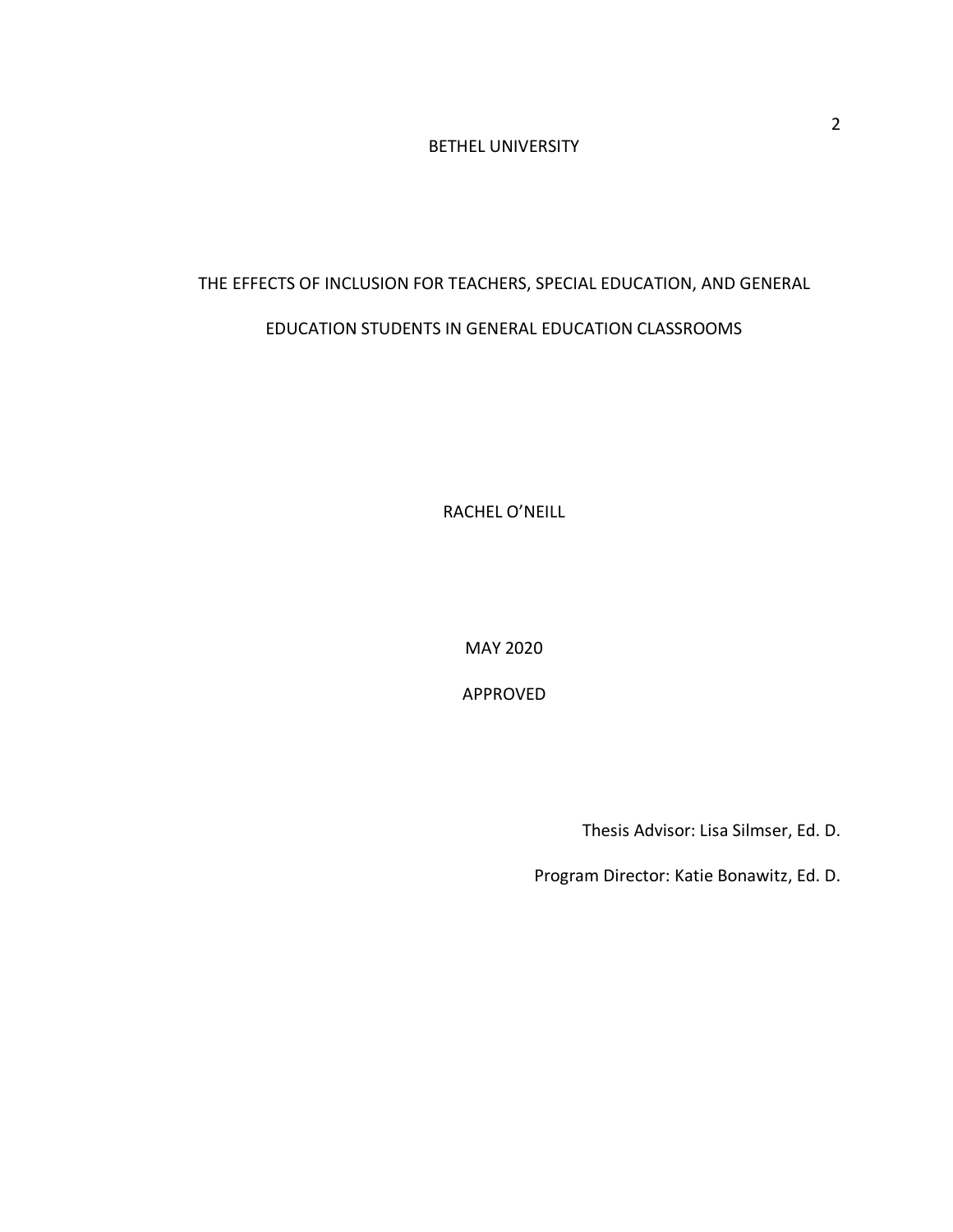#### Abstract

With the current special education policies in place in the United States, solutions must be found in order to equitably meet the academic, social and emotional needs for all types of students found in a classroom. One of the most practiced solutions found in schools today, is the inclusion of special education students in mainstream classrooms. Inclusion can provide many benefits to teachers, general education and special education students when executed properly. When not executed properly, inclusion can cause undue stress to both teachers and students. This literature review will examine the effects of inclusion on teachers, special education, and general education students in general education classrooms. The research examined within the literature review focuses on the benefits, disadvantages, professional development, and beliefs regarding inclusion. All age groups and levels of school were examined within the research. Ultimately the research proves that teachers require more purposeful professional development in inclusion in order to execute it properly within their classrooms.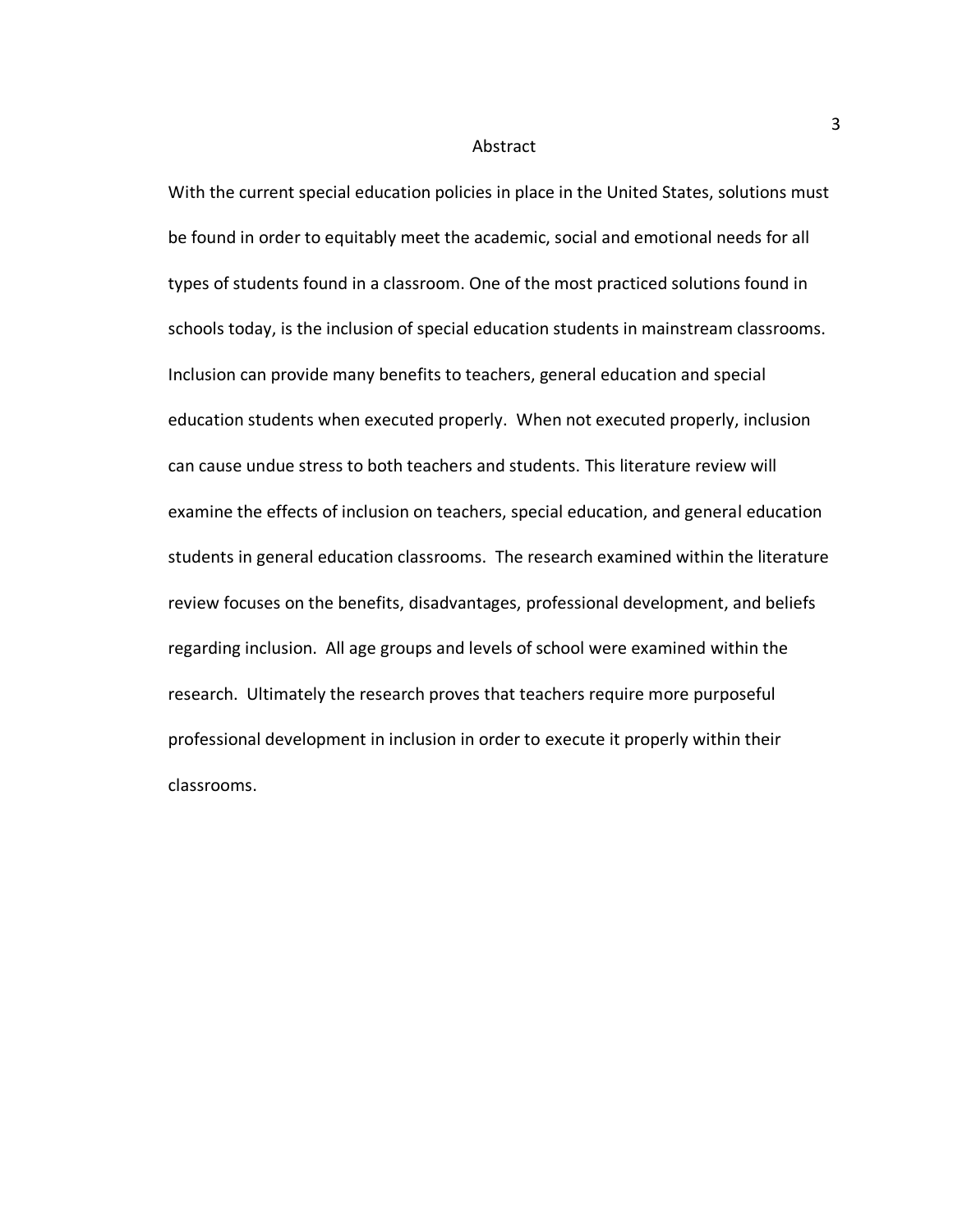| <b>Table of Contents</b> |
|--------------------------|
|--------------------------|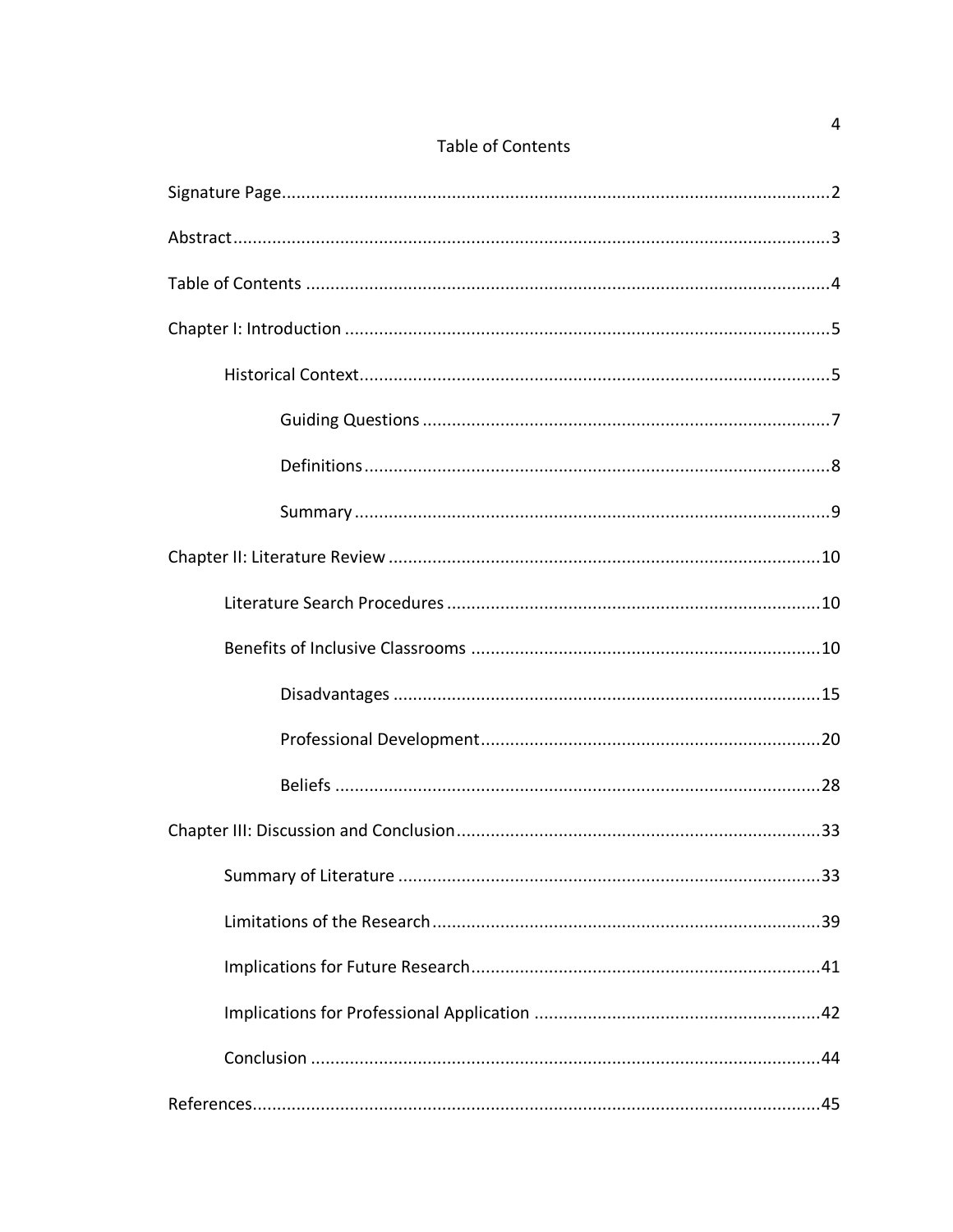#### **CHAPTER I: INTRODUCTION**

#### **Historical Context**

Education is an ever-evolving field, with expectations and laws changing for administrators, teachers and students over the years. Creating successful students not only includes general education students, but also special education students. In 1975, the law required students with disabilities to be educated inclusively with their general education peers (Kilanowski-Press et al., 2010). Educating diverse students with diverse needs leads to different challenges that educators need to overcome within their schools.

Arguably the most significant law that was passed in regards to students with disabilities was The Individuals with Disabilities Education Act (IDEA) in 1997. IDEA requires schools to provide students with disabilities a Free Appropriate Public Education (FAPE) that is tailored to their individual needs (Schultz et al., 2016). Along with FAPE being tailored to the student's individual needs, the law also includes that schools are required to provide access to the general curriculum to meet the challenging expectations established for all children. This means that all students with disabilities need to have access to the best education plan that will meet their unique needs. Also, due to IDEA, all special education students have the right to the least restrictive environment in their education (Kilanowski-Press et al., 2010). This means that each student with a disability will have their team review their strengths, weaknesses, and needs, and consider the best, and least restrictive placement in any particular educational setting. A solution to this need of educating in the least restrictive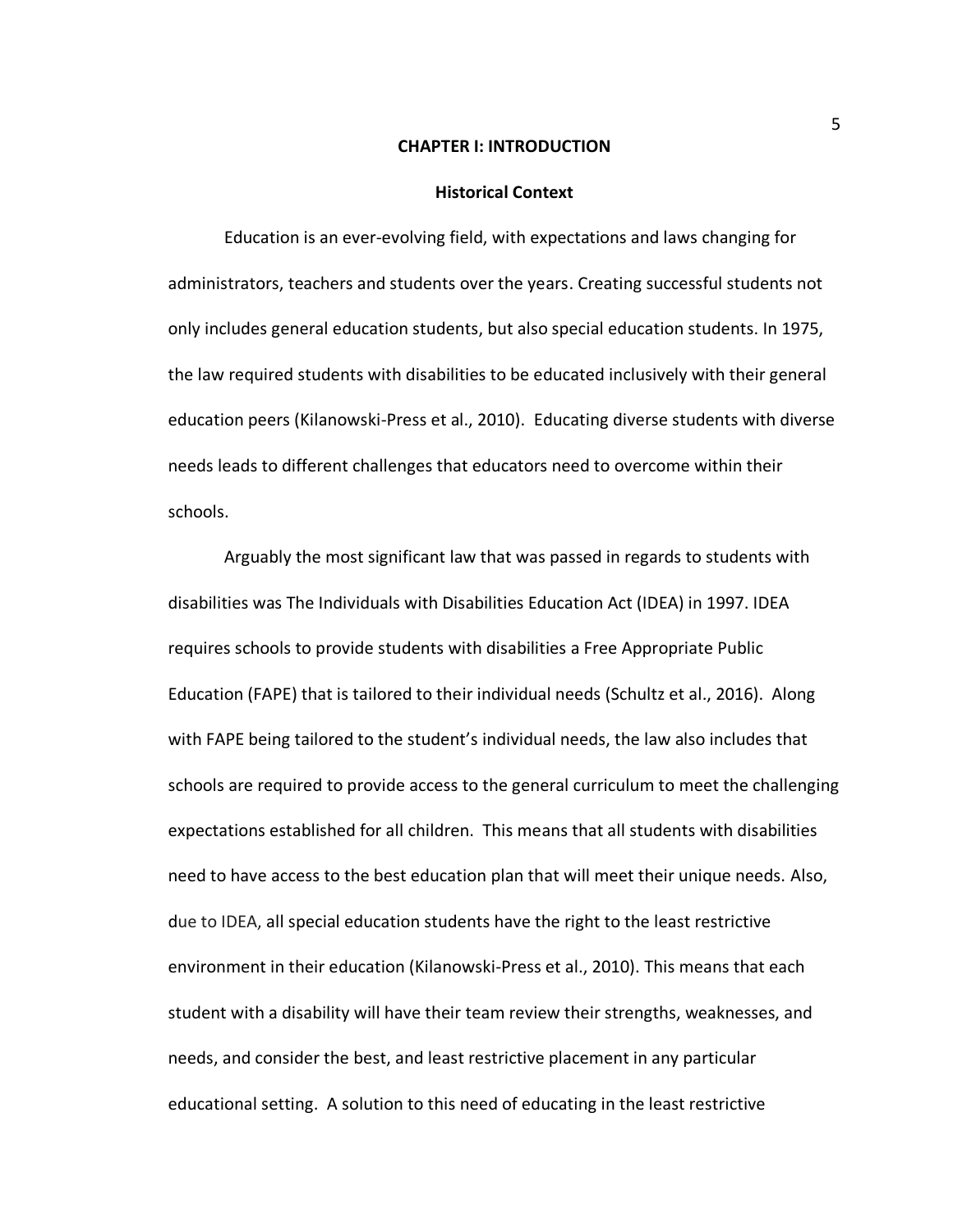environment is children with disabilities participating in mainstream or general education classes. Educating general and special education students together will likely include an inclusive classroom where all students, general and special education, are welcomed and taught together.

Today, inclusion may include two teachers working together in one classroom. This generally consists of one general education teacher and one special education teacher. These two teachers working collaboratively together in one classroom can vary greatly from classroom to classroom. Teaching styles, techniques, strategies, and student engagement make look different in every classroom and may vary from day to day. This collaborative work environment has led to various co-teaching models that inclusive classrooms can use.

There are six co-teachings models that are generally in practice in inclusive classrooms that are noted by Friend and Cook (2017). One co-teaching model is one teach, one observes. This is where one of the teachers teaches the lesson and the other observes the students for various reasons. The second co-teaching model is one teach, one assist. This model has one teacher teaching again, while the second teachers unobtrusively assists the students during the lesson. The third co-teaching model is parallel teaching. This is where the teachers divide their classes into two groups and teach the same lesson at the same time. The fourth co-teaching model is station teaching. This model divides the classroom up into multiple groups where the students travel to different stations. A station might have a teacher providing a lesson or having the students work independently. The fifth co-teaching model is alternative teaching.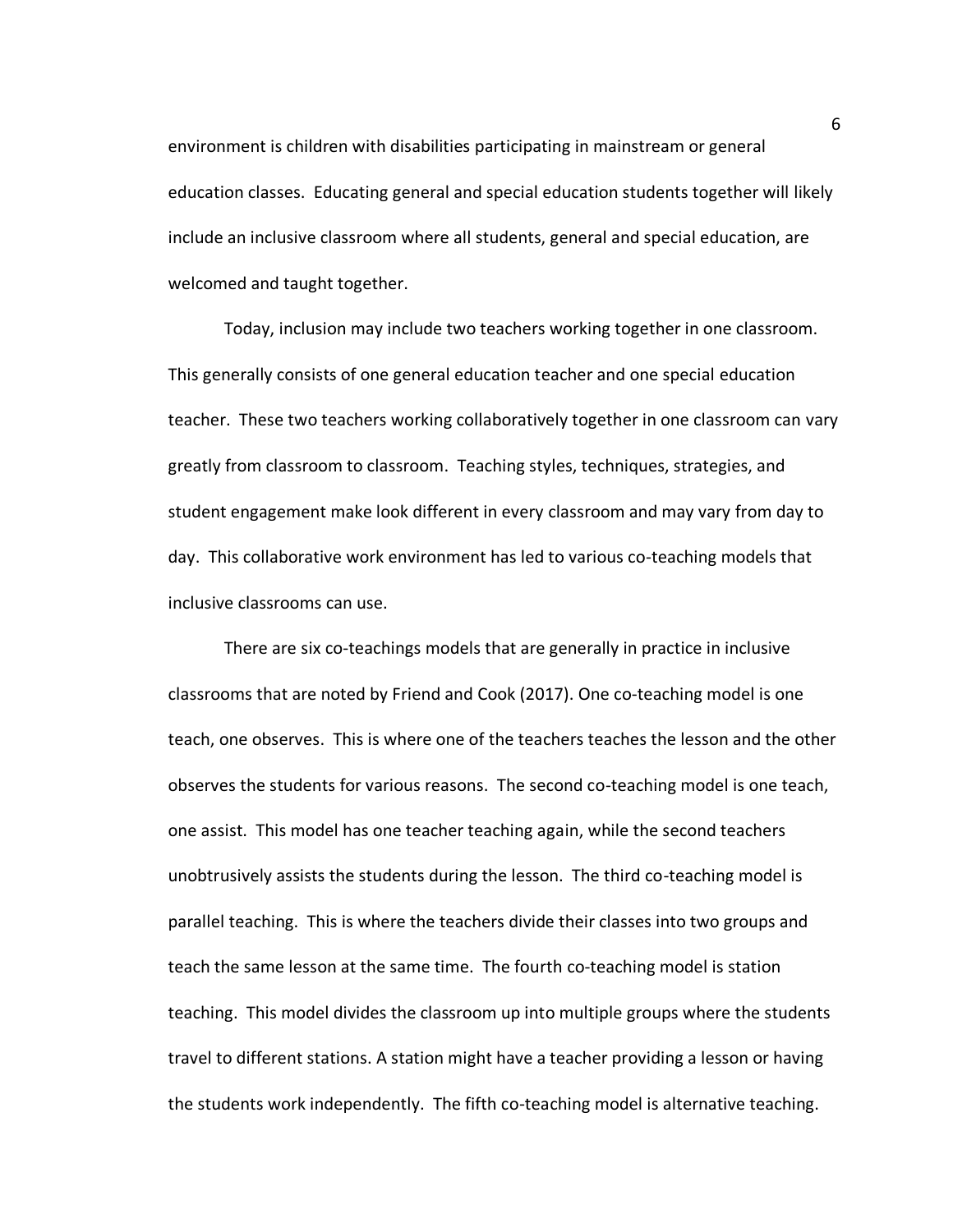This is where one teacher takes responsibility for a large group, and the other teacher takes responsibility for a smaller group. The last co-teaching model is team teaching. This is where both teachers are teaching the same content to the same group (Friend & Cook, 2017).

Although laws and teaching practices have changed in order to promote inclusivity of children with disabilities there is still a question to the effectiveness of inclusive classrooms. Many questions regarding the benefits for both general and special education students still remain unanswered. Prejudices and outdate belief systems still exist within the modern-day educational system, and these prejudices and beliefs can hinder our inclusive classrooms. Educators have developed various inclusion strategies and co-teaching models in order to meet these prejudices and beliefs head on, along with addressing the needs of their diverse students. These inclusion strategies and co-teaching models are not only relevant to those involved in education, but can be vital to policymakers and community members as well.

#### **Guiding Questions**

Educational laws have determined the level of inclusivity of children with disabilities in general education classrooms. These laws not only effect special education students, but also their teachers and peers. For this reason, this literature review sought to find the effects of inclusion. What are the effects of inclusion for teachers, special education and general education students in general education classrooms?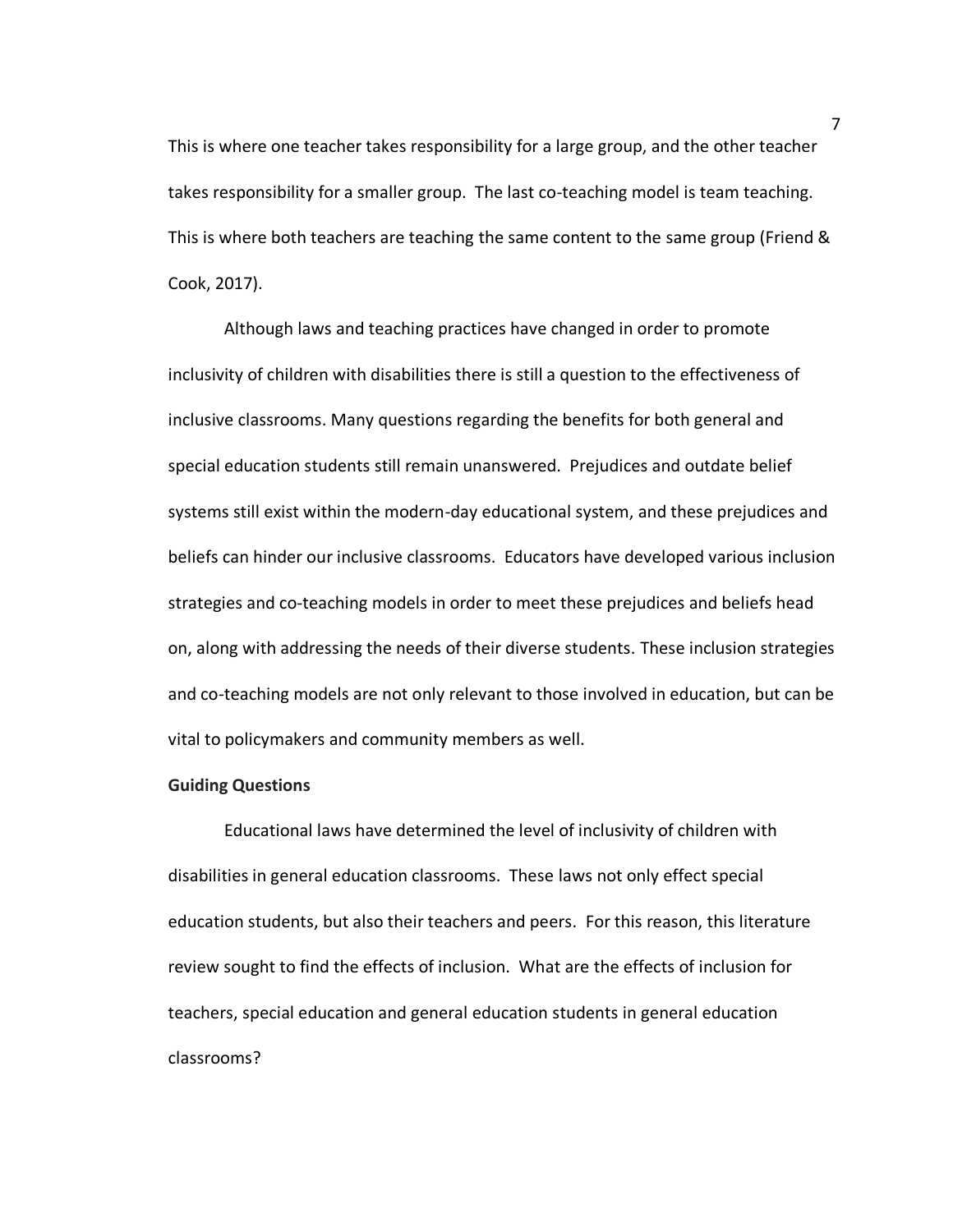What benefits can inclusive classrooms have? When inclusive classrooms are executed correctly, they can have many benefits for teachers, special education students, and general education students. Benefits for teachers include collaborating with other teachers and broadening their beliefs and techniques. Benefits for special education students include increased social interaction, access to more curriculum, increased friendships and a less restrictive environment. Benefits for general education students include increased friendships and social interaction, and broadening their beliefs about disabilities.

What disadvantages can inclusive classrooms have? When inclusive classrooms are not executed correctly, they can academically, emotionally and socially hinder both general and special education students. Working with diverse student needs, along with other colleagues can cause stress and hinder teacher performance. Due to all of the individuals involved in inclusive classrooms, it is important to gather and analyze information regarding their effectiveness.

## **Definitions**

It is necessary to define the following terms so that the reader will understand the information presented in chapter two. While some of these terms are very common, it is important to have a common definition.

*Co-teaching* is when the general education teacher and a special education teacher are educating students in the same classroom. There are six co-teaching models; one teach, one observe, one teach, one assist, parallel teaching, station teaching, alternative teaching, and team teaching.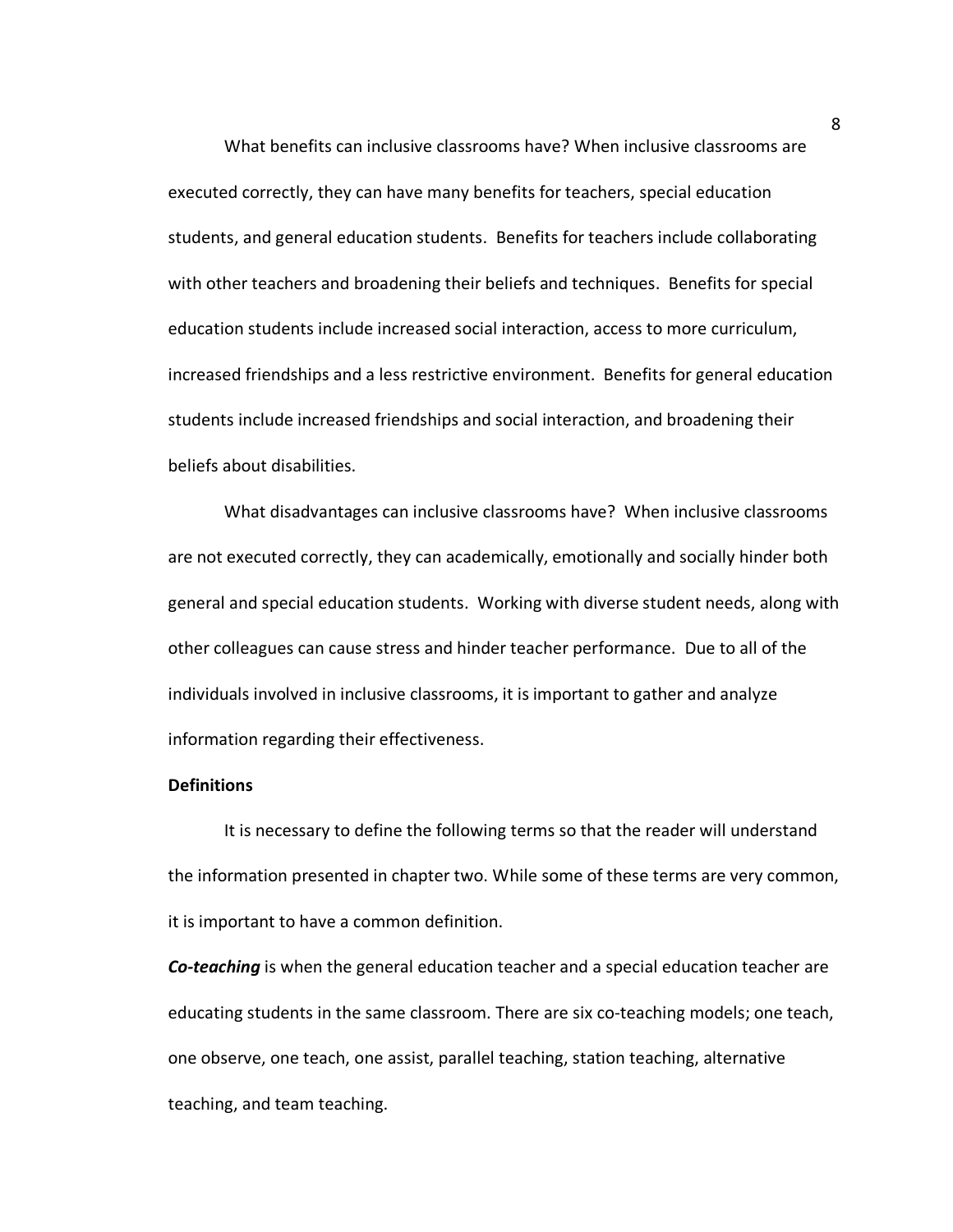*Collaboration* is the act of working together with another teacher to produce or create something. In inclusive classrooms, this is teachers attempting to successfully integrate all students academically and socially within their classrooms.

*Inclusion* is individuals with disabilities learning alongside their non-disabled peers.

Students in special education are taught within in general education classrooms.

*Inclusive Classrooms* is a model where special needs students spend their time with non-special needs students. This generally takes place within one classroom.

*Special Education* is learning provided to students with exceptional needs. These exceptional needs include learning disabilities or mental challenges. These students are provided individualized services.

*Disability* is a condition that physically or mentally limits a person's movements, learning capabilities or general activities. A student must have a recognized disability in order to receive special education services through their school.

#### **Summary**

If we are to determine the effects of inclusion for teachers, special education and general education students in general education classrooms we must consider all aspects of inclusive classrooms. The next chapter in this thesis will be a literature review. Within the literature review, the benefits, disadvantages, professional development and belief systems will all be examined to determine how they all effect inclusion. The literature will be summarized in chapter three. Along with the summary, chapter three will address the limitations of the research, implications for future research and professional application.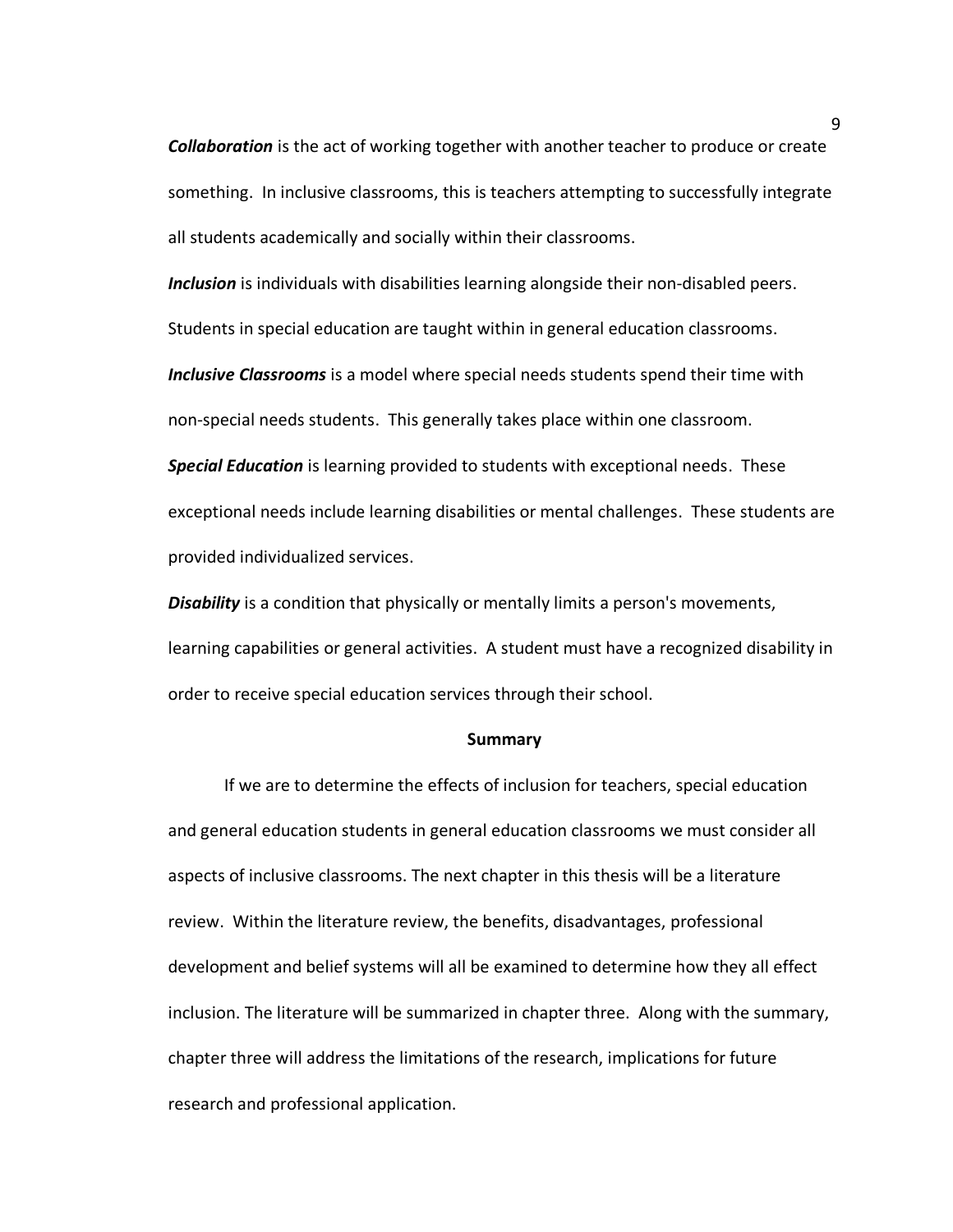#### **CHAPTER II: LITERATURE REVIEW**

#### **Literature Search Procedures**

In order to locate the literature for thesis, searches Education Journals, ERIC, Academic Search Premier, and EBSCO Mega FILE were conducted for publications from 1980-2019. This list was narrowed by reviewing published empirical studies from peerreviewed journals that focused on inclusion and collaboration in general education classrooms, found in journals that addressed the guiding topics. The key words that were used in these searches included "collaboration," "inclusion," "co-teaching," "social inclusion," and "inclusive classrooms." The structure of this chapter is to review the literature on the benefits, disadvantages, professional development and beliefs of having inclusive classrooms for teachers, special education and general education students.

## **Benefits of Inclusive Classrooms**

Inclusive classrooms, when executed correctly, can have many benefits for teachers, special education students, and general education students. Benefits for teachers include collaborating with other teachers, getting to know their students and families better, and broadening their teaching beliefs and techniques through purposeful professional development. Special education students can benefit from access to more curriculum, increased friendships and social acceptance, academic performance, and a less restrictive academic environment. Benefits for general education students include increased social interaction, and broadening their beliefs about disabilities. If inclusive classrooms are not executed correctly, it can hinder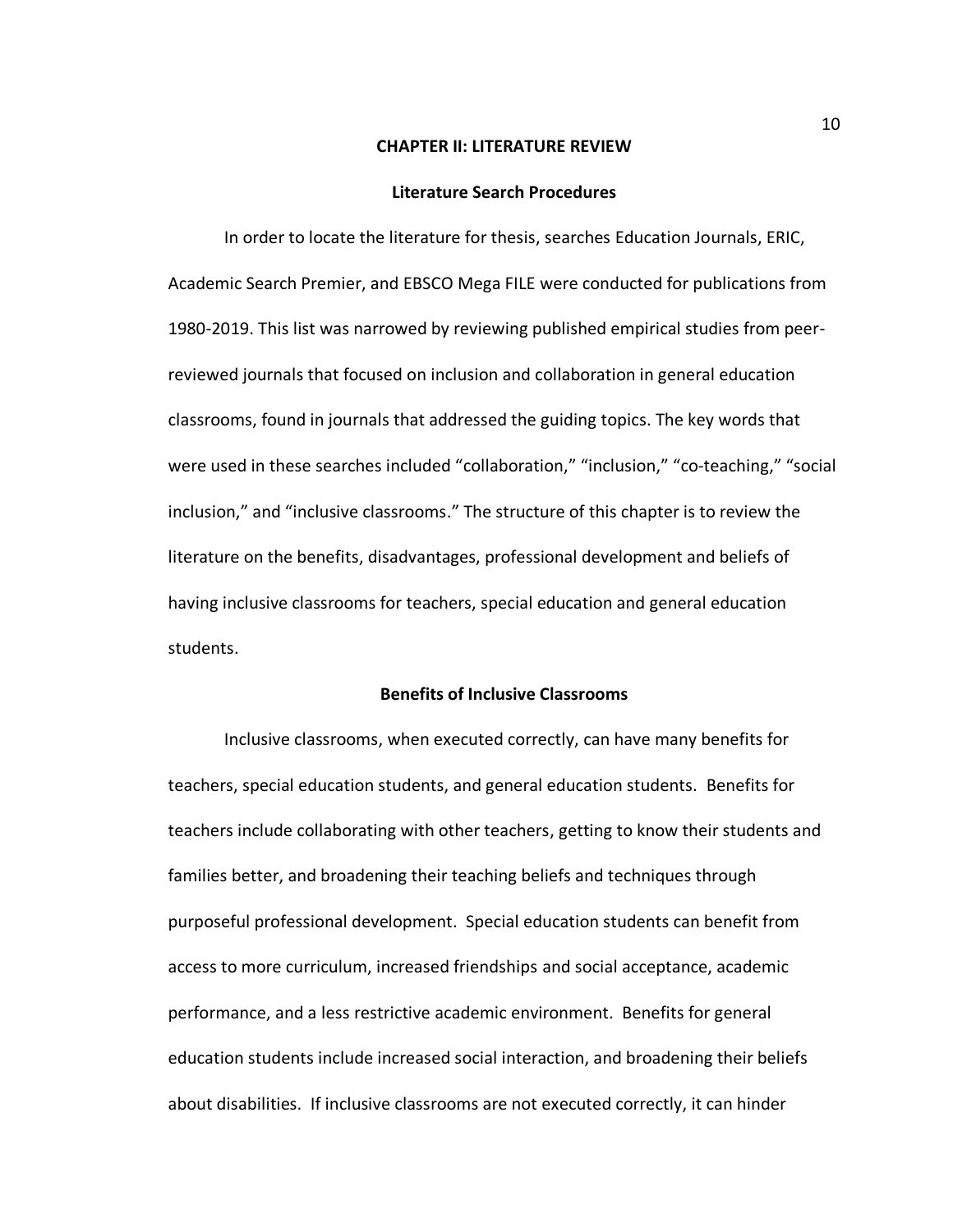general education students academically, decrease self-esteem for students, and increase the risk of bullying within the classroom. Powers, Bierman, and Coffman (2016) compared the restrictive educational placements in both the elementary and secondary setting. Powers et al. (2016) followed participants from kindergarten through high school completion. Through home and teacher interviews and school records, the authors found that students in restrictive educational placements were not affected in elementary school. However, it did find that there was increased risk of high school non-completion and the severity of adolescent conduct in secondary settings. Powers et al. (2016) believe that there needs to be an alternative setting or solution because restrictive education placement was harmful to students in a secondary school setting. Placing these students into less restrictive, inclusive secondary classrooms can benefit these students, including increasing their rate high school completion.

Borders, Barnett, and Bauer (2010) observed and compared normal hearing to the hard of hearing students with mild to moderate deafness in an inclusive classroom. Graduate students observed each inclusive classrooms and measured students' response to practice and prompt opportunities, differences in levels of prompting and engagement. Borders et al. (2010) found that the hard of hearing students fell within the typical range of all students within the categories that were observed. Borders et al. (2010) concluded that based on their results, inclusive classrooms seem to be successful.

Inclusion benefits special education students' education in early childhood. Justice, Logan, Tzu-Jung Lin, and Kaderavek (2014) showed that the average spring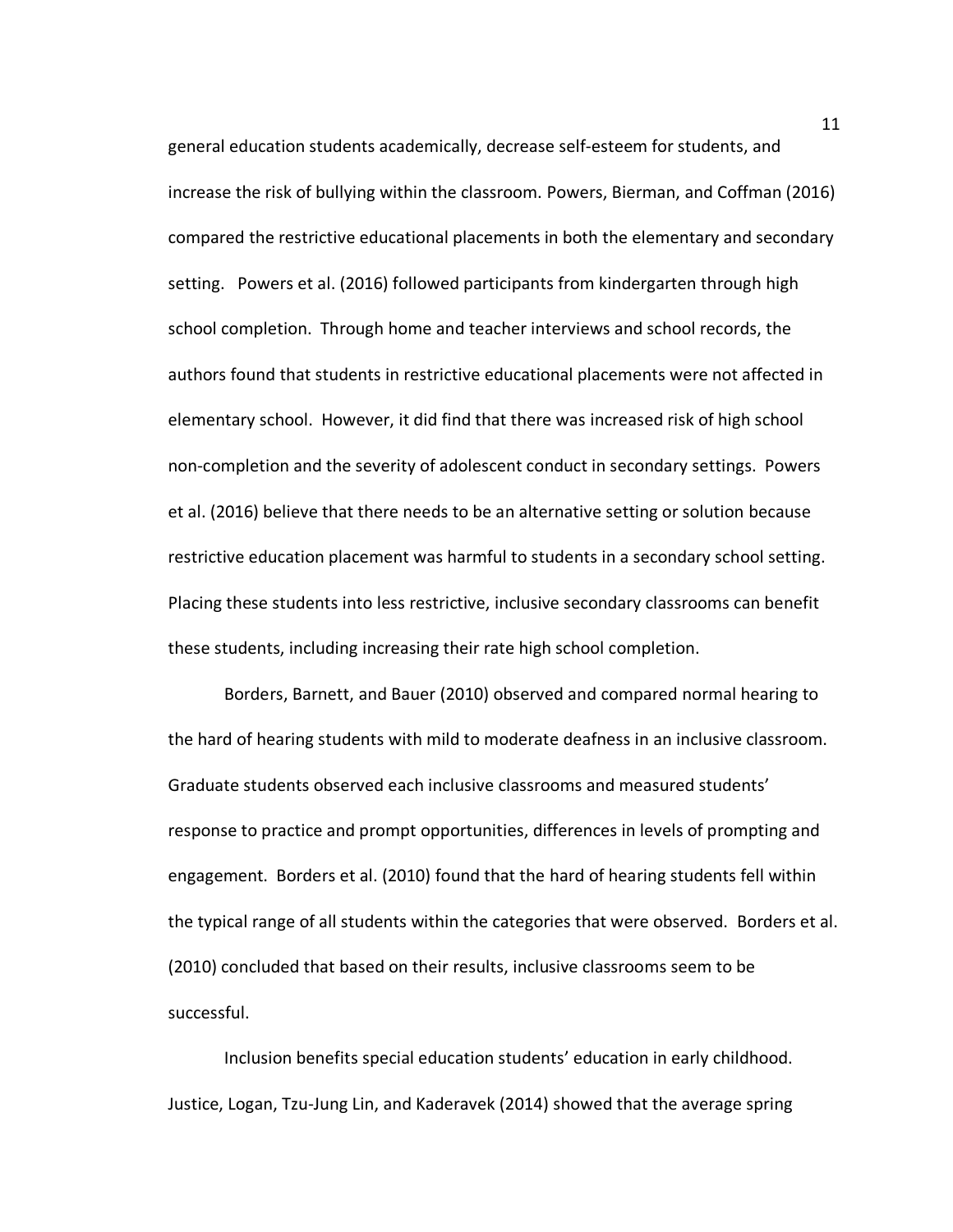language scores of early childhood special education students were strongly affected by peer effects in their classroom. Justice et al. (2014) studied 670 pre-school aged student participants with about 55% of the students on an IEP. Data was collected on the students' language skills in order to determine how much peer effects had on them. The children's teacher filled out a questionnaire on language skills for each student in the fall and the spring. Justice et al. (2014) calculated the average language skill level of each classroom in the fall, then used peer skills to predict the children's language development. The results showed that students were significantly affected by peers in their classroom, especially students with disabilities. For example, if a student with low language skills had classmates with higher language skills, they were more likely to have higher language skills in the spring. The same was found to be true when the scenario was reversed. Justice et al. (2014) proves that inclusive classrooms can academically benefit students, especially special education students.

Dessemontet, Bless, and Morin (2012) also found that there were academic benefits to inclusion. Dessemontet et al. (2012) used a total of 68 participants in the study between the ages of seven and eight, diagnosed with an intellectual disability, had an IQ between 40 and 75. The participants were evenly put into an inclusive classroom and a special needs classroom that was located at a special needs school. Dessemontet et al. (2012) measured academic gains along with adaptive behavior gains. The results showed that special education students in inclusive classroom made more gains in their literacy skills than their peers at special needs schools.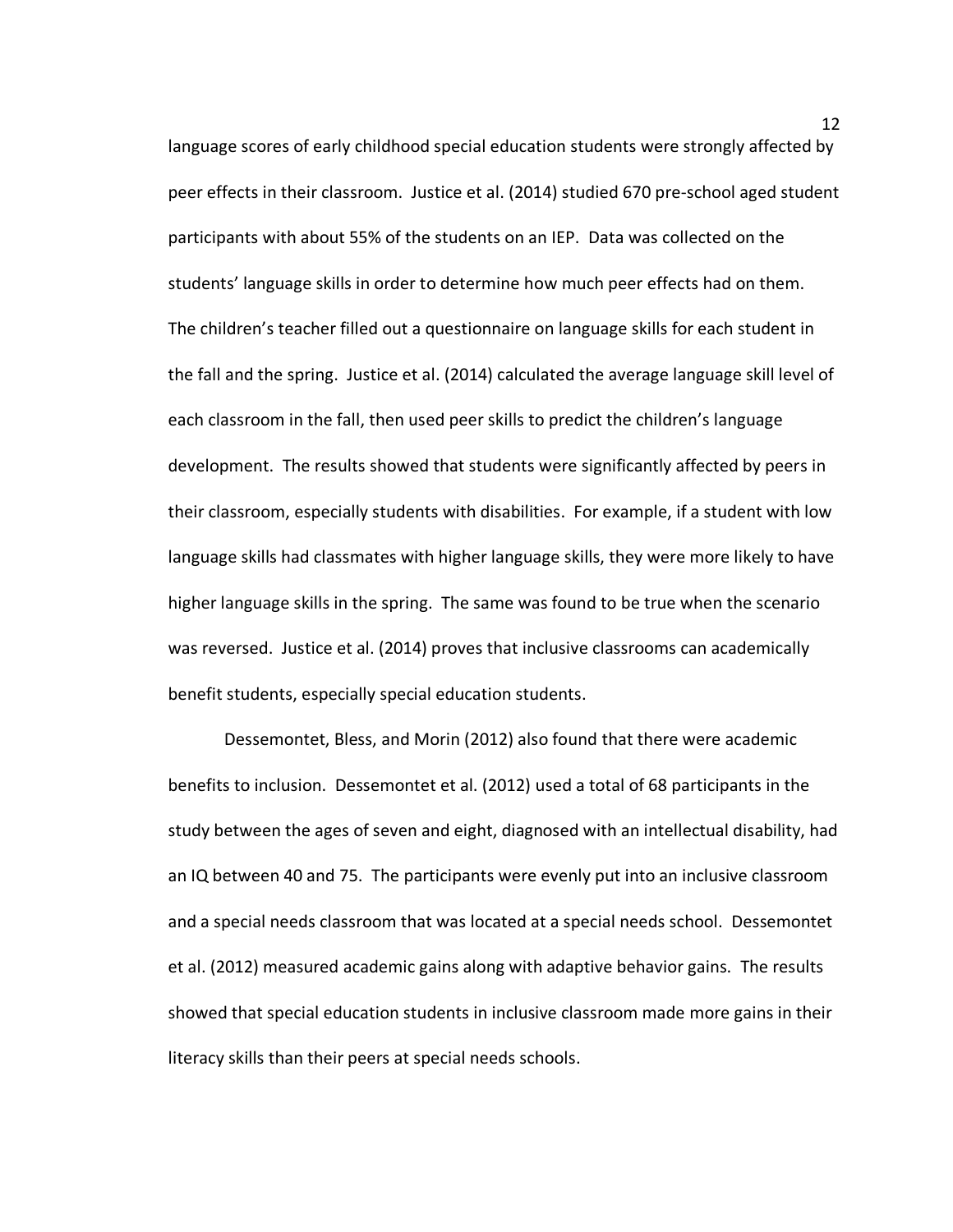Along with academic benefits, inclusive classrooms can have social benefits for students as well. Morrison and Burgman (2009) found that classroom environment affects the friendship experiences that students with disabilities experiences. There was a total of ten children with some type of disability, who ranged in age between eight and ten years old that participated in the study. The data was collected through student interviews conducted over several sessions in their family homes. Students with disabilities varied from classroom to classroom, but generally all wanted to have meaningful friendships and to be able to fit in. Some students with disabilities recognized that they are different from others, but also saw that everyone is different from one another. Others did not see their differences and viewed themselves as the same as their peers. Morrison and Burgman (2009) found that if a classroom is more inclusive and shows children with disabilities in a positive light, then the students with disabilities are able to make more meaningful friendships. This shows that the classroom environment shapes the friendships that students with disabilities experience and this makes inclusive classrooms an important part of education.

Gasser, Grütter, and Torchetti (2018) found that inclusive classrooms can predict children's sympathy and their intended inclusion toward their hyperactive classmates. Gasser et al. (2018) used 1209 Swiss children from 61 school classes to explore their attitudes toward hyperactive disabled children in school. Students were given an assessment during their  $5<sup>th</sup>$  grade and  $6<sup>th</sup>$  grade years. In the assessment, students were given a hypothetical story with hyperactive behavior, and were asked to rate three questions regarding their intentions on whether to include the hypothetical student into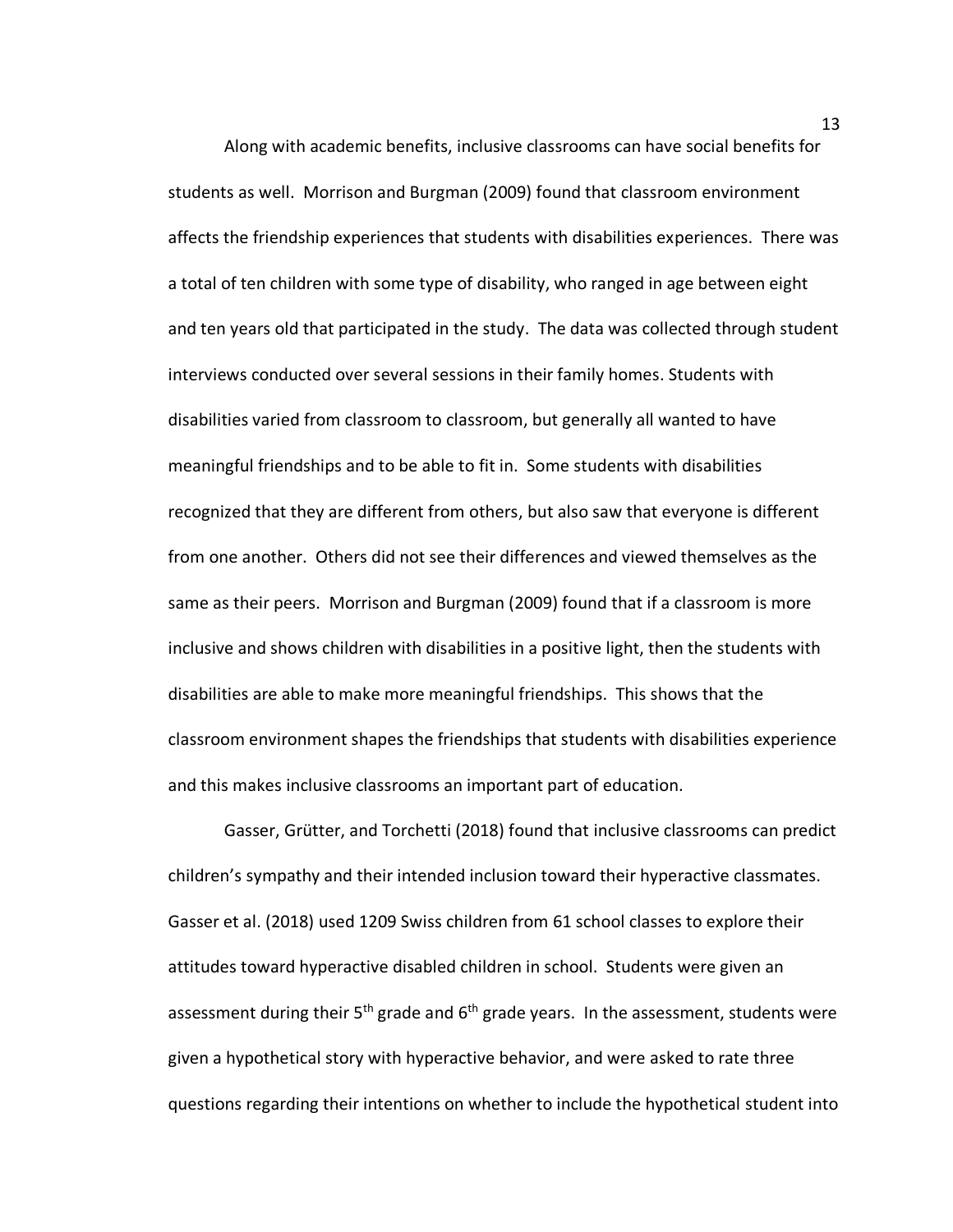social activities. Students were also asked to assess their classmates' reactions to three hypothetical situations of exclusion of hyperactive students. Lastly, students were asked to nominate an unlimited number of classmates who they liked best in order to determine peer acceptance. Gasser et al. (2018) found a significant positive effect of students' individual perceptions of their classmates. This helps prove that inclusive classrooms can have an effect on students' acceptance of other classmates, including hyperactive disabled students.

Inclusive classrooms are important for peer acceptance and teachers need to continue to improve the inclusivity of their classrooms. A way to improve inclusivity could be through a cooperative learning approach. For this reason, Jacques, Wilton, Townsend, and Wilton, K. (1998) attempted to determine the effects of the participation of non-disabled children in a cooperative learning program on their social acceptance of classmates with mild intellectual disability. Jacques et al. (1998) used 21 participants with mild intellectual disabilities who were chosen based off their IQ and, ranged in age from 9-11. These students were either kept in their classroom as a control group or put into cooperative learning groups. The cooperative learning groups were small groups of four to six students, with one child being mild intellectually disabled. The students in the group worked as a part of a jigsaw group to complete a project together. After the student were done with cooperative learning group, they were immediately given a social acceptance measure. Jacques et al. (1998) found that the students in the cooperative learning group had an increase in social acceptance from their peers, compared to the control group. The results were the same using the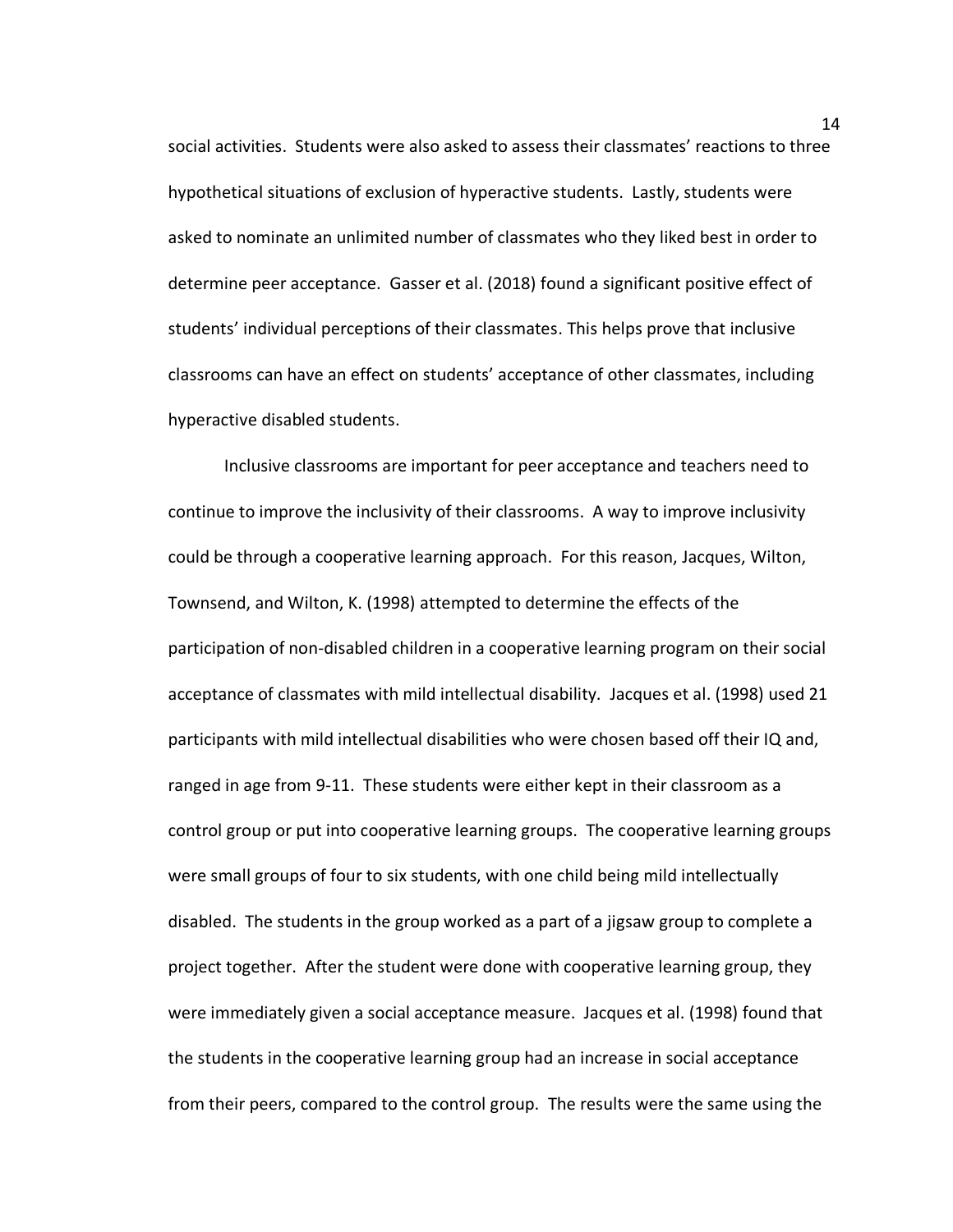measure five weeks after the initial results.This proves that using the correct approach in inclusive classrooms can increase social acceptance of special education students.

Another way to improve inclusivity could be through a collaboration model in inclusive classrooms. Collins, Branson, Hall, and Rankin (2001) showed that students with disabilities can be taught to perform a related task within the collaborative instructional model. The students in the study were asked to write letters in a collaborative English classroom. The English teacher, two special education teachers, and a university investigator measured four components of students writing. They measured the date, greeting, body and closing components of the students' letters. Students were given a baseline writing and the number of correct components were recorded at the beginning of the study. There was a minimum of three, one-on-one intervention sessions to improve the students writing. At the end of the study, each student showed growth in their writing. Collins et al. (2001) shows that students with disabilities can be taught to perform a related task within the collaborative instructional model, proving that the collaborative instructional model is academically effective.

## **Disadvantages**

Although there are a lot of benefits to inclusive classrooms for students and teachers, there are some disadvantages to be addressed as well. Brown and Babo (2017) examined the influence of an inclusive classroom setting on the academic performance of general education secondary students on the language arts literacy section of the 2013 New Jersey High School Proficiency Assessment (NJ HSPA). Brown and Babo (2017) used 214 eleventh grade, non-disabled general education students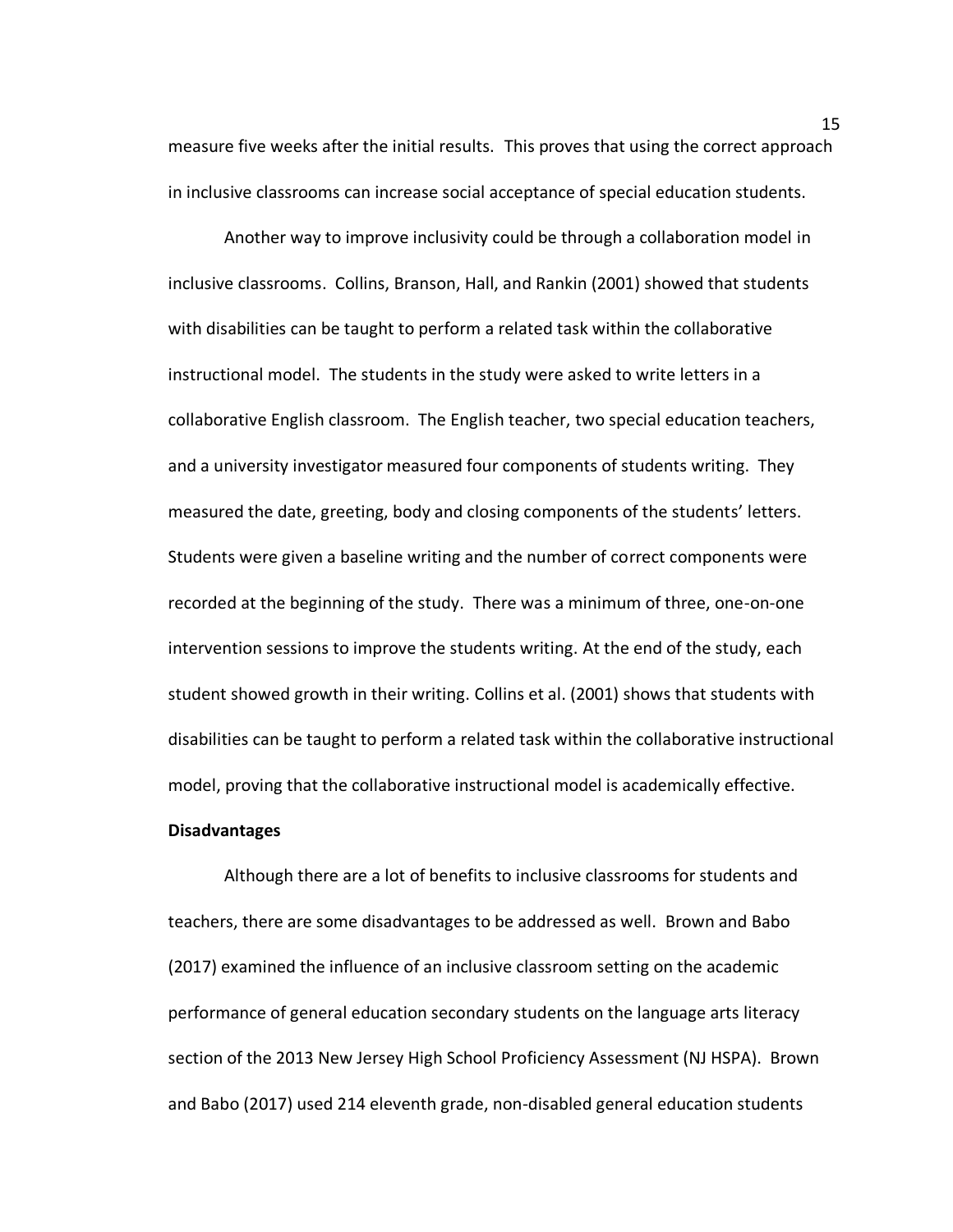who went to school in New Jersey in the study. Students were assigned to either a College Prep I or II level English course based on standardized test data, teacher recommendations and parent input. The College Prep II courses were the inclusion classes where two certified teachers (one context expert and one special education teacher) taught the College Prep II class. The study measured how inclusive classrooms influenced non-disabled general education students by comparing their performance on the 2010 and 2013 NJ HSPA Language Arts Literacy section. Brown and Babo (2017) found that placement in the inclusive classroom was an indicator of performance. Students who were placed in a non-inclusive classroom setting performed higher on the 2013 NJ HSPA than general education students who were placed in an inclusive classroom. According to this study, the placement in inclusive classrooms can hinder the academic performance of the general education students if not executed properly.

Inclusive classrooms can hinder general education students' academics, but it can also hinder all students' self-esteem. Daniel and King (1997) attempted to determine the effects of students' placement versus nonplacement in an inclusion classroom on dependent variables, including parent concerns about their children's school program, teacher and parent reported instances of students' problem behaviors, student's academic performance, and students' self-reported self-esteem. A second purpose was to determine whether student placement in three different types of inclusion programs would result in differences in the dependent variables. There were 207 third through fifth grade students who participated in the study. They were divided into three groups of students: group one – 68 students from four non-inclusion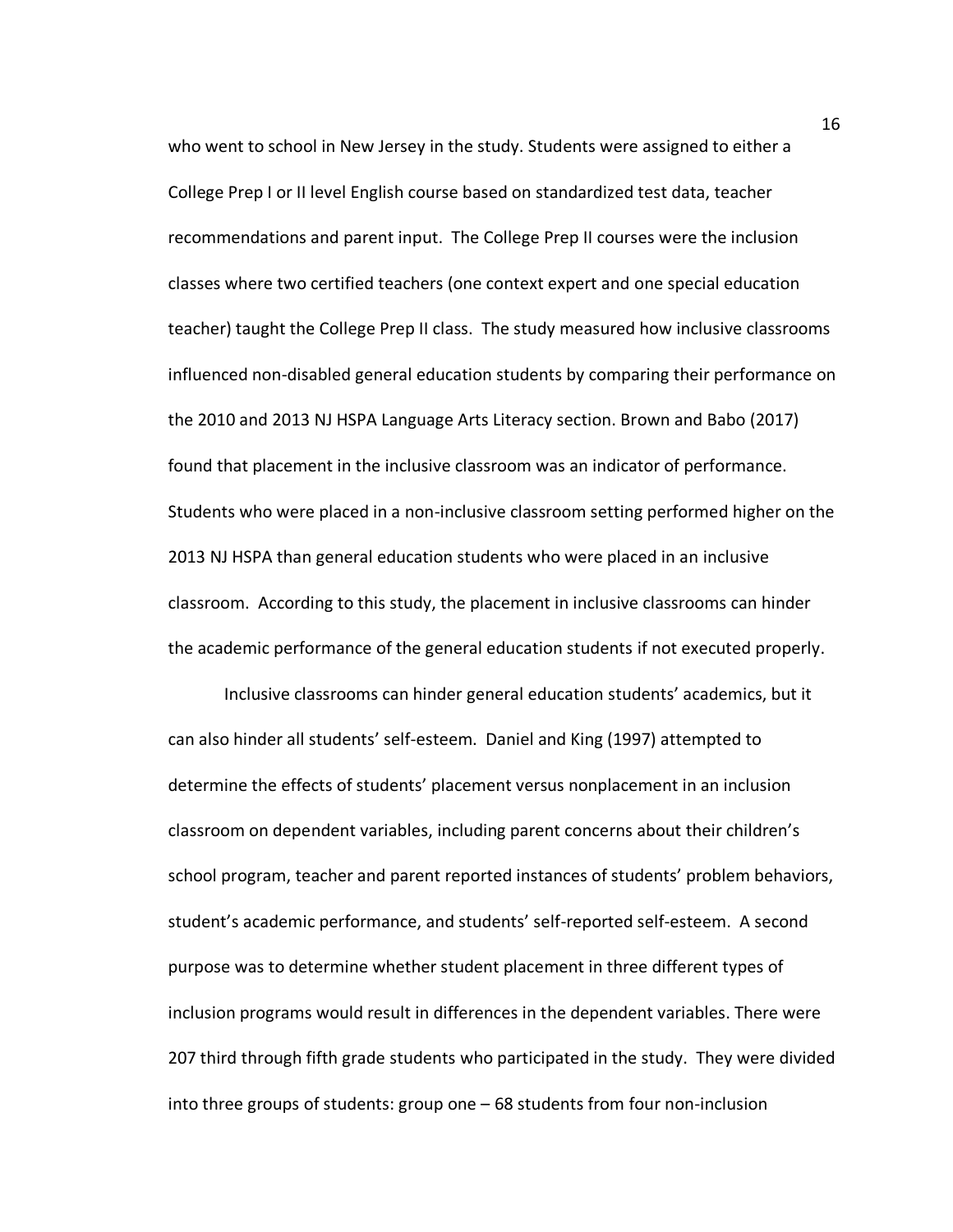classrooms. Group two – 34 students from two clustered inclusion classrooms. Group three – 105 students from six random inclusion classrooms. The parents of the students answered a 22-item attitudinal questionnaire designed to measure their levels of programming concern. Teachers' and parents' perceptions were collected using the scores on internalizing and externalizing their children's adaptive functioning or problems subscales of the Child Behavior Checklist. Gains in students' standardized achievement test scores in reading, mathematic language, and spelling were collected by subtracting their previous years score with this year's score. Students' scores on familial acceptance, academic competence, peer popularity, and personal security were measured by using subscales of the Self-Esteem Index. The results of the study indicate that the effects of inclusion programs are somewhat mixed. There does not seem to be a discernable pattern in achievement differences. Even though there doesn't seem to be an achievement pattern, there is a higher instance of behavior problems among students in inclusion classrooms. This implies that the inclusion teacher may devote more time to discipline problems and possibly diminishing time spent on instruction. The behavior problems could have had a negative effect on students' self-esteem. Daniel and King (1997) found that students placed in inclusion classrooms have lower self-esteem than students in non-inclusion classrooms. This means that contrary to the inclusionary assumption, inclusion programs may not necessarily help to raise students' self-esteem.

Daniel and King (1997) found that although there was no negative impact on attitudes towards special education students, students can suffer from decreased self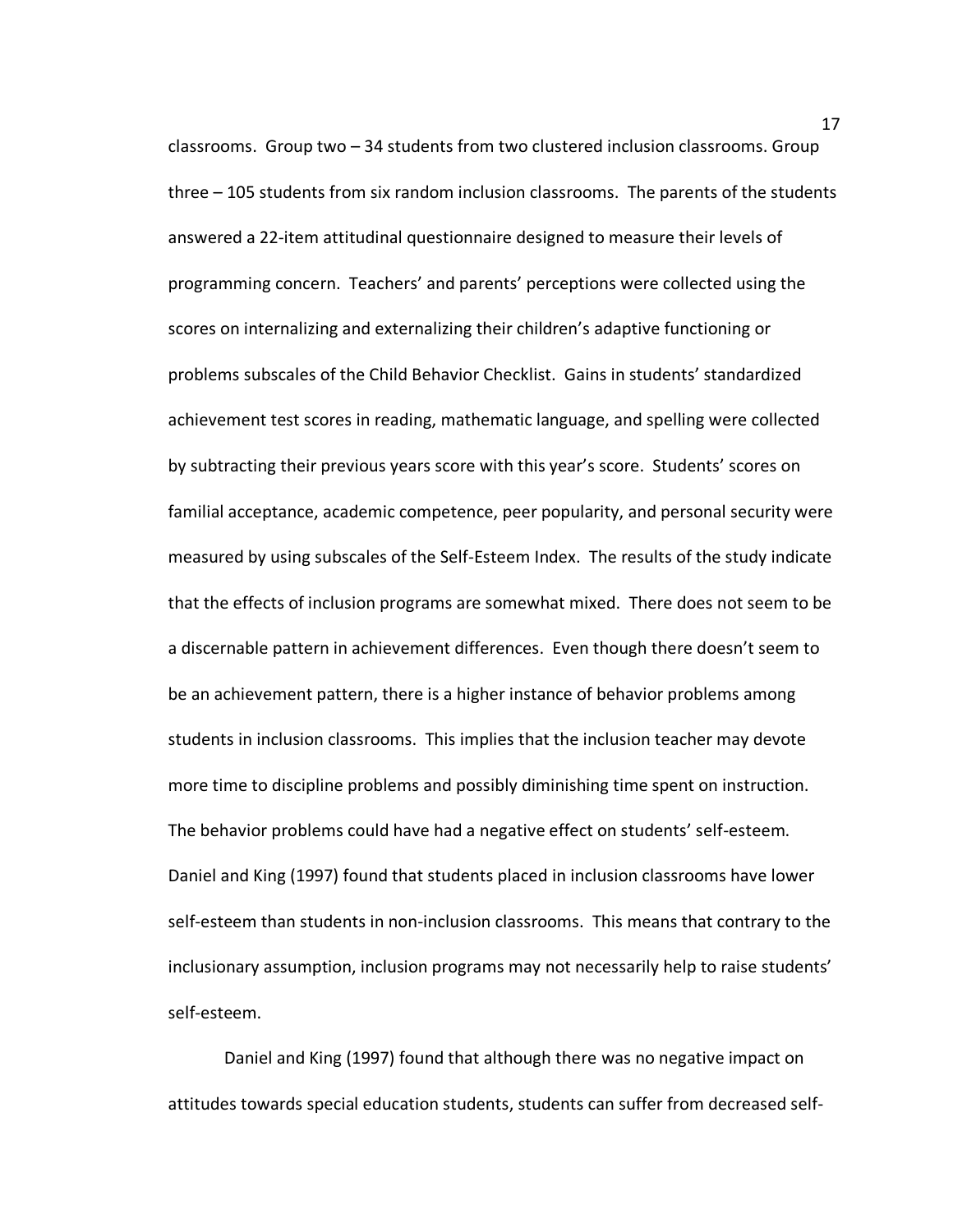esteem in inclusive classrooms. In line with previous studies, Zablotsky, Bradshaw, Anderson, and Law (2014) attempted to identify the child-level and school-level risk factors associated with bullying with children diagnosed with Autism Spectrum Disorder. The authors studied a total of 1,221 families. Zablotsky et al. (2014) collected data through a questionnaire that the families filled out on their child. The questionnaire asked the families about school demographics, child demographics, clinical characteristics, comorbidity and involvement with bullying. Families answered questions about the frequency of perpetrations and the victimization of bullying in order to answer what was specifically happening to the child. Zablotsky et al. (2014) found that students with Autism Spectrum Disorder are more vulnerable to bullying at schools. It was more typically seen in children that were in fully inclusive classes all of the time or nearly all of the time. The study recommends that schools provide more professional development on bullying and inclusion, specifically for this population of students.

Staff need continued professional development to build relationships in inclusive classroom and bullying, especially for more vulnerable special education students. A particularly vulnerable student population who teachers can use additional relationship building professional development on are students who use augmentative and alternative communication. Chung, Carter, and Sisco (2012) explored the social interactions with students with disabilities who use augmentative and alternative communication in general education classrooms. Chung et al. (2012) observed 14 participants, nine elementary students and seven middle school students. The students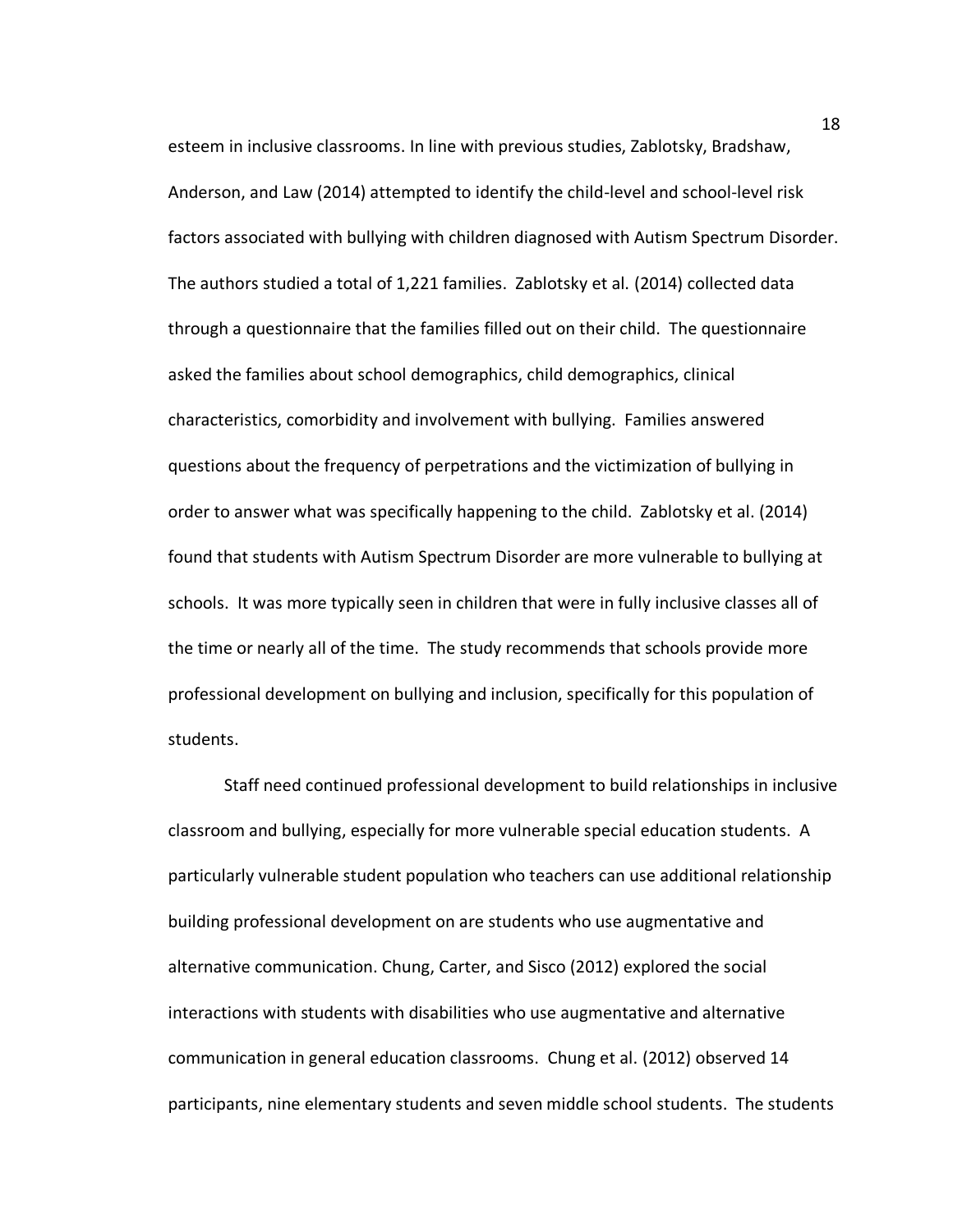all had an educational diagnosis of intellectual disability (ID) and were being serviced with IEP's. Ten students were supported with electronic communication devices and six students were supported with nonelectronic systems. The researchers observed each student in a general education, inclusive classroom, and collected information through a combination of interval and event recordings. They also measured social interactions specifically length, mode of communication and initiation. The study found that the students being observed rarely initiated communication especially with their peers. A majority of communication the students participated in, was with their assigned adult. Being in an inclusive classroom did not help these students build peer relationships. More professional development can be focused on building relationships and peer interactions so that special education students are not at any disadvantage in inclusive classrooms.

There are also social benefits for both general and special education students in inclusive classrooms. Vaughn, Elbaum, Schumm, and Hughes (1998) investigated if there was a positive social outcome of learning-disabled elementary students who were placed in inclusive general education classes. There were 185 total participants that ranged in age from third through sixth grade. There were 59 students with LD, 72 low to average achieving students, and 54 high achieving students. Vaugh et al. (1998) used two different teaching models in the classrooms that these special education students were in. The first model was a co-teaching classroom where the general education teacher and a special education teacher co-taught in the same classroom for the entire school day. The second model was a consultation/collaboration classroom where the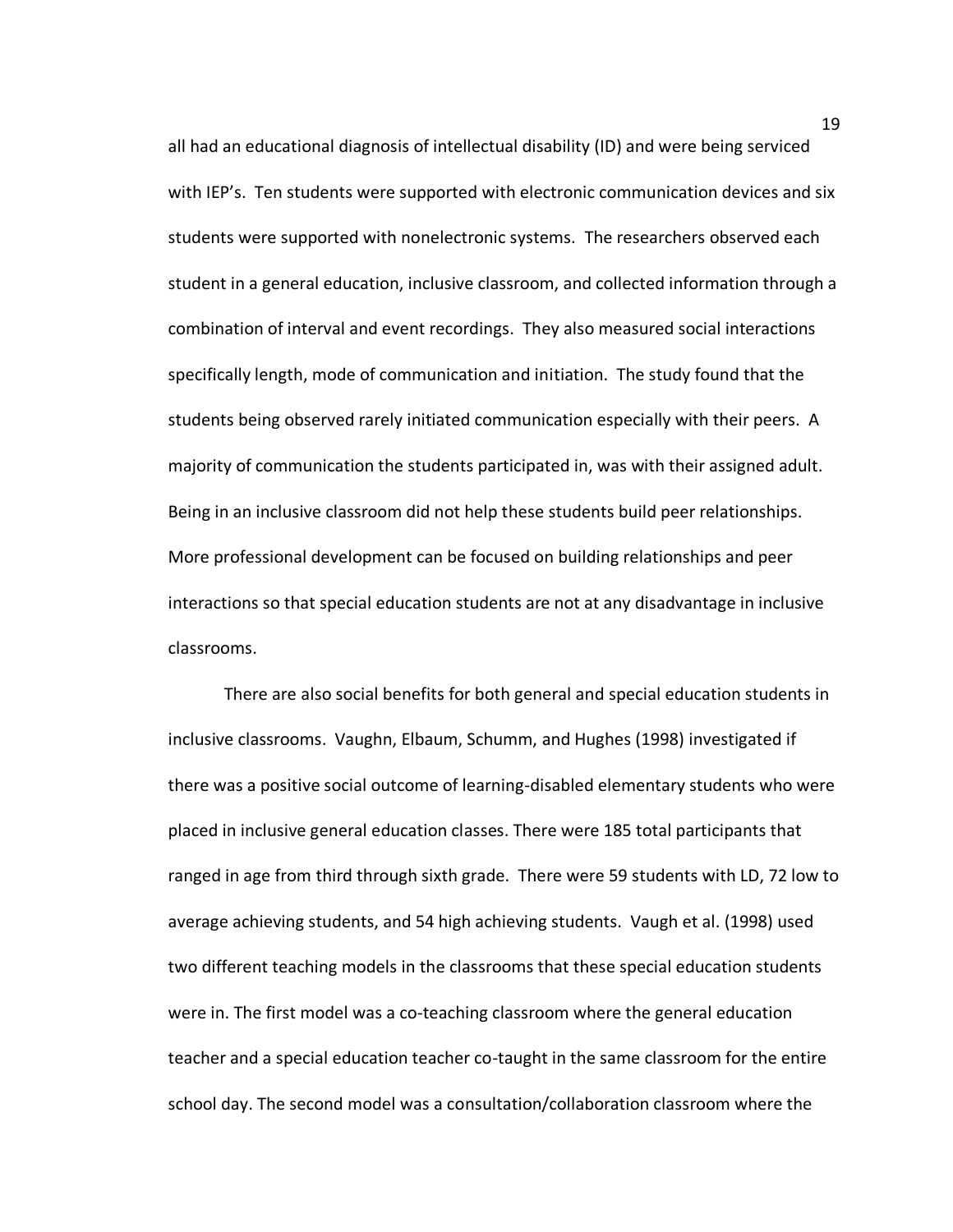general education teacher had a part-time teaching assistant for four hours per day and special education teacher for one to two hours per day. The general education teacher and the special education teacher co-planned the lessons. The data showed a positive correlation in the peer acceptance and friendship quality of the students in the consultation/collaborative classroom. In the co-teaching classrooms, there were no statistically significant differences over time in either peer acceptance, or friendship quality. Vaugh et al. (1998) also found a positive correlation in reciprocal friendships between the classes. In the co-teaching setting, the percentage of students with LD and low- to average achieving students who had at least one reciprocal friend increased slightly through the school year. In the consultation/collaboration setting, the percentage of LD and low- to average-achieving students with at least one reciprocal friend slightly increased through the school year.

## **Professional Development**

Inclusive classrooms can be beneficial to general education students and special education students, but their classroom teachers need purposeful and informational professional development in order to execute successful inclusive classrooms. Professional development can be used to improve a teacher's performance, use of pedagogies, and broadening their techniques in their classrooms. Duchaine, Jolivete and Fredrick (2011) examined the effect teacher teaching using written performance feedback, had on the frequency of teacher's behavior-specific praise statements (BSPS) in a high school classroom. Duchaine et al. (2011) used three suburban high schools with two general education teachers and one special education teacher. Observations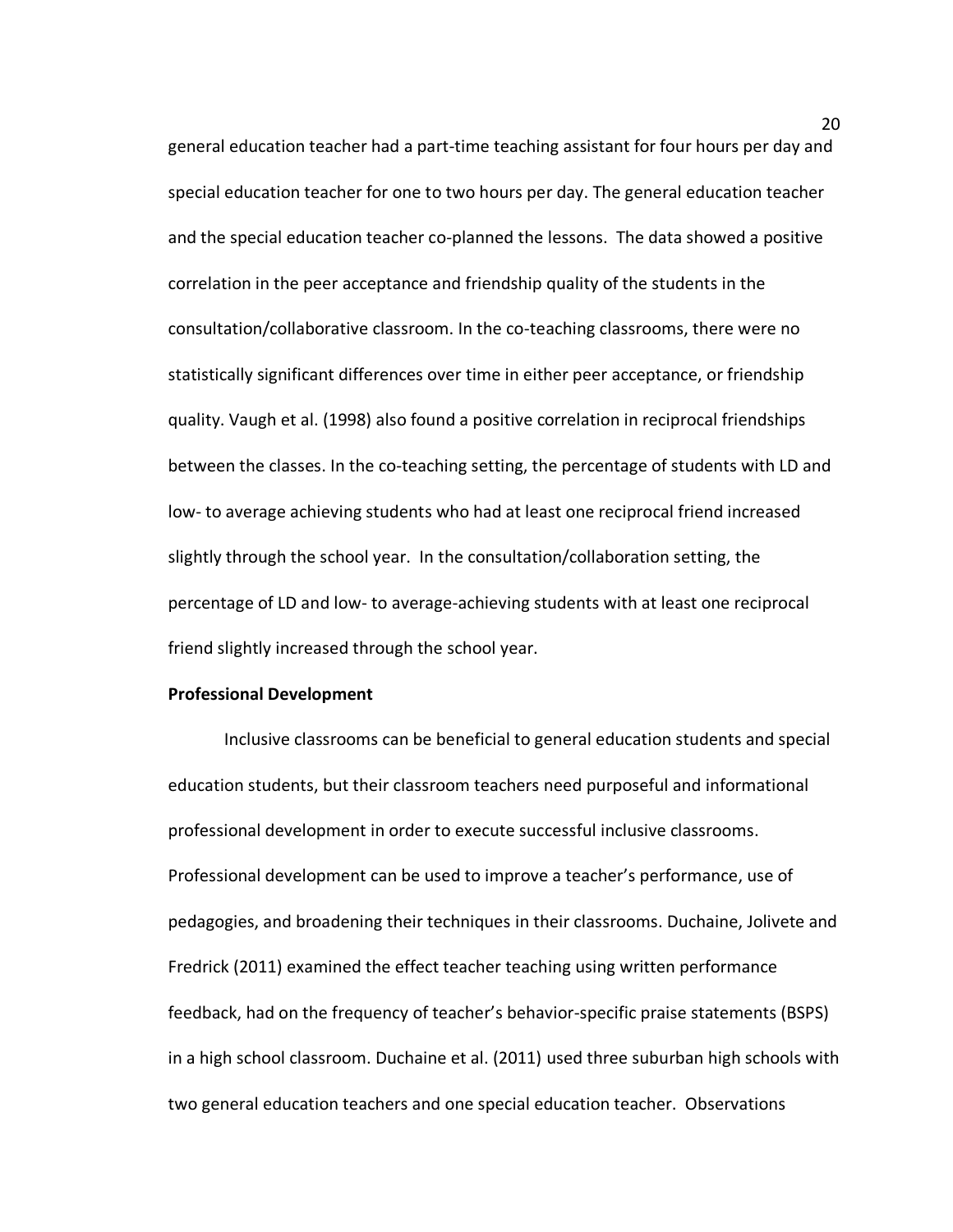occurred at the same time each day when the class met, provided the teachers were present in class. Duchaine et al. (2011) determined a baseline using five observations. Once the baseline was established, the teachers began training in BSPS. BSPS were defined as statements of approval provided to a student or students by a teacher that included a description of the behavior being reinforced. The results are consistent with previous studies, which indicate that teacher training with performance feedback can have a direct impact on teachers' use of BSPS. Educating and training teachers in different techniques can be a tool that administrators can use to help foster more inclusive classrooms.

Wong (2008) attempted to determine the effects of mainstreaming disabled students, on the attitudes of non-disabled students, toward people with disabilities. In the study, there was a total of 406 student participants. The program had two different groups of students. One group had the five disabled students with their non-disabled peers and the second group was made up of all non-disabled students. The students were given a questionnaire at the beginning of the school year to determine their attitudes towards disabled students and then again at the end of the school year. The study found that the attitudes of non-disabled peers did not change very much over the course of the school year. If their attitudes did change, the non-disabled students attributed to the change to something else other than being in classes with disabled students. Wong (2008) attributed the attitudes of the non-disabled students not changing because there was no support to foster relationships in classes. Teachers did not work on cooperative work between the two types of students. If this would have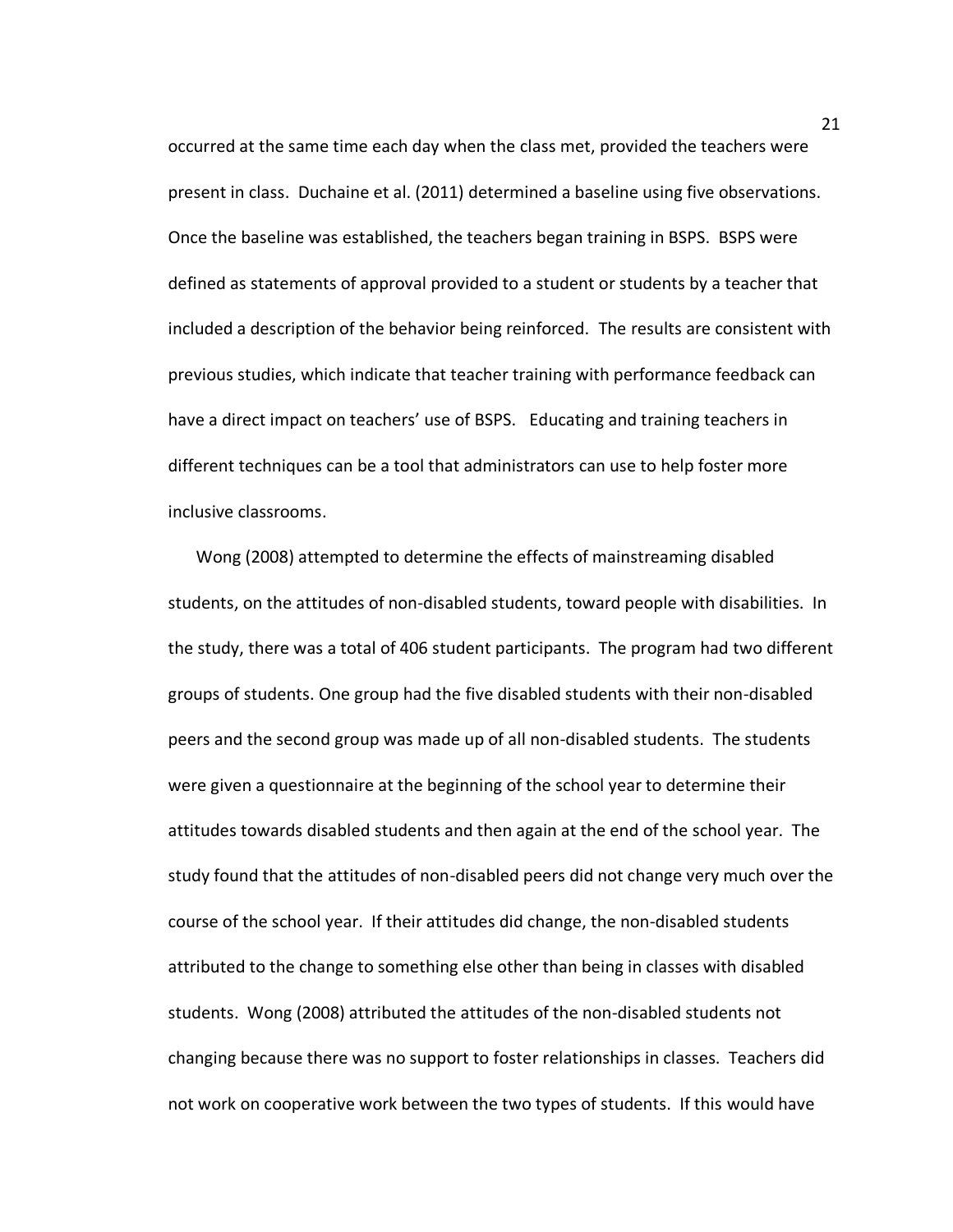been more supported, more relationships could have been built, and attitudes might have changed more. Wong (2008) found that the general education students' attitudes did not change about their disabled peers. Although, the attitudes did not change, they also didn't begin to feel negatively towards their disabled peers. Wong (2008) also pointed out that teachers could have used more training to foster relationships between students.

Pülschen and Pülschen (2015) found that it is important to devote time to training teachers to become collaborative team players and internalize a set of values that accompanies an inclusive framework. Teacher's that work toward a common goal may decrease their stress and become more successful inclusive teachers. Pülschen and Pülschen (2015) used 33 students enrolled in 'Counseling, Collaboration, and Conflict Handling' within a Master's program in special education, as the intervention group. 35 other students enrolled in other classes within a master's program in special education were in the control group. The data was based on questionnaires and role plays that assessed the collaborative competence and subjective tension. The subjects watched and ranked conflict situations for conducting self-assessment in the area of collaboration. The subjects were asked to provide information about their practical experience in inclusive classrooms and their level of identification with the concept of inclusion. This was the measurement for the base level. The measurement for the base level was followed by the Acceptance and Commitment (ACT) training which lasted three months. The second measurement was carried out after the ACT training, along with questions about the acceptance and evaluation of the ACT. The results show that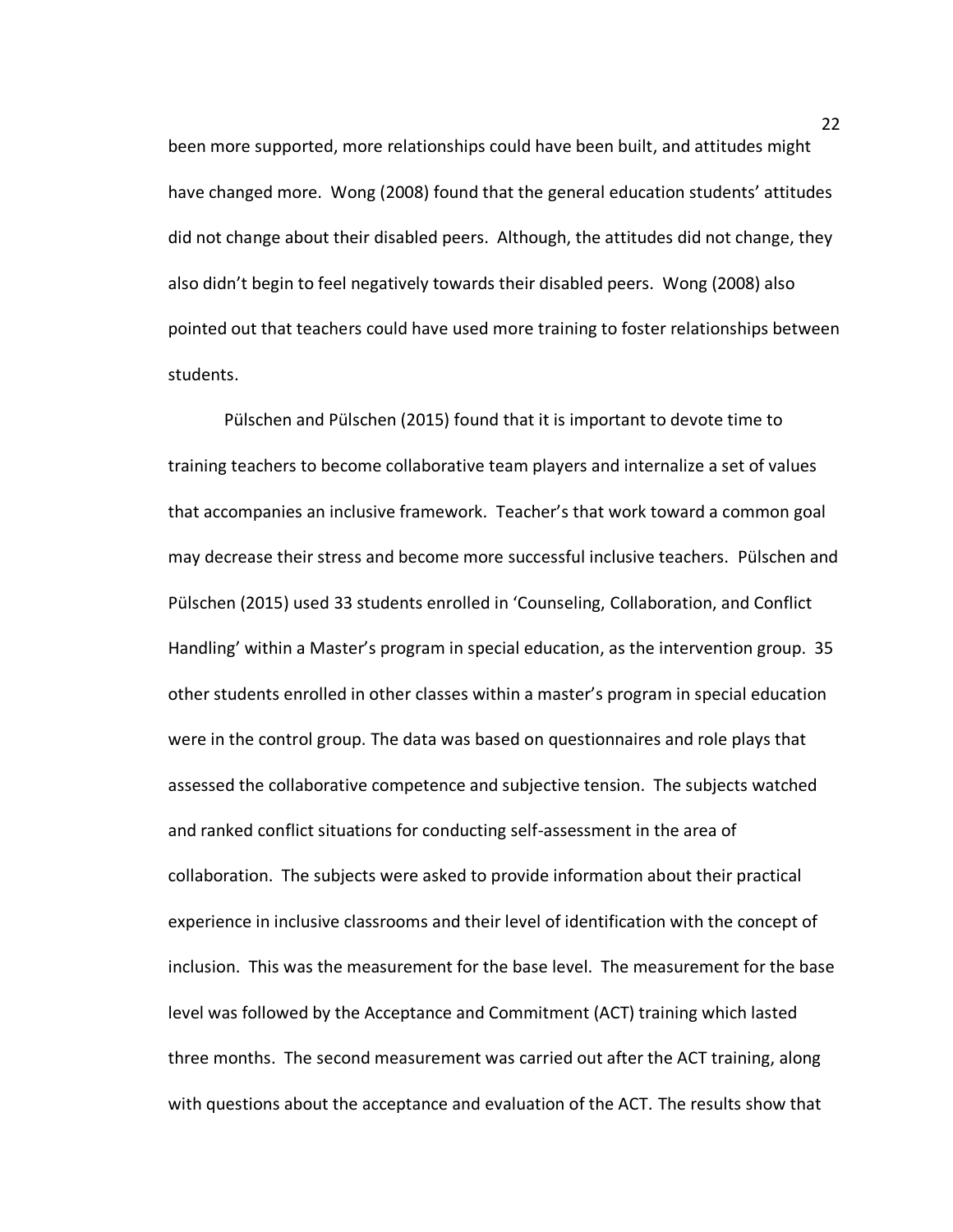an Acceptance and Commitment Training enables participants to solve conflicts successfully while reducing the subjective tension of the participants. The more education and training that teachers can receive regarding collaboration, the more likely they will be solving conflicts and reducing tension. The training in this study proves that it is important to devote time to having teachers become team players, internalizing a new set of values that accompany and inclusive framework. Teacher's that work toward a common goal may decrease their stress and become more successful inclusive teachers.

Brendle, Lock, and Piazza (2017) examined information from teachers in cotaught classrooms to document method of implementation and to gain insight into participants knowledge and perceptions of co-teaching. Brendle et al. (2017) found that the teachers reported an awareness of the research-based models for co-teaching but, they lack the expertise in implementing the various models in their classrooms. All of the teachers reported that they need further training in order to successfully implement the research-based co-teaching models. Secondly, Brendle et al. (2017) found that the teachers did not consistently function as a collaborative partnership. The teachers inconsistently co-planned, co-instructed and co-assessed in their classrooms. The reason for this being that the teachers reported the need for more professional development in co-teaching.Brendle et al. (2017) found the results through a rating scale that consisted of nine categories related to roles of co-teachers, planning, instruction and administrative supports. Each teacher was also asked a 23 question semi-structured interview with two open-ended questions post interview. Brendle et al.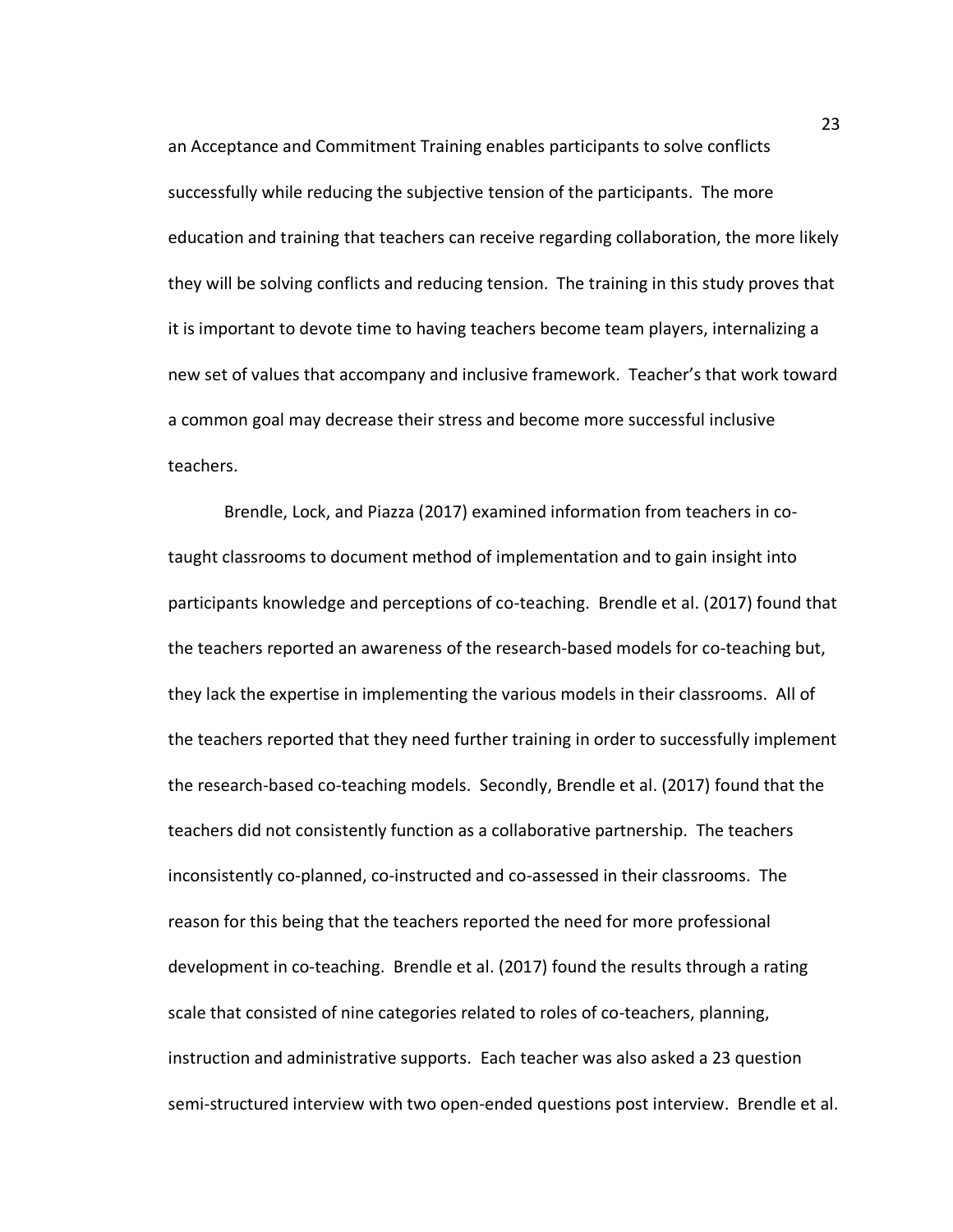(2017) also conducted classroom observations during the spring semester. The observations documented teacher instructional roles and identified the co-teach models utilized during instruction.Brendle et al. (2017) were able to determine that teachers need more education and training in order to execute proper co-teaching models.

There is a general need for professional development that focuses specifically on co-teaching and student engagement. Shoulders and Krei (2016) compared the differences in secondary special and general education teachers' perceptions of their efficacy in teaching students in an inclusive classroom. Shoulders and Krei (2016) used a total of 180 teachers; about 80% of the teachers were general education teachers and about 17% were special education teachers. The teachers were sent the Teachers' Sense of Efficacy scale (TSES). This was used to measure the teachers' efficacy in student engagement. The study found that there was a significant difference between special and general education teachers' perceptions of their efficacy in student engagement. Special education teachers thought they had significant influence on student engagement, where general education teachers thought they only had some influence on student engagement. The study also found that gender, level of education, years of teaching experience, and number of college courses in special education did not predict teacher efficacy in student engagement. However, the amount of professional development on teaching students with special needs in an inclusive setting did predict student engagement. This means that the number of hours spent in professional development in co-teaching is directly correlated to teacher efficacy in student engagement.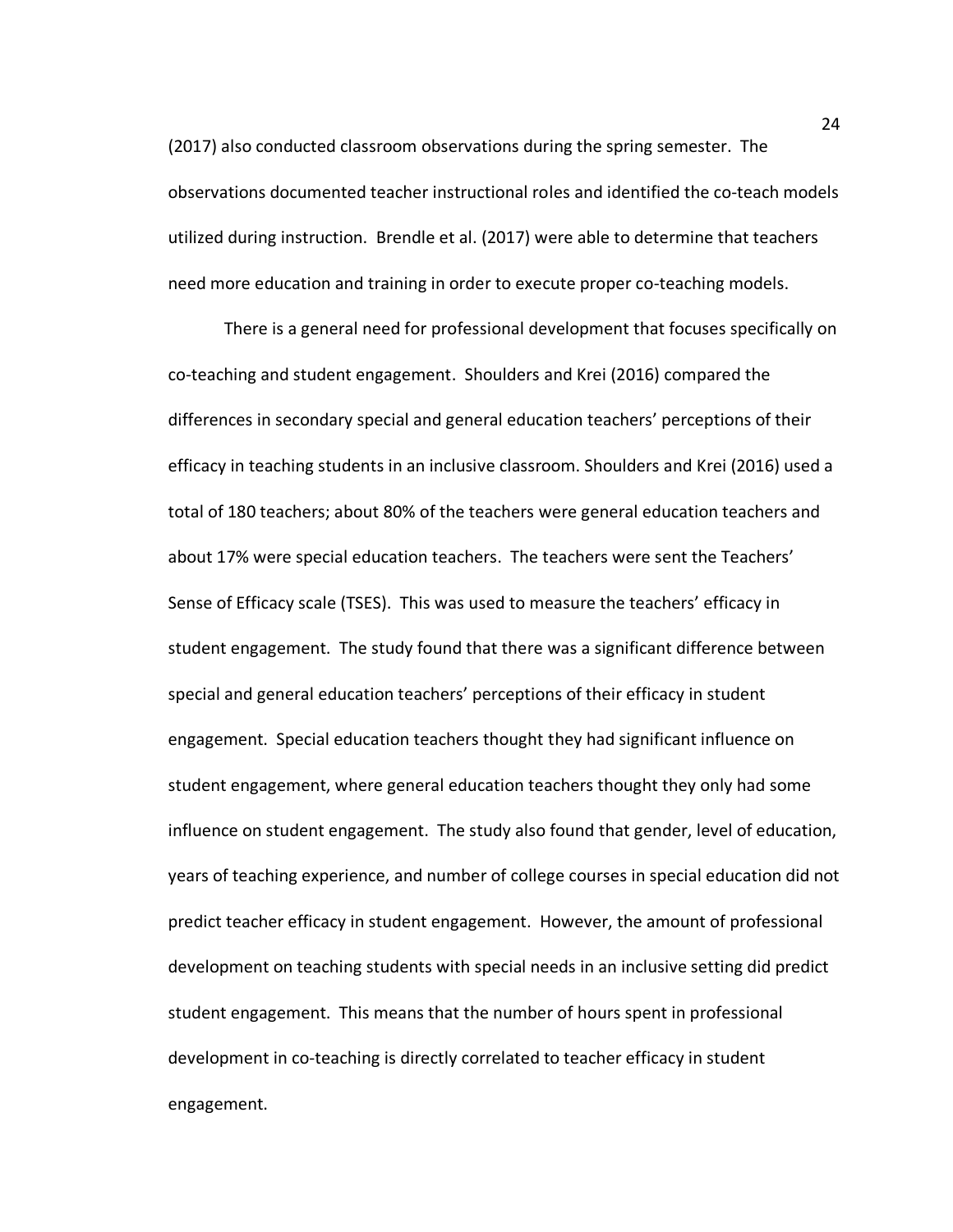Professional development can also focus on broadening different teaching techniques. Chang, Shih, and Kasari (2016) examined the friendship in preschool children with Autism, and attempted to determine the extent to which teachers used strategies to facilitate friendship development. There was a total of 31 mainstreamed preschool aged children with Autism in the study. Chang et al. (2016) examined the children's friendships by having their parents and teacher fill out a questionnaire about the child's friends. Chang et al. (2016) also examined what strategies the teacher used in the classroom by using timed interval observations. The results showed that parents and teacher's ratings of their children's friendship were high than the observer's ratings. The results also found that only one-fifth of the study's participants made friendships. The observations determined that teachers did not use many strategies to help the children with Autism make friends. The teachers mainly used behavioral strategies when interacting with the students who were misbehaving. This led the authors to conclude that teachers need to be taught more strategies on how to foster more friendships with children with Autism in their classroom (Chang et al., 2016).

Bain and Parkes (2006) attempted to establish whether or not the use of tools by teachers covaried with actual improvement in their classroom practice. 20 teachers participated in the study with a total of 350 students. Twenty five percent of the participating students had a diagnosed learning disability. Data was collected through observations where department heads and administrators used protocols for the observations. The protocols addressed director explicit teaching, cooperative learning, team accelerated instruction, peer tutoring and classroom engagement. These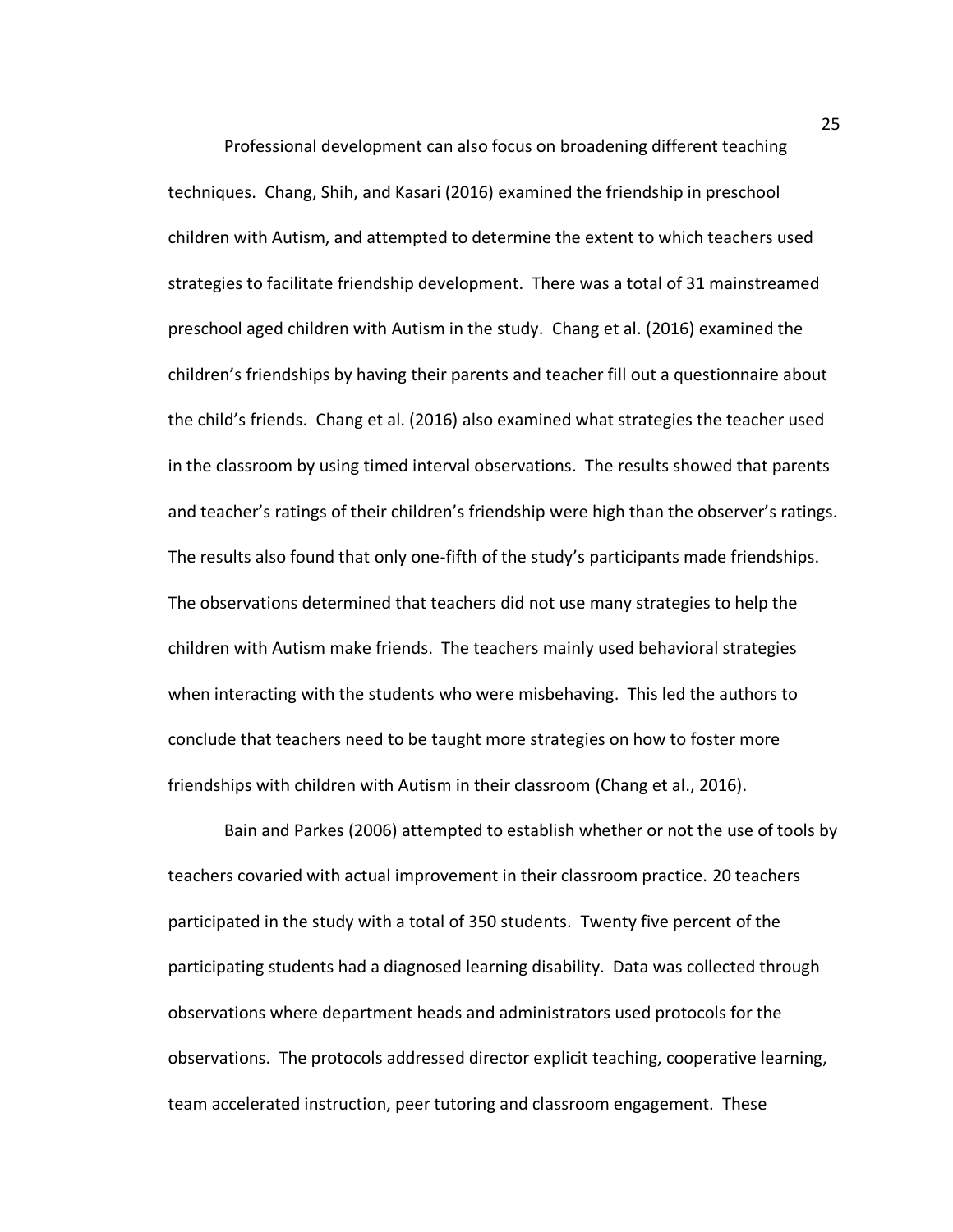protocols were derived from practices commonly associated with inclusive classrooms. Bain and Parkes (2006) found that teachers were implementing the common classroom pedagogies. The teachers who routinely implemented these pedagogies were more successful than their peers who made less use of the pedagogies. This means that teachers need to be taught and use explicit teaching, cooperative learning, team accelerated instruction, peer tutoring and classroom engagement to have more successful inclusive classrooms.

Another support that can help teachers foster an inclusive classroom is using Positive Behavior Interventions. Jones, Weber, and McLaughlin (2013) investigated the effects of a school token system on on-task behaviors by two seventh grade boys with ASD or ADHD within an inclusive classroom. Jones et al. (2013) observed the two students in their inclusive classrooms and measured their on-task behavior and talkouts. After the initial observations, a token economy was implemented in the classroom and students were observed again. The authors then took the token economy away and observed the students again. 'Erik' was being serviced for Autism Spectrum Disorder and 'Scott' was being serviced for ADHD. Jones et al. (2013) found that Erik displayed higher rates of on -task behavior after receiving the drawing reward rather than after receiving the opportunity to read a new magazine. This led the authors to believe that with a revised and extended contingency contract using the token economy, Erik ontask behaviors might have been generalized (Jones et al., 2013). Jones et al. (2013) believe that if Scott's teachers followed a consistent data-based behavioral plan designed in consideration of behaviorist principles rather than just removing Scott when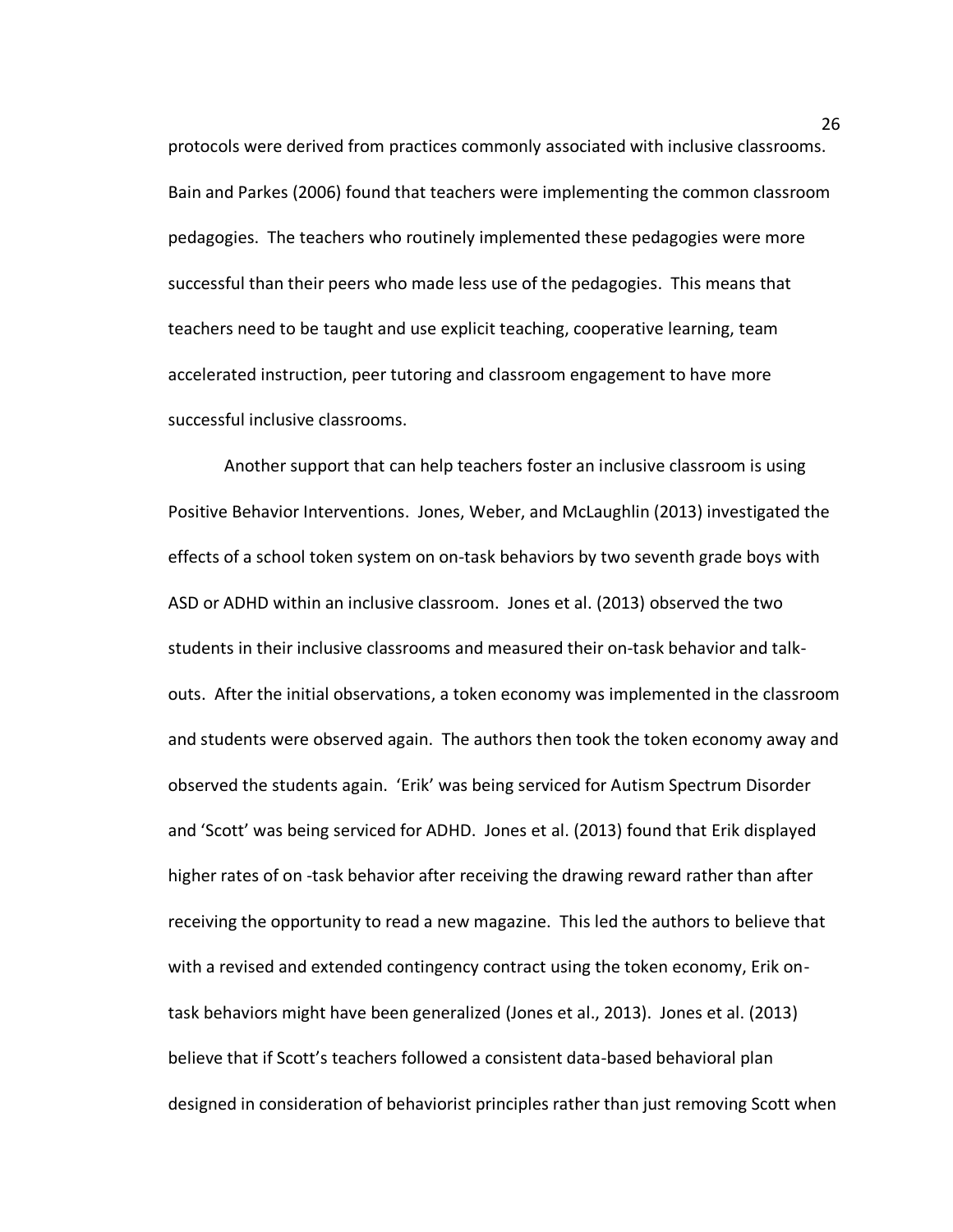he was disruptive, along with the token economy, his decreasing of talk-outs could have been sustained. Overall, both students seemed to have benefited from using Positive Behavioral Interventions. This is another technique that teachers can learn about to have more inclusive classrooms.

Along with behavioral trainings, teachers can also learn about different ways to measure student's success in the classroom. Lowrey, Hollingshead, and Howery (2017) examined the language teachers used to discuss inclusion, Universal Design for Learning (UDL), and learners with intellectual disability (ID). Lowrey et al. (2017) examined the language used to discuss the three in order to better understand how teachers describe the relationship between them. Lowrey et al. (2017) found that teachers should allow multiple means of representation, engagement, and expression in the classroom. UDL can support teachers to identify the different ways of measuring success. This means using UDL can help all children find the best way they can demonstrate their learning, which could lead to gaining confidence and feeling more included. The same study also found that teachers can continue to improve how they choose to talk about the students with ID. Teachers can continue to intentionally build a sense of membership and providing instruction accessible to all students. This may start with the language teachers used about all of their students. Teachers can use professional development to focus on support in UDL and language surround the special education students in their classrooms.

Another support that teachers can use for inclusive classrooms is collaborative teaching. Kilanowski-Press, Foote, and Rinaldo (2010) investigated the current state of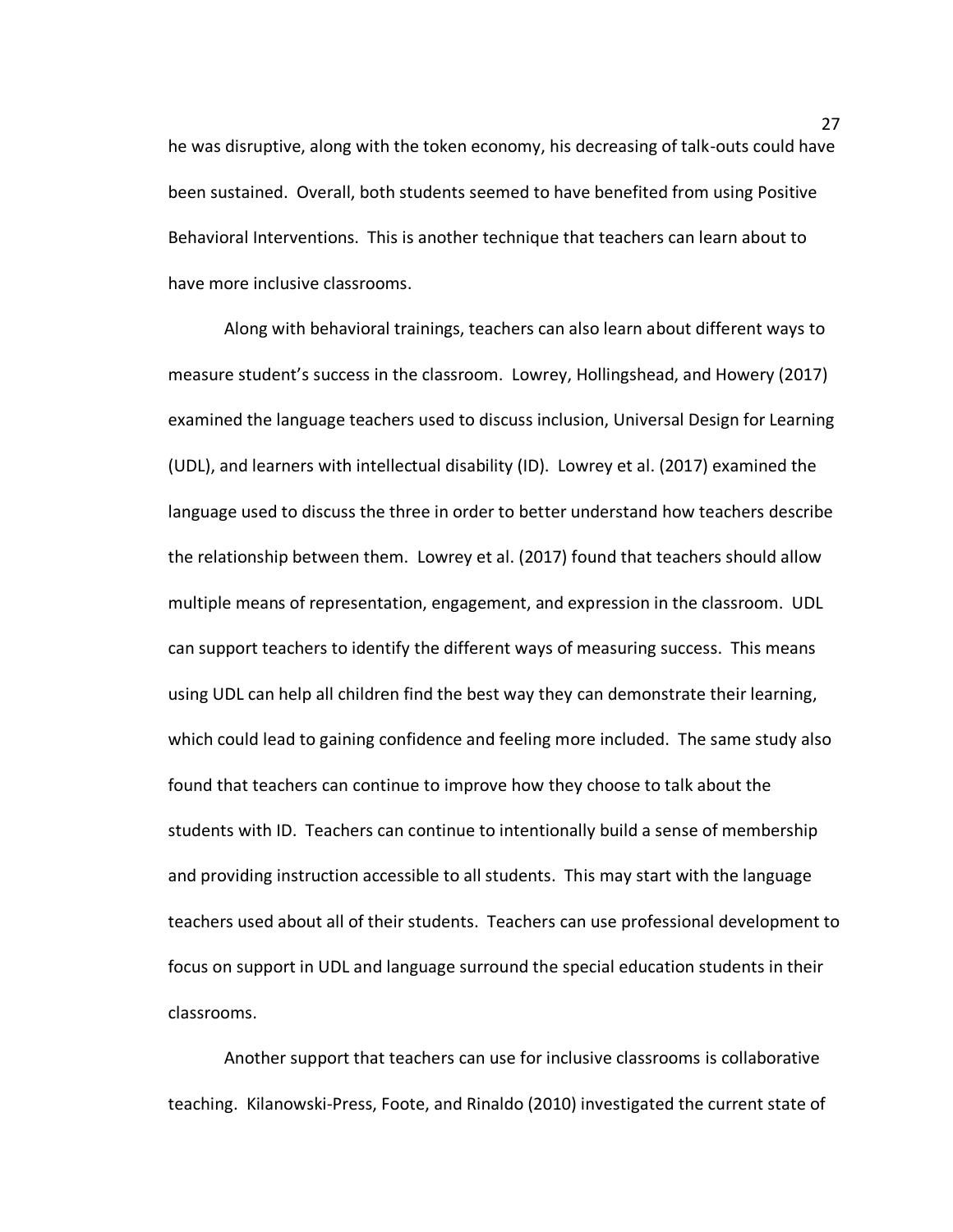inclusion practices in general education classrooms. Kilanowski-Press et al. (2010) surveyed a total of 71 inclusion teachers that taught in rural, suburban, and urban schools at elementary, middle, and high schools. Each teacher was given and completed a survey, and mailed it back to the authors. The most significant finding of the study was that team teaching was the least employed inclusive approach. This means that according to the study, the instructional approach that may most clearly exemplify inclusive practices, due to the shared core instruction, is least utilized. Further studies can investigate why this is the case. Kilanowski-Press et al. (2010) also found that one student support was the most prevalent type of support provided in inclusive classrooms. This is not a recognized co-teaching model and could be argued as the least inclusive form of support for special education children. One-to-one support excludes special education students from the larger instructional group and should be closely monitored. Teachers need to continue to receive professional development on the best teaching practices for inclusive classrooms**.**

#### **Beliefs**

Changing teachers and society's beliefs regarding people with disabilities to be more positive and accepting can begin in inclusive classrooms. Inclusive classroom teachers need to know their students' needs and differentiate, in order to make their inclusive classroom welcoming to all students. Paterson (2007) to explored teacher's knowledge about classroom context (knowledge of individual students in the class) and the thinking of teachers as they taught heterogeneous secondary classrooms. The study observed and interviewed five junior high teachers. These teachers taught in inclusive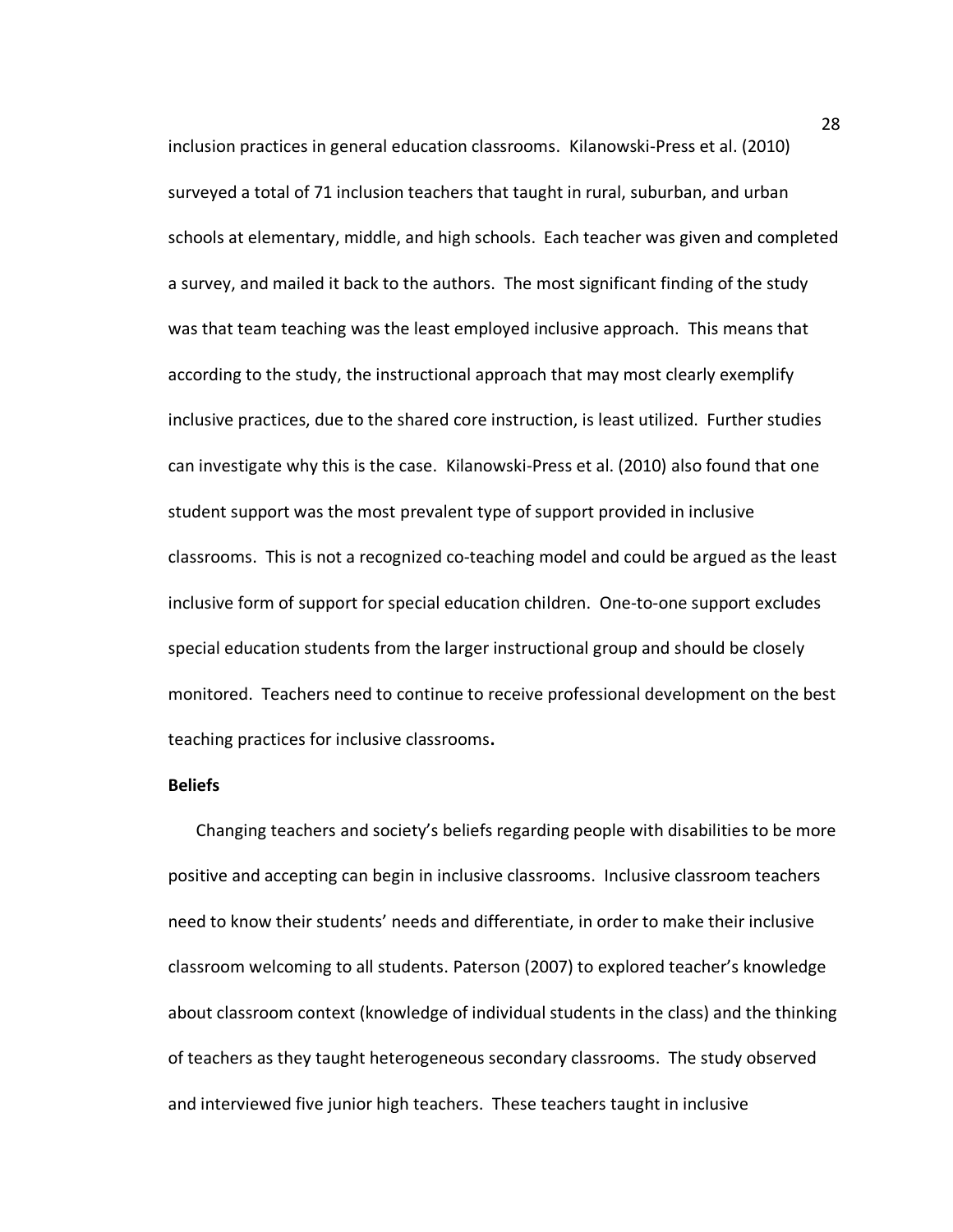classrooms, which meant they had at least one permanent student with a learning disability. Patterson (2007) recorded and observed each inclusive classroom. They also interviewed the teachers and recorded teachers' meaning they placed on their experiences and what principles had guided their choices. Patterson (2007) also asked teachers to make retrospective reports of their thinking while watching their videotaped lessons. Patterson (2007) found that the teachers had individual knowledge of all of their students, with or without disabilities. They used this knowledge to guide their teaching. These results mean that the teachers are not paying the most attention to the whole class, rather the teachers are paying attention to individual needs and adjusting their lessons accordingly. The belief that knowing the individual student is important and should be executed in class, needs to continue in order to address the diverse needs found in all classrooms.

Teacher's thinking about individual students helps support differentiation within inclusive classrooms. It is important have teachers think about students individually and also positively. This will increase students' needs being met. Roose, Vantieghem, Vanderlinde, and Van Avermaet (2019) investigated if teacher's beliefs are associated with how they view inclusive classrooms. Roose et al. (2019) used surveys and videobased comparative judgement from teachers in 23 schools to collect data. In the videobased comparative judgement, teachers were asked to compare two short videoclips and pick which one was best regarding PTSI (Positive Teacher-Student Interactions) and DI (Differentiated Instruction). The teachers' choices regarding their picks were compared to an expert benchmark and see how they matched. Roose et al. (2019)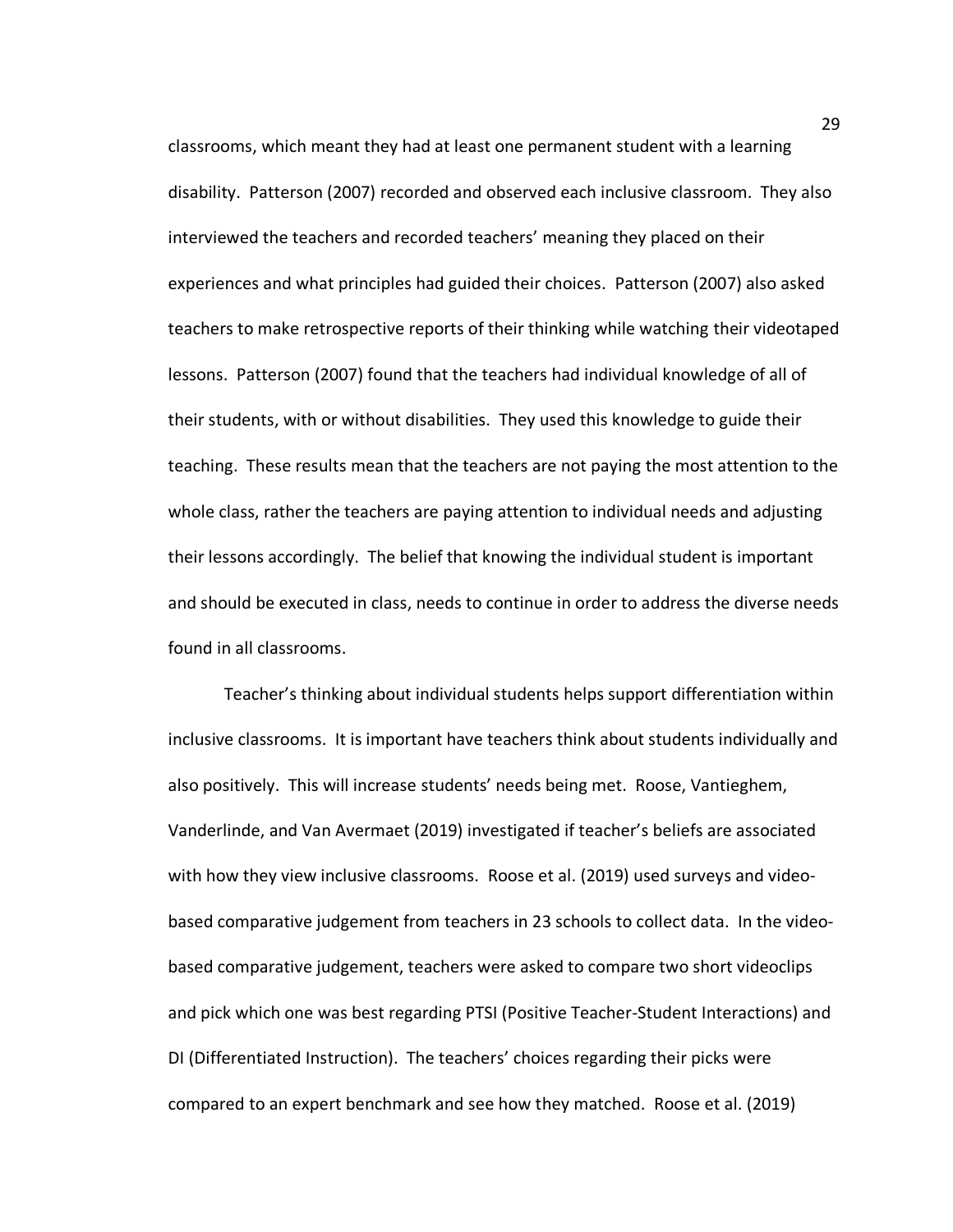found that teachers' professional beliefs were able to predict the noticing of PTSI and DI in the video clips. The teachers who had more positive beliefs regarding diverse groups of students, and the more open they were to integrate student needs into curriculum, the more likely they were to notice it in the video clips. These results indicate that teachers' beliefs are important when noticing PTSI and DI. Having more teachers noticing PTSI and DI could lead to more implementation in their classrooms. Having more positive beliefs about diverse groups of students and being open to integrate student needs into curriculum can be important in meeting students' needs and changing society's beliefs about people with disabilities.

Increasing positive beliefs about diverse groups of students and being open to integrate student needs into curriculum are important to inclusive classrooms. Another important factor to inclusive classrooms is parent teacher collaboration. Schultz, Able, Sreckovic, and White (2016) attempted to gain understanding of teachers' perceptions of helpful parental involvement and advocacy strategies for ensuring students with Autism Spectrum Disorder success in inclusive school settings. Shultz et al. (2016) selected 34 teachers to participate in the focus groups. Teachers were put into two focus groups at each school level (elementary, middle, and high school). There were four to eight participants in each focus group that met twice for an hour over the course of one year. Participants were given a case study that described a fictional student with ASD tendencies that fit each school level. The case study was accompanied with a list of questions to discuss at the focus group. The questions were: How is the student similar to or different from the students you work with? What are your biggest concerns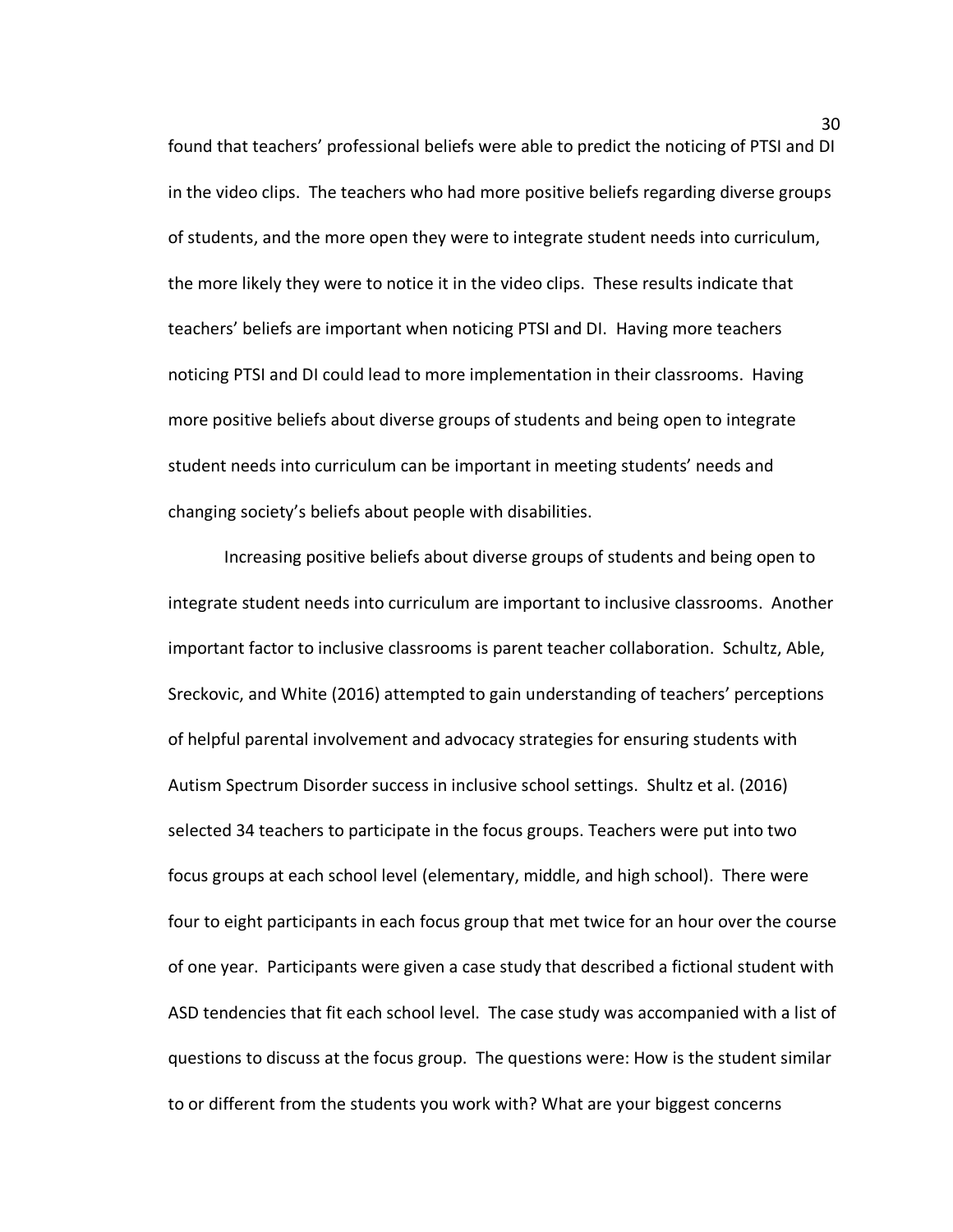related to students such as the student in the story? What would be most helpful to you in helping students like the student in the story? The study found that the teachers had a wide range of experiences involving parent-teacher collaboration that ranged from parents who were overinvolved to under-involved with their child's schooling. Teachers discussed that it is important for parents to be advocates for their children and provided many examples of successful parent advocacy. Some examples were information sharing, Circle of Friends networks and IEP information to assist the teachers in understanding their students with ASD. Regardless of the different perceptions of all of the parents, from the overinvolved to the under-involved, all teachers recognized how important home and school collaboration is for successful students with ASD. Parent information and advocacy was viewed as essential for teachers and peers to understand and accept ASD students. Future studies can research to find if these results can be translated to other disabilities, outside of just ASD.

Along with increasing positive beliefs with teachers and parents, we need to increase positive beliefs about all disabilities in society, including Autism. Dillenburger, McKerr, Jordan, Devine, and Keenan (2015) examined public attitudes towards individuals with autism. Dillenburger et al. (2015) focused on visibility and social interaction, needs and interventions, and rights and resources. There were 1204 adults from private households participated in the study. The research team conducted interviews with selected participants and asked participants questions regarding Autism. The study found that the public had overall positive attitudes regarding children and adults with Autism. Over 75% of respondents said that they would be comfortable if a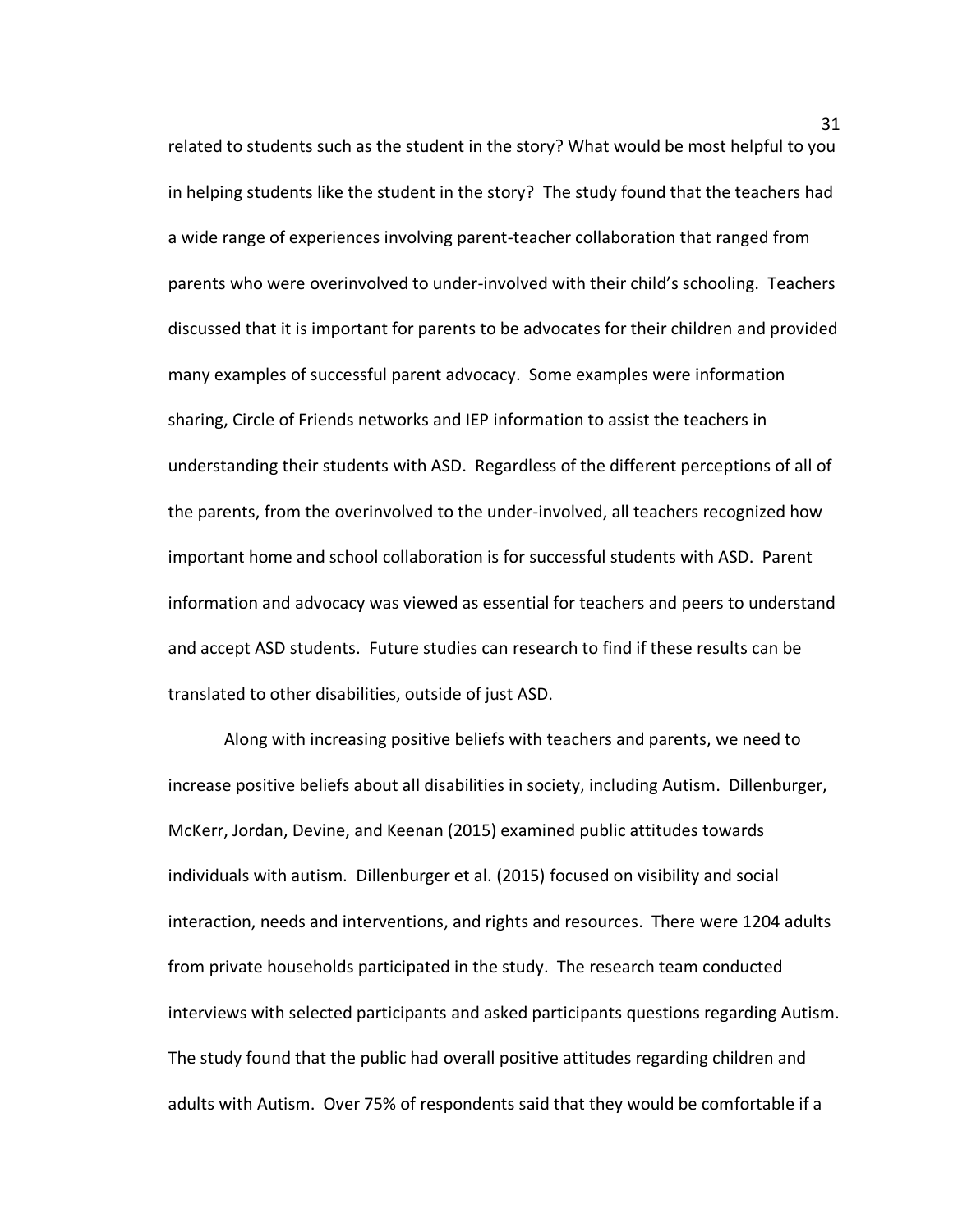family with a child or an adult with autism moved next door to them. About 80% of respondents said they would feel comfortable with an adult with autism married a close relative or was a work colleague. Changing teacher's and society's beliefs about people with disabilities can start in inclusive classrooms.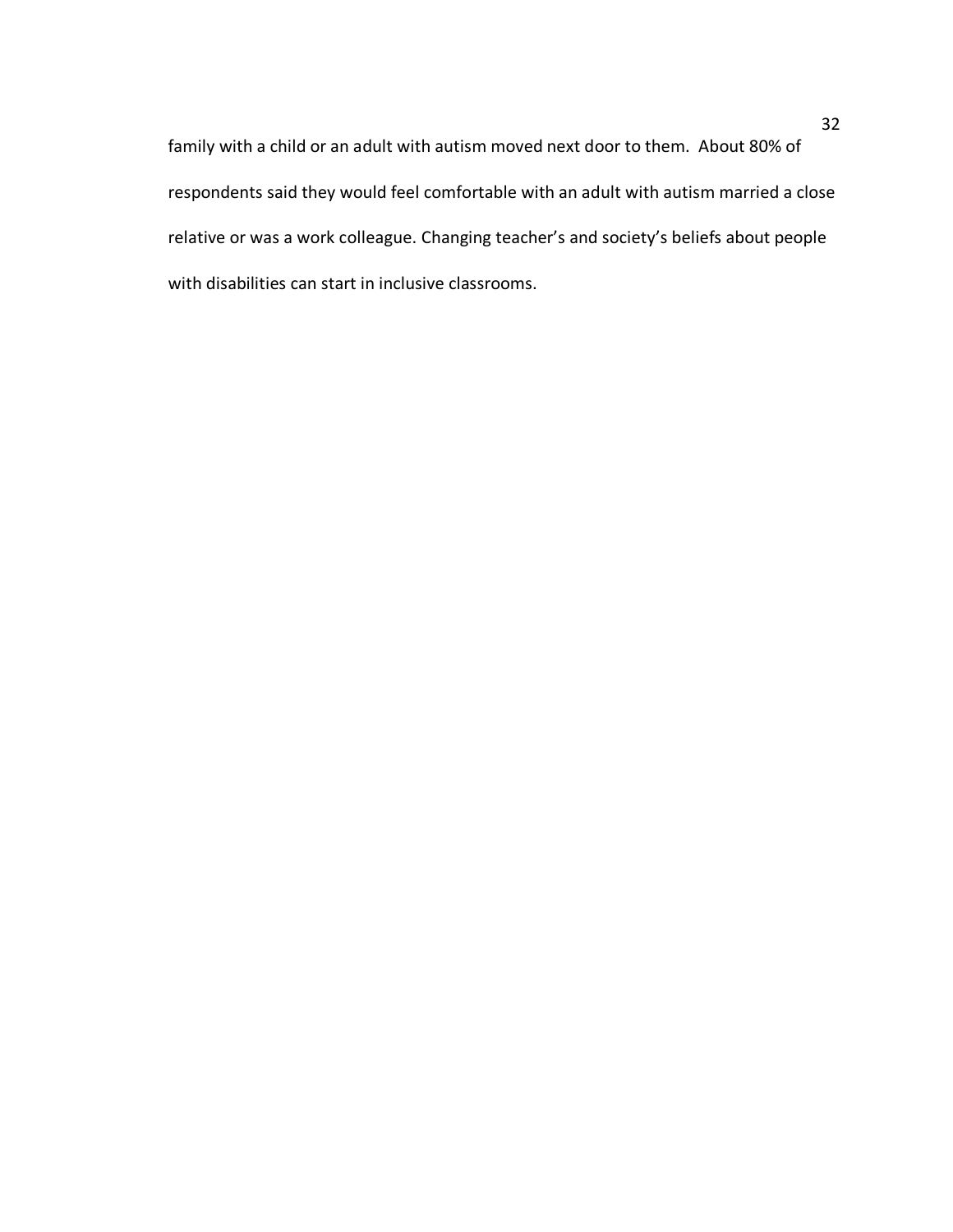#### **CHAPTER III: DISCUSSION AND SUMMARY**

#### **Summary of Literature**

Inclusive classrooms can have many benefits for parents, teachers, special education students, and general education students. Benefits for teachers include collaborating with other teachers and broadening their beliefs and techniques. Benefits for special education students include increased social interaction, access to more curriculum, increased friendships and a less restrictive environment. Benefits for general education students include increased friendships and social interaction, and broadening their beliefs about disabilities. Powers, Bierman, and Coffman (2016) found that restrictive education placement was harmful to students in a secondary school setting. Placing these students into inclusive secondary can lead to benefits, including increasing their rate high school completion. Borders, Barnett, and Bauer (2010) observed five children with mild to moderate deafness in an inclusive classroom, and concluded that inclusive classrooms seem to be successful for deaf students.Justice, Logan, Tzu-Jung Lin, and Kaderavek (2014) showed that the average spring language scores of early childhood special education students were strongly affected by peer effects in their classroom, and early childhood students with disabilities were even more likely to be impacted by peer effect in their classroom. Justice et al. (2014) found that if a student with low language skills had classmates with higher language skills, they were more likely to have higher language skills in the spring. The same was found to be true when the scenario was reversed. Dessemontet, Bless, and Morin (2012) measured both academic and adaptive behavior gains, and found that special education students in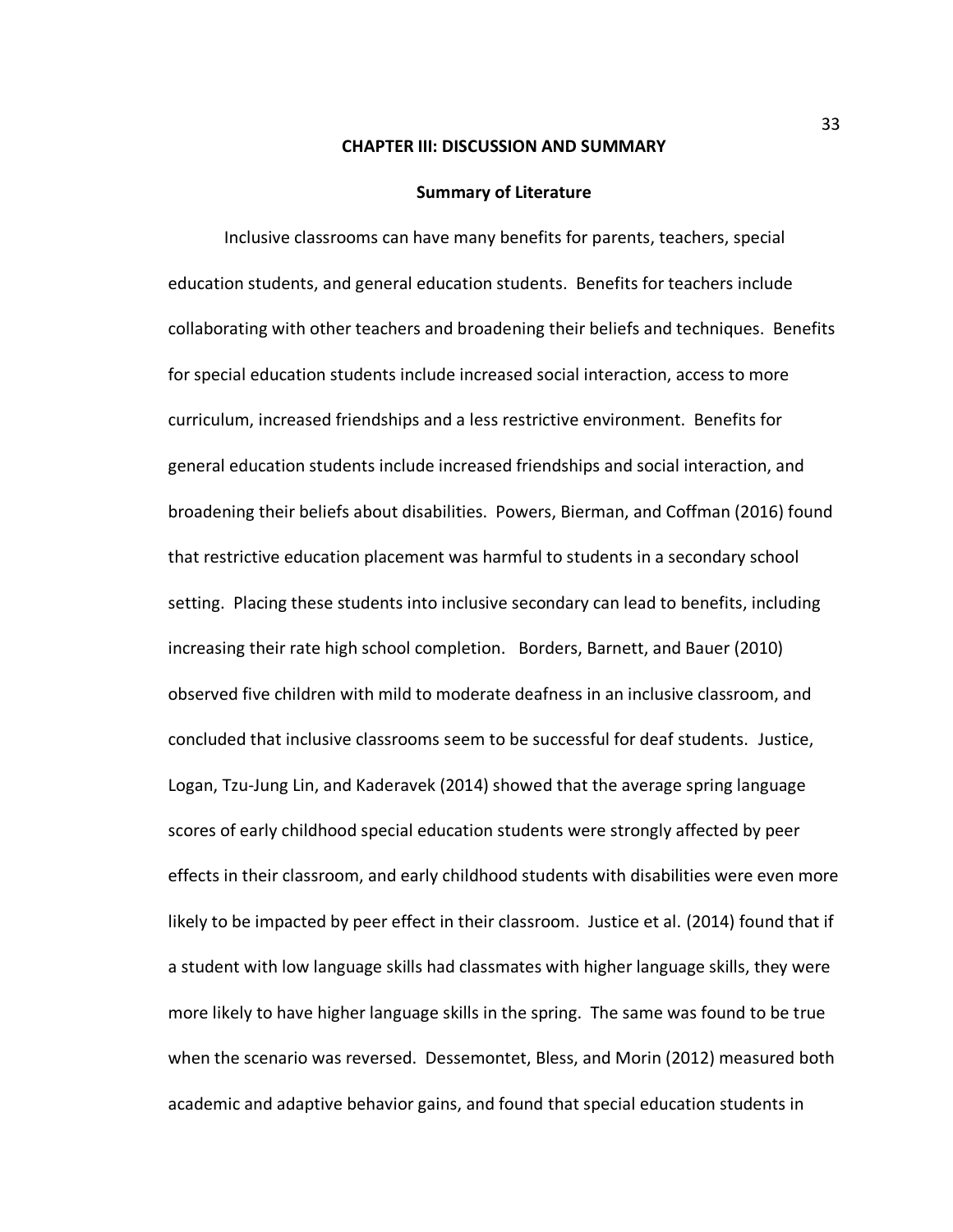inclusive classroom made more gains in their literacy skills than their peers that solely attended special needs schools.

Along with academic benefits, inclusive classrooms can have social benefits for students as well. Morrison and Burgman (2009) found that classroom environment affects the friendship experiences that students with disabilities experiences. Morrison and Burgman (2009) found that if a classroom was more inclusive and shows children with disabilities in a positive light, then the students with disabilities can make more meaningful friendships. Gasser, Grütter, and Torchetti (2018) found that inclusive classrooms can predict children's sympathy and their intended inclusion toward their hyperactive classmates. Gasser et al. (2018) found a significant positive effect of students' individual perceptions of their classmates in their inclusive classroom and helped prove that teachers should be trained to improve the inclusivity of all the children in their classroom, including hyperactive disabled students.This shows that inclusive classrooms with the right environment are an important part of education.

Inclusive classrooms are important for peer acceptance and teachers need to continue to improve the inclusivity of their classrooms. A way to improve inclusivity could be through cooperative learning. For this reason, Jacques, Wilton, Townsend, and Wilton, K. (1998) found that the students in a cooperative learning group had an increase in social acceptance from their peers, compared to the control group. Another way to improve inclusivity could be through a collaboration model. Collins, Branson, Hall, and Rankin (2001) showed that students with disabilities can be taught to perform a related task within the collaborative instructional model. Each student in the study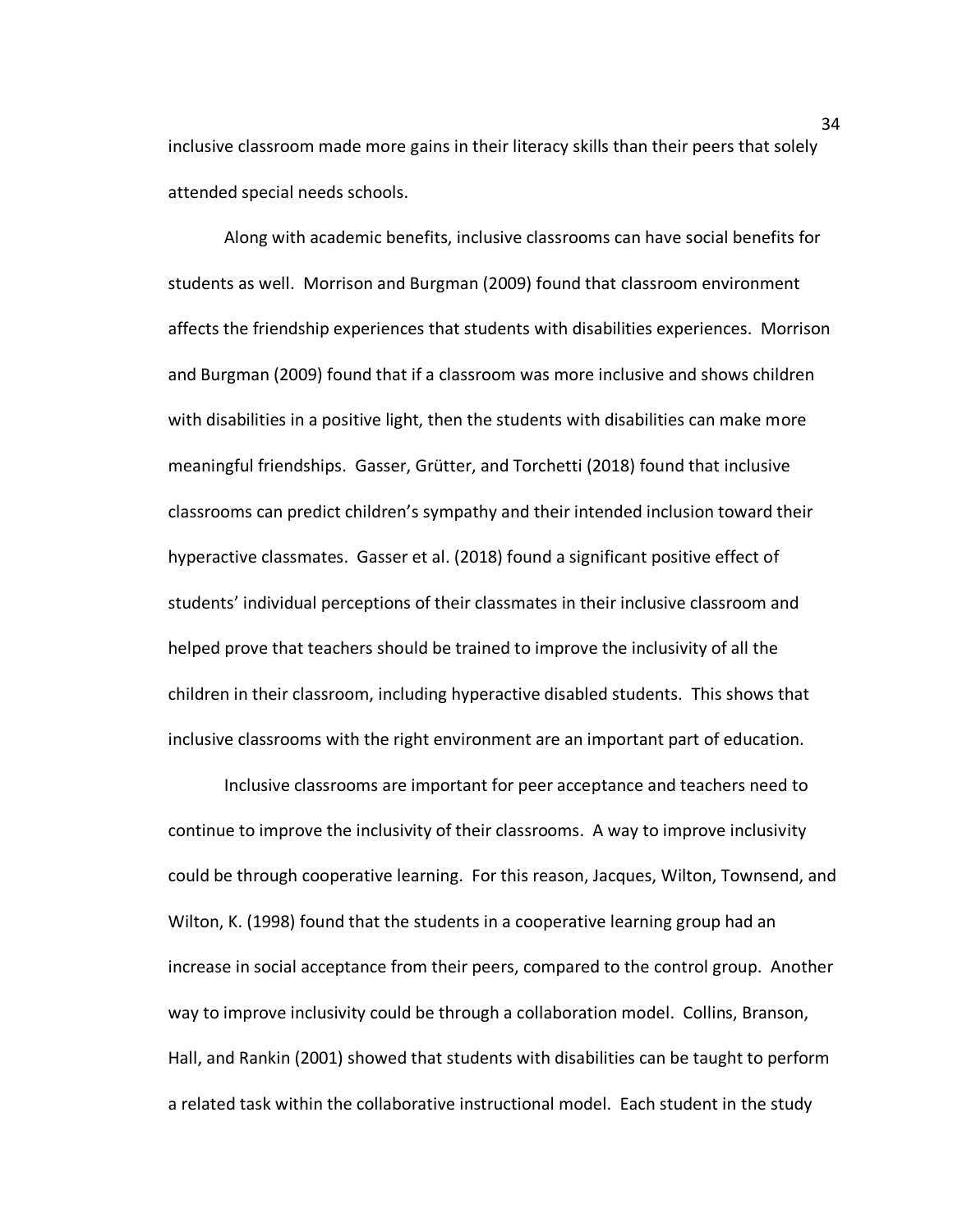grew in their writing which proved that students with disabilities can be taught to perform a related task within the collaborative instructional model.

Inclusive classrooms can be beneficial to general education students and special education students, but their classroom teachers need the right educating and training in order to execute a successful inclusive classroom. Chang, Shih, and Kasari (2016) determined that teachers did not use many strategies to help the children with autism facilitate friendship development. This led the authors to conclude that teachers need to be taught more strategies on how to foster more friendships with autistic children in their classroom. Bain and Parkes (2006) found that teachers who routinely implemented common classroom pedagogies were more successful than their peers who made less use of pedagogies. This means that teachers need to be taught and use explicit teaching, cooperative learning, team accelerated instruction, peer tutoring and classroom engagement to have successful inclusive classrooms.

Coaching can improve a teacher's performance in their classrooms. Duchaine, Jolivete and Fredrick (2011) found that teacher coaching with performance feedback can have a direct impact on teachers' use of BSPS. Coaching teachers can be another tool that administrators can use to help foster more inclusive classrooms by coaching their teachers' specific inclusive strategies. Pülschen and Pülschen (2015) found that it is important to devote time to having teachers become collaborative team players and work toward a common goal. This can lead to decreased stress and becoming more successful inclusive classroom teachers. A support that can help teachers foster an inclusive classroom is using Positive Behavior Interventions. Jones, Weber, and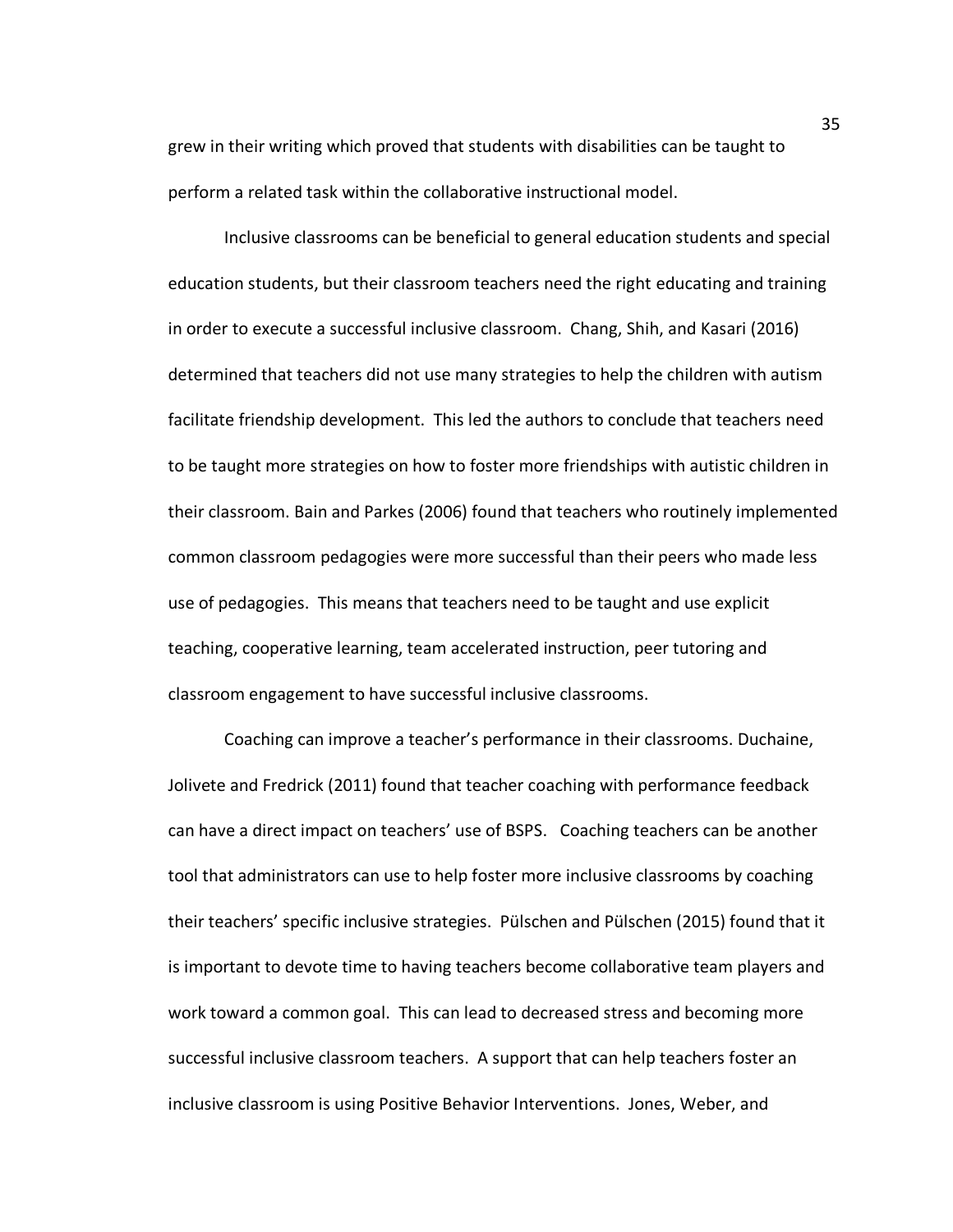McLaughlin (2013) investigated the effects of a school token system on on-task behaviors by two seventh grade boys with ASD or ADHD within an inclusive classroom. Both students seemed to have benefited from using Positive Behavioral Interventions. This is another professional development topic that teachers can learn about to have more inclusive classrooms.

Along with behavioral trainings, teachers can also learn about more and different ways to measure student's success in the classroom. Lowrey, Hollingshead, and Howery (2017) found that Universal Design for Learning (UDL) can support teachers to identify different ways of measuring success for all children. The same study also found that teachers can continue to improve how they choose to talk about the students with ID, and should continue to intentionally build a sense of membership and provide instruction accessible to all students. Teachers can use professional development to focus on support in UDL and language surround the special education students in their classrooms. More professional development is important in order to properly implement collaborative inclusive classrooms. Shoulders and Krei (2016) found that the number of hours in professional development in collaborative work predicted efficacy in student engagement. Kilanowski-Press, Foote, and Rinaldo (2010) found that team teaching was the least employed inclusive approach employed in classrooms. Team teaching is the instructional approach that may most clearly exemplify inclusive practices, due to the shared core instruction, is least utilized. Kilanowski-Press et al. (2010) also found that one-to-one student support was the most prevalent type of support provided in inclusive classrooms. This could be argued as the least inclusive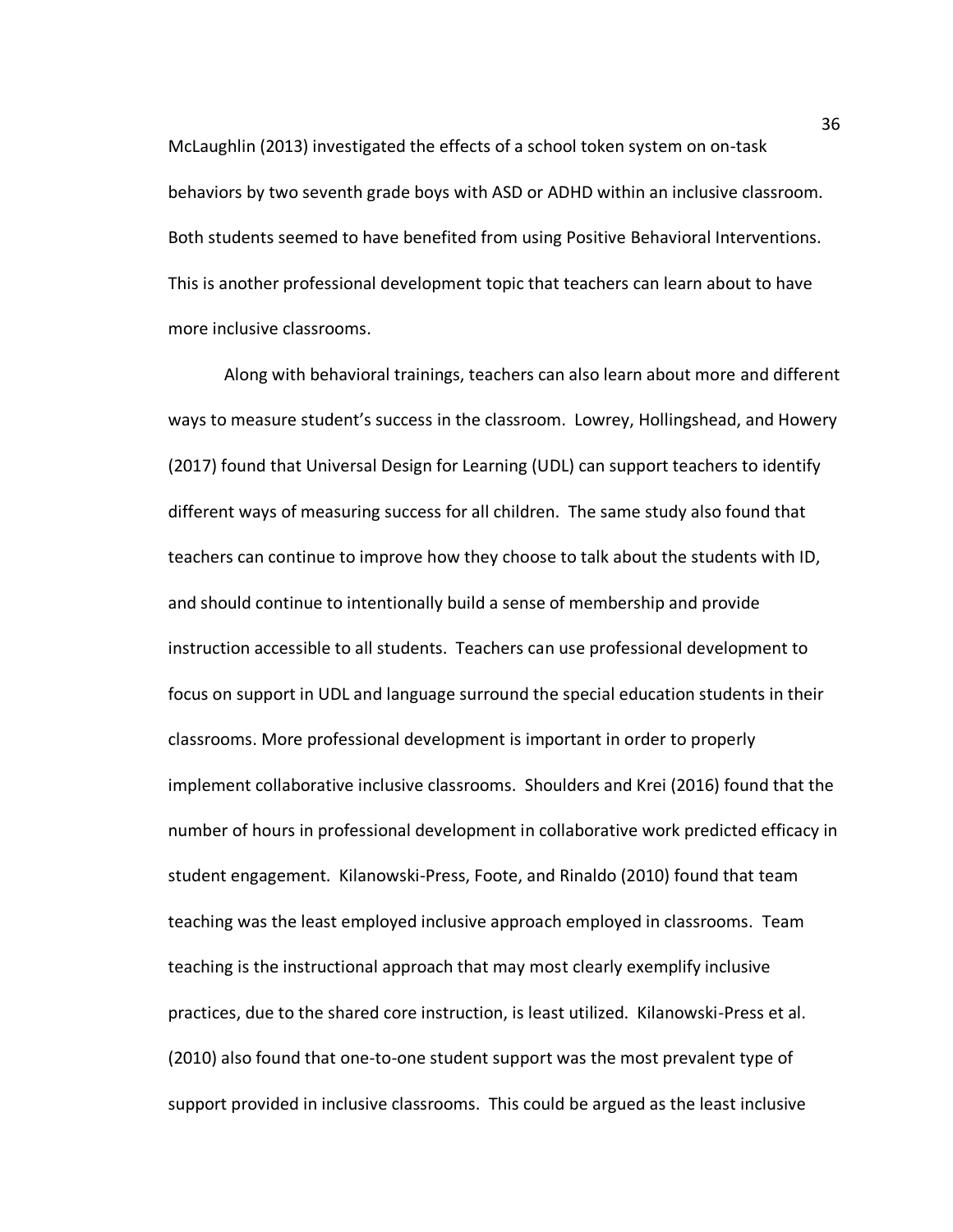form of support it excludes special education students from the larger instructional group.Brendle, Lock, and Piazza (2017) found that the teachers reported an awareness of the research-based models for co-teaching, but they lack the expertise in implementing the various models in their classrooms. All of the teachers reported that they need further training in order to successfully implement the research-based coteaching methods.

Although there are plenty of benefits to inclusive classrooms for students and teachers, there are some disadvantages to be addressed as well. Brown and Babo (2017) found that students who were placed in a non-inclusive classroom setting performed higher on the 2013 NJ HSPA than general education students who were placed in an inclusive classroom. Along with inclusive classrooms hindering academic performance of general education students, inclusive classrooms can have an impact on students' attitudes. Wong (2008) found that the attitudes of non-disabled peers toward people with disabilities did not change significantly over the course of the school year. Wong (2008) attributed the attitudes on the non-disabled students not changing because there was no support to foster relationships in classes. Daniel and King (1997) found the effects of students' placement versus nonplacement in an inclusion classroom on dependent variables, including parent concerns about their children's school program, teacher and parent reported instances of students' problem behaviors, student's academic performance, and students' self-reported self-esteem were mixed. Daniel and King (1997) found that students placed in inclusion classrooms had a higher instance of behavior problems and lower self-esteem than students in non-inclusion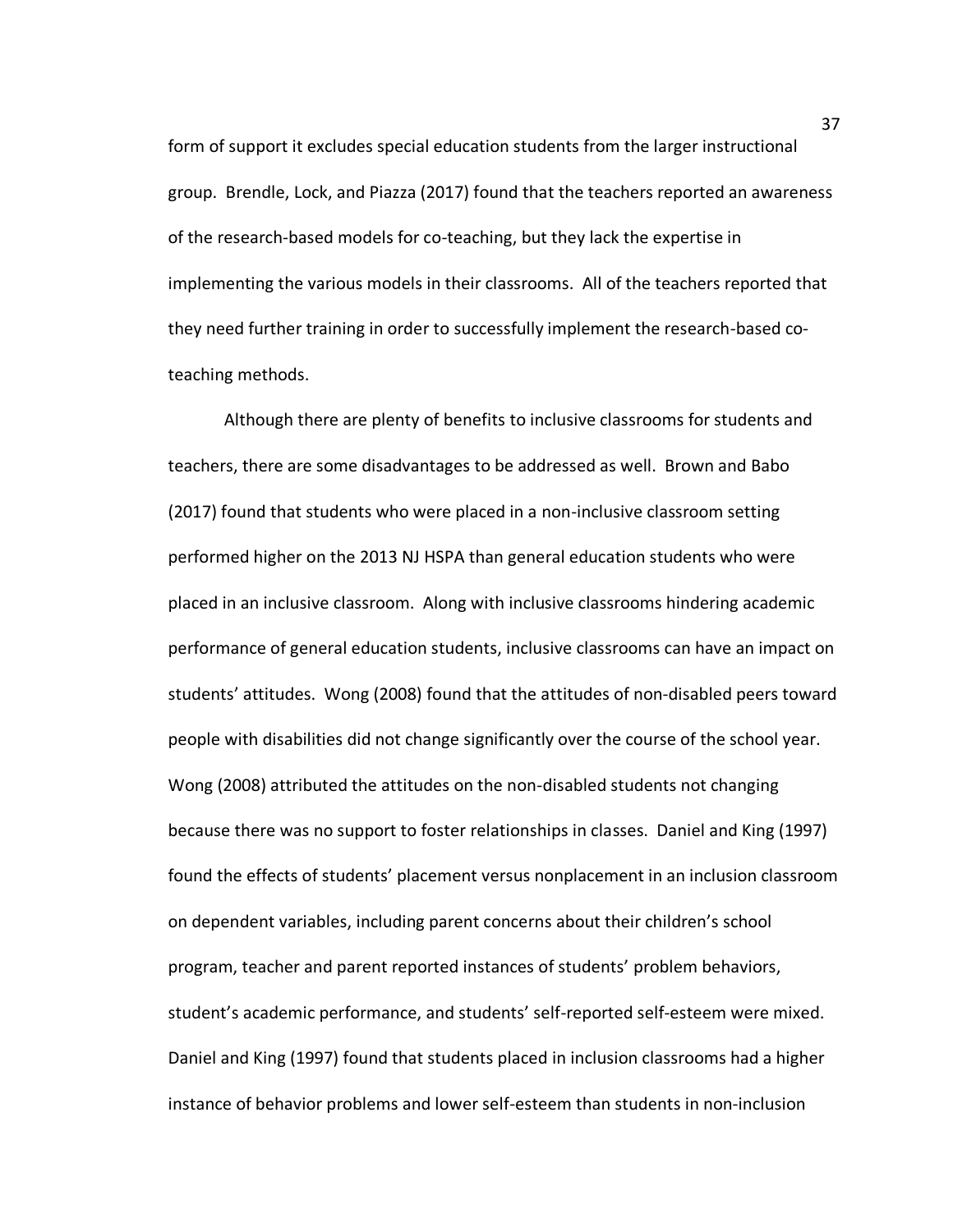classrooms. This means that contrary to the inclusionary assumption, inclusion programs may not necessarily help to raise students' self-esteem. In line with these previous studies, Zablotsky, Bradshaw, Anderson, and Law (2014)) found that students with Autism Spectrum Disorder are more vulnerable to bullying at schools. It was more typically seen in children that were in fully inclusive classes all of the time or nearly all of the time.

Education staff needs continued education and training to build relationships in inclusive classroom and bullying. A particularly vulnerable student population who teachers can use additional relationship building professional development on are, students who use augmentative and alternative communication. Chung, Carter, and Sisco (2012) found that this population of students rarely initiated communication especially with their peers. A majority of communication the students participated in, was with their assigned adult. More professional development needs to be focused on building relationships and peer interactions so that special education students are not at any disadvantage in inclusive classrooms. There are also social benefits for both general and special education students in inclusive classrooms. Vaughn, Elbaum, Schumm, and Hughes (1998) found a positive correlation in the peer acceptance and friendship quality of the students in a collaborative classroom setting. In collaborative settings, the percentage of students with LD and low- to average achieving students who had at least one reciprocal friend increased slightly through the school year.

Changing teachers and society's beliefs regarding people with disabilities to be more positive and accepting can start in inclusive classrooms. Inclusive classroom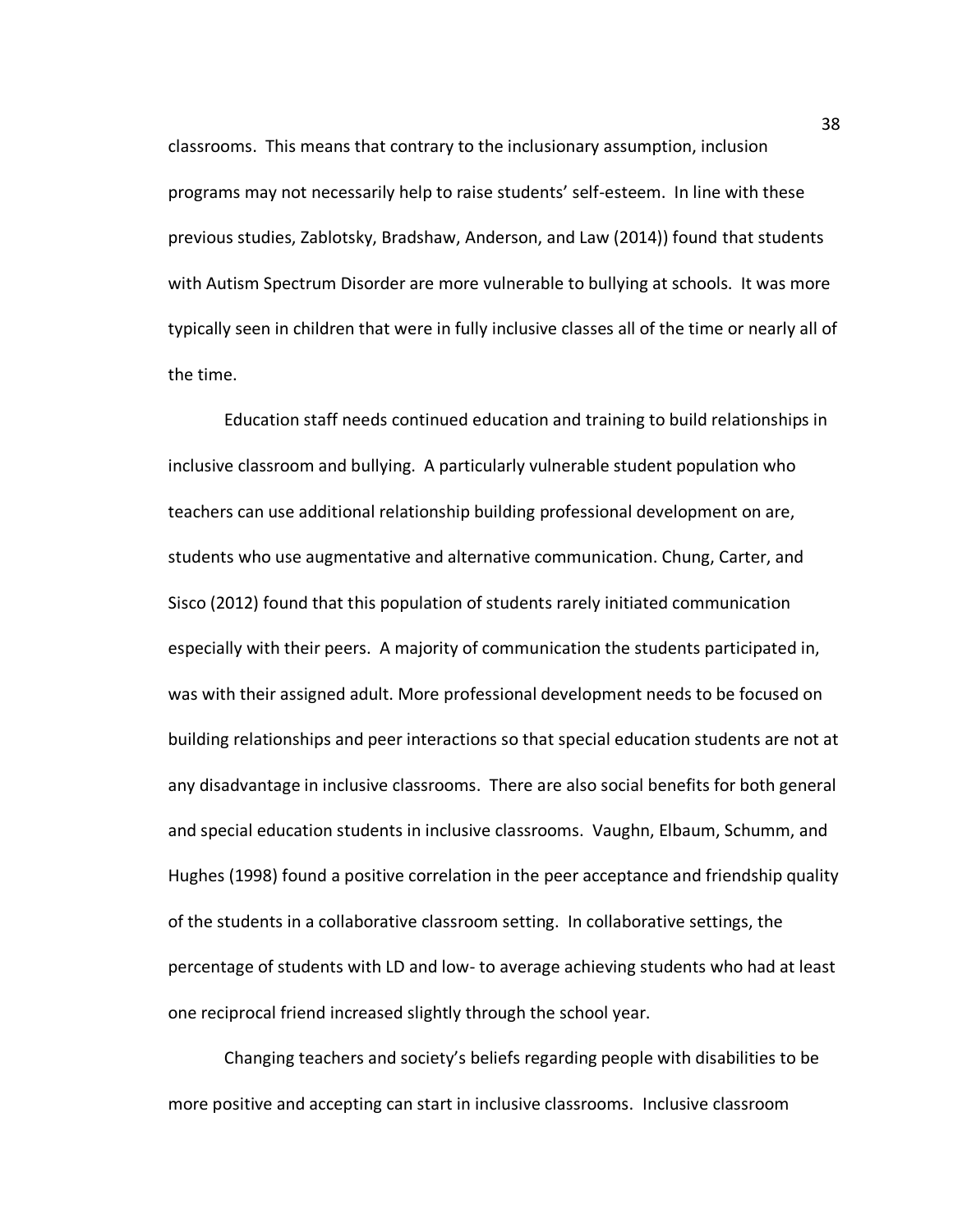teachers need to know their students' needs and differentiate, in order to make their inclusive classroom welcoming to all students. Paterson (2007) found that teachers had individual knowledge of all of their students, with or without disabilities in their classrooms. The teachers in the study used this knowledge to guide their teaching. These results mean that the teachers are not paying the most attention to the whole class, rather the teachers are paying attention to individual needs and adjusting their lessons accordingly. Teachers' thinking about individual students helps support differentiation within inclusive classrooms. Roose, Vantieghem, Vanderlinde, and Van Avermaet (2019) investigated if teachers' beliefs are associated with how they view inclusive classrooms. Roose et al. (2019) found that teachers who had more positive beliefs regarding diverse groups of students, and the more open they were to integrate student needs into curriculum, the more likely they were to notice PTSI (Positive Teacher-Student Interactions) and DI (Differentiated Instruction) in the video clips. Having more teachers noticing PTSI and DI could lead to more implementation in their classrooms. Along with increasing positive beliefs with teachers and parents, we need to increase positive beliefs about all disabilities in society, including Autism. Dillenburger, McKerr, Jordan, Devine, and Keenan (2015) found that the public had overall positive attitudes regarding children and adults with Autism. Changing beliefs regarding people with disabilities can begin in inclusive classrooms.

## **Limitations of the Research**

The literature for this thesis was found through searches in Education Journals, ERIC, and EBSCO Mega FILE. The literature used was found through searching key words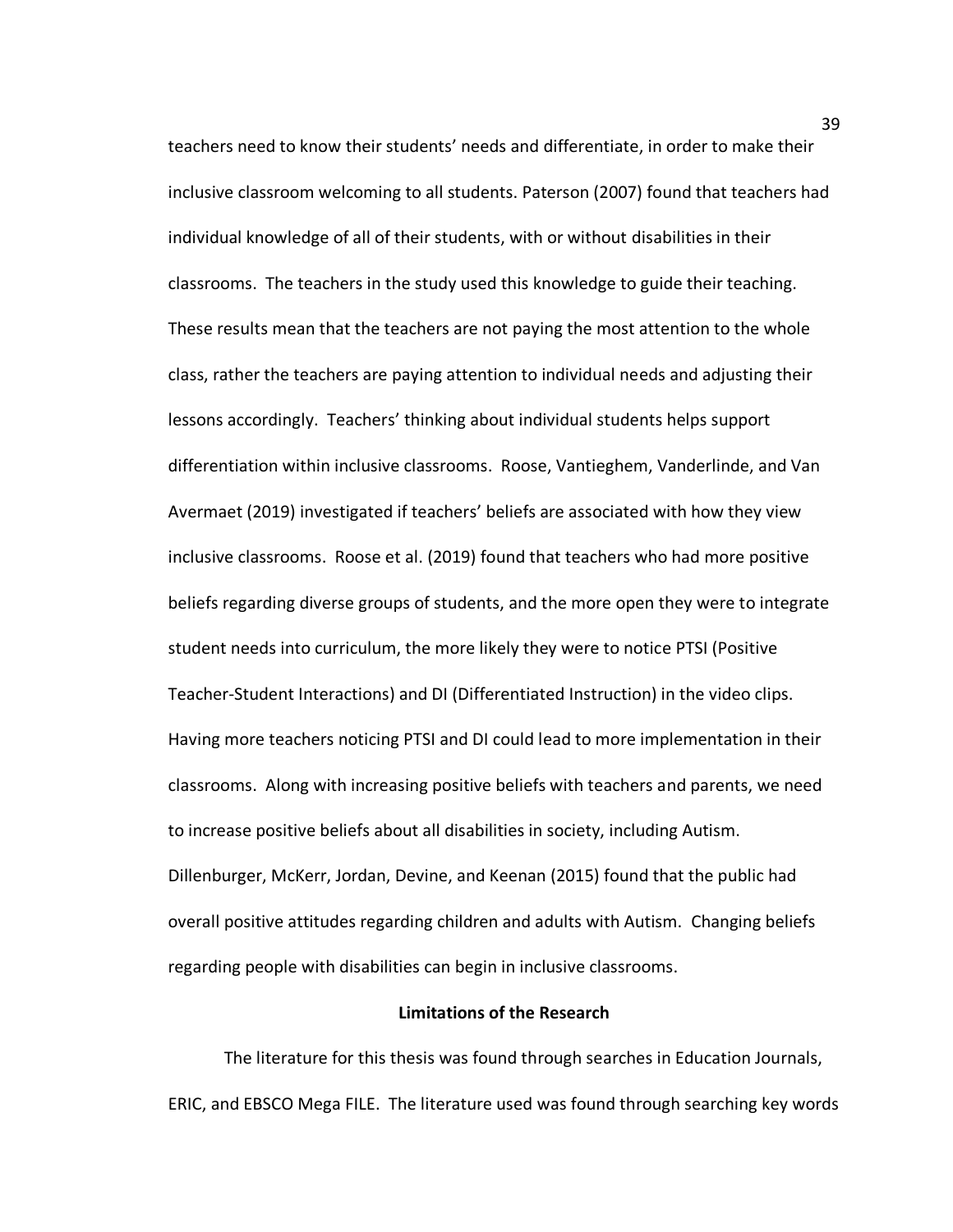included "collaboration," "inclusion," "co-teaching," "social inclusion," and "inclusive classrooms." These key words were used to find literature on the benefits of inclusion for special education and general education students in general education classrooms. The databases used and specific keywords, limited the scope of literature that was found and used in this review.

Another limitation to this review was the vast sample size. Due to the limited search procedures, the author was unable to find enough literature for just high school students in the United States. Instead, the literature found, used various countries and used various ages. Schools around the world differ in their procedures, time spent with students, classroom structure, and other factors. These many variations could have affected the conclusions drawn from all of the various studies. The conclusions drawn are also not incredibly specific due to the use of various schools around the world and various ages.

A final limitation of this review was the time. The author was unable to find enough literature that specifically covered the benefits of inclusion for special education and general education students in general education classrooms from the last ten years. The literature that the author was able to find varied greatly in time. The oldest study was from 1998, and the most recent study in the review was from 2018. Education can change greatly from year to year, especially from decade to decade. New research and information changes and informs new practices within schools. This change was not taken into account in this review and the conclusions drawn from it.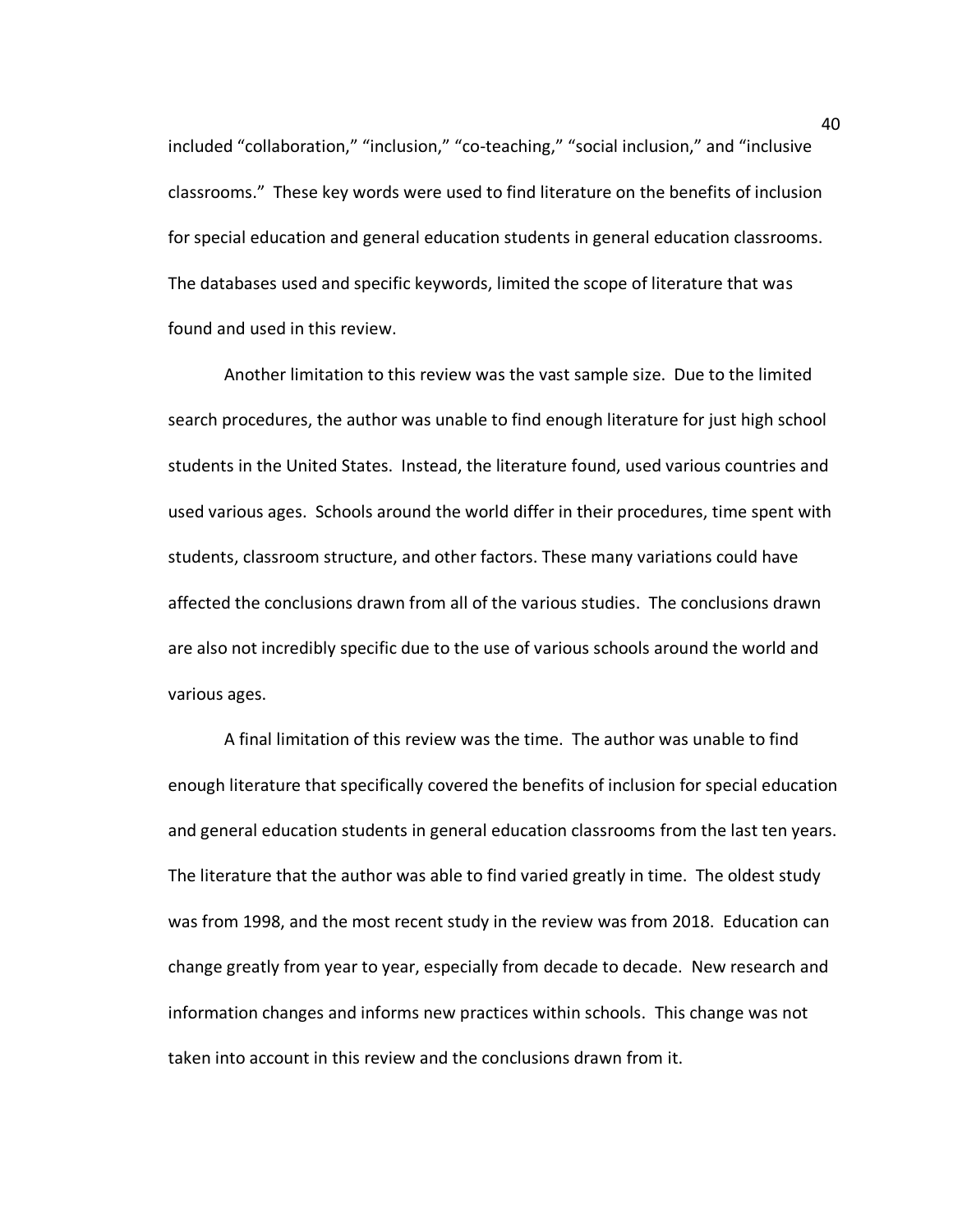#### **Implications for Future Research**

A limitation for this literature review was the vast sample size due to the limited search procedures and lack of literature to choose from. Future researchers can explore researching specific age groups and the benefits of inclusion for general and special education students. For example, researchers can specifically focus on high school aged students or elementary aged students. Classroom procedures and expectations can vary greatly between an elementary student and a high school student. Separating each age group for research could be very informative.

Another limitation for this review was the large time period between all of the studies used. Laws, data and societal expectations can change greatly over twenty years and research should reflect this. Future research can continue to address the benefits of inclusion for both general and special education in an ever-changing educational world.

Future research can continue to gather more data from student's perspective. For this review, there was studies from teachers, parents, and society's perspective, but little from student's perspective. Future research can address both general and special education students' perspectives on the benefits of inclusive classrooms. Researchers can focus on academic positive or negative gains for both sets of students. Along with an academic focus, researchers can also focus on social positive or negative gains for both sets of students. Future studies can also focus on both academic and social positive or negative gains from students' perspectives while they are in school and postgraduation.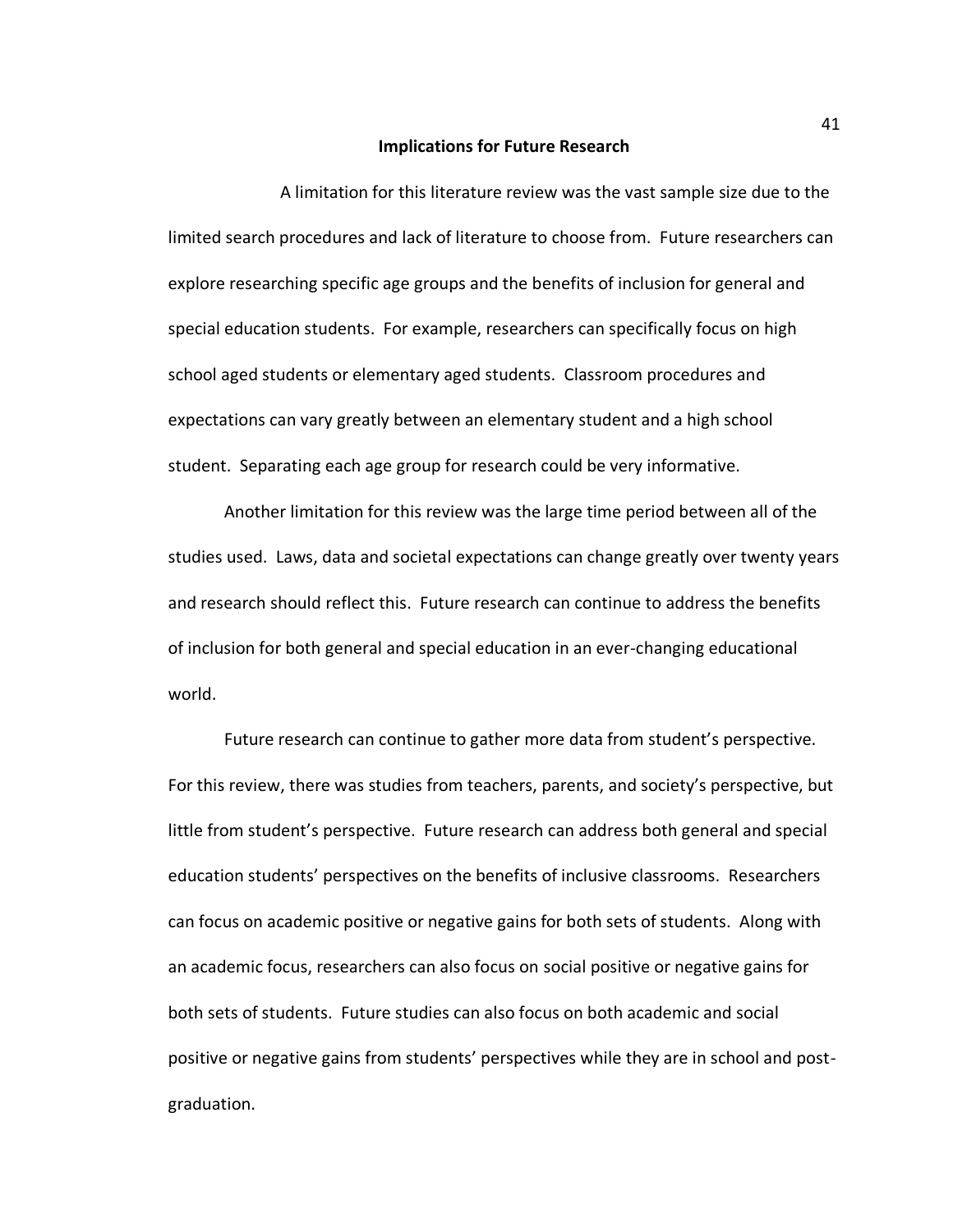#### **Implications for Professional Application**

The data from this literature review reveals several relevant applications that can be applied to the real world of teaching. The biggest application being teachers need to attend more thoughtful and purposeful professional development on inclusive classrooms. According to Individuals with Disabilities Education Act (IDEA), all special education students have the right to the least restrictive environment in their education. The least restrictive environment will most likely include at least one inclusive classroom. Special education students being in an inclusive classroom effects the teachers, general education students and the special education students themselves. The large number of individuals affected by inclusive classrooms leads to the need for more purposeful professional development in order to execute them correctly.

Purposeful professional development can include educating teachers about different types of collaborative teaching models such as; one teach, one observe, one teach, one assist, parallel teaching, station teaching, alternative teaching, and team teaching. Brendle et al. (2017) found that the teachers reported an awareness of the research-based models for co-teaching but, they lack the expertise in implementing the various models in their classrooms. Kilanowski-Press et al. (2010) found that team teaching was the least employed approach that was employed which could be argued as the most inclusive approach. Kilanowski-Press et al. (2010) also found that one-to-one student support was the most prevalent type of support provided in inclusive classrooms. This is not a research-based co-teaching model and could be argued as the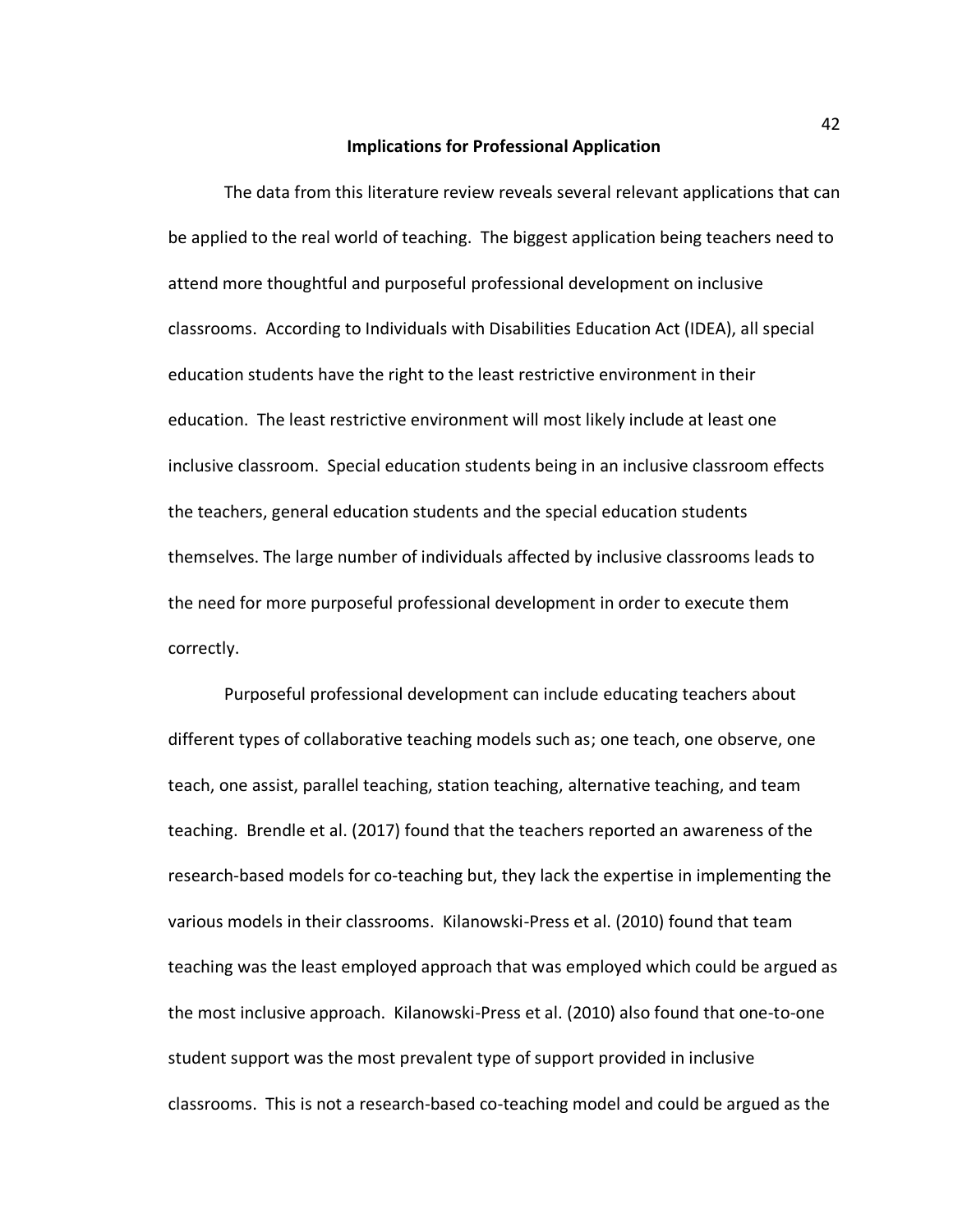least inclusive form of support. More purposeful professional development can educate teachers on their options which can lead to more effective inclusive classrooms.

Teachers can be trained on specific classroom techniques that can support the diverse needs of the students in their classrooms. One way to support the diverse students is through differentiation and modifications. Universal Design for Learning (UDL) allows content accessible to all students. Lowrey et al. (2017) found that teachers should allow multiple means of representation, engagement, and expression in the classroom. UDL can help incorporate modifications in a classroom and support teachers identify the different ways of measuring success in their classrooms. Purposeful professional development can help all students demonstrate their learning, which could lead to gaining confidence and feeling more included and therefore be more successful.

Professional development can also focus on addressing the diverse social and emotional needs within classrooms. Teachers can continue to expand their knowledge in promoting friendships within classrooms. Daniel and King (1997) found that students placed in inclusion classrooms have lower self-esteem than students in non-inclusion classrooms. Along with lower self-esteem, Zablotsky et al. (2014) found that students with Autism are more vulnerable to bullying. Chang et al. (2016) determined that teachers mainly used behavioral strategies when interacting with the students, and did not use many strategies to help the students with Autism in their classroom make friends. Purposeful professional development can help all teachers have more strategies on how to foster high self-esteem and more friendships. General and special education students who have higher self-esteem and more friendships can lead to all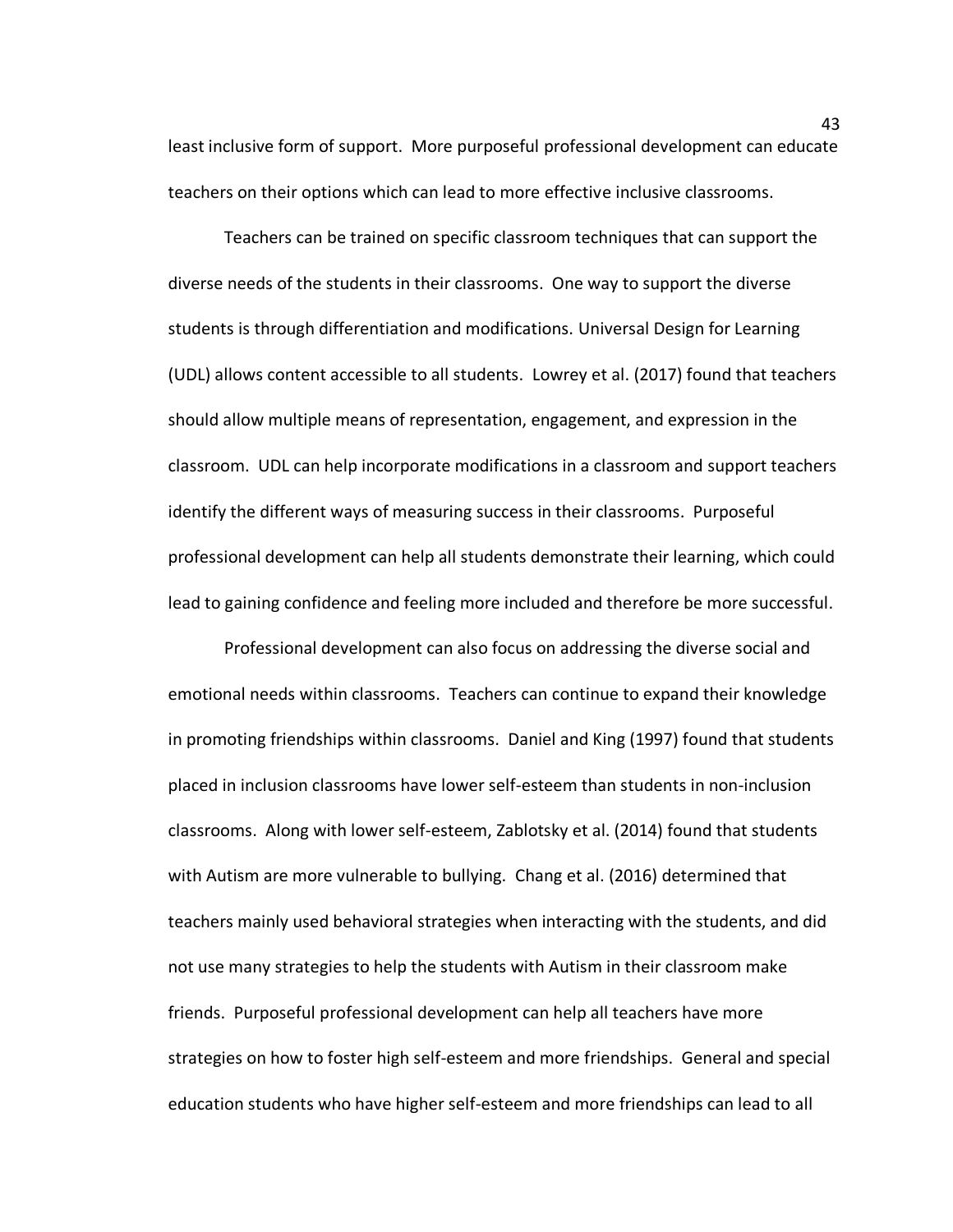students feeling safe and welcome, and part of an inclusive classroom community. Students who feel safe can thrive socially, behaviorally, and academically and this can start with more purposeful professional development for teachers.

## **Conclusion**

The effects of inclusion for special education and general education students in general education classrooms can have a positive or a negative effect on teachers and students. An inclusive classroom that is executed correctly can increase teacher collaboration, student friendships, social acceptance, and academic performance. An inclusive classroom that is poorly executed can leave teacher's feeling overwhelmed, decrease student self-esteem and academic performance, and increase bullying. The determination of whether an inclusive classroom is successful or not, begins with purposeful professional development for teachers. When all educators support inclusive classrooms, they can be successful, and all teachers and students can benefit tremendously.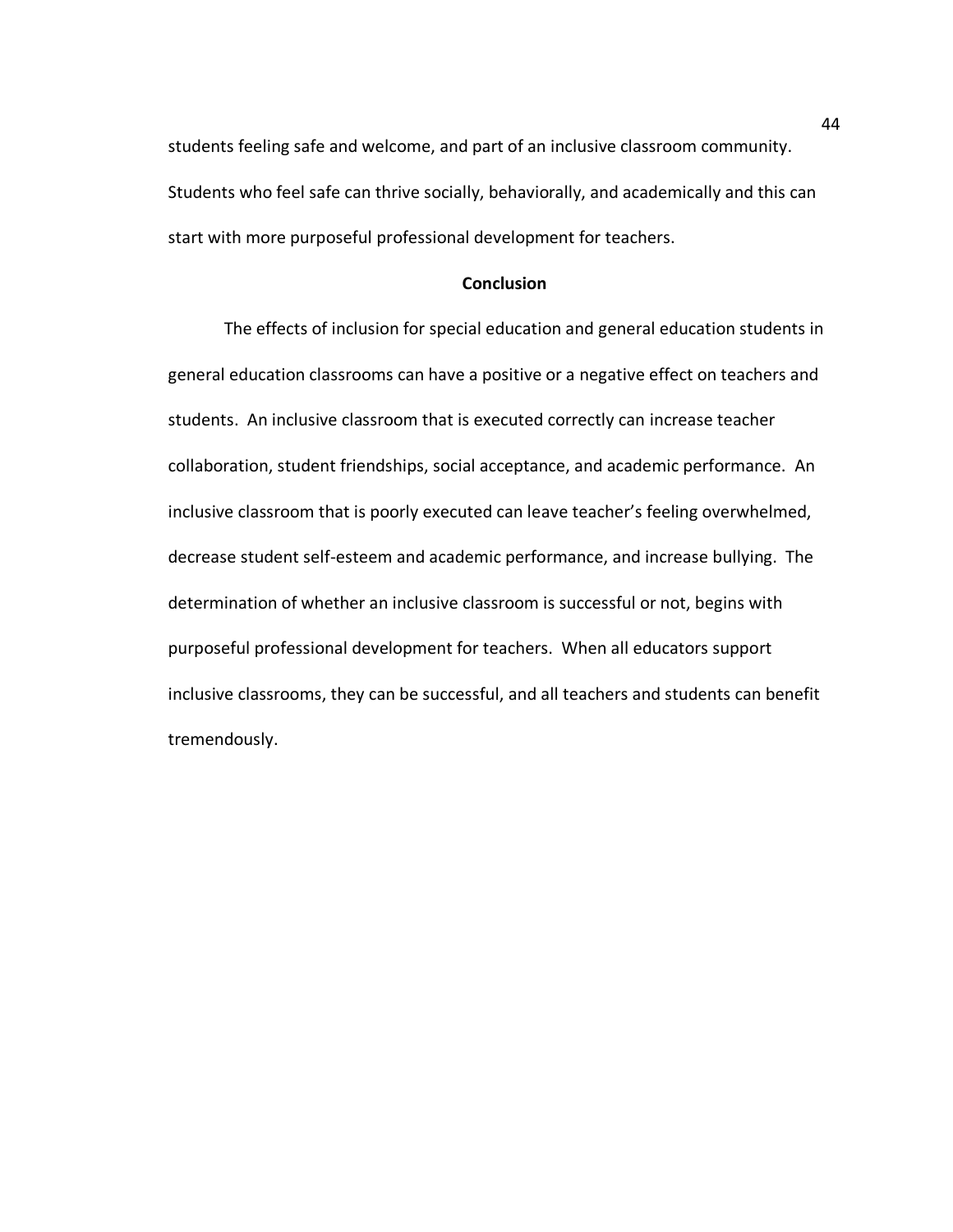#### References

- Bain, A., & Parkes, R. J. (2006). Curriculum authoring tools and inclusive classroom teaching practice: a longitudinal study. *British Journal of Educational Technology , 37*(2), 177–189. https://doi-org.ezproxy.bethel.edu/10.1111/j.1467-8535.2005. 00527.x
- Borders, C. M., Barnett, D., & Bauer, A. M. (2010). How are they really doing? observation of inclusionary classroom participation for children with mild-tomoderate deafness. *Journal of Deaf Studies and Deaf Education, 15*(4), 348–357. Retrieved from https://search-ebscohost-com.ezproxy.bethel.edu/login.aspx? direct=true&db=eric&AN=EJ910445&site=ehost-live&scope=site
- Brendle, J., Lock, R., & Piazza, K. (2017). A study of co-teaching identifying effective implementation strategies. *International Journal of Special Education*, 32(3), 538– 550. Retrieved from https://search- ebscohost.com.ezproxy.bethel.edu/login.aspx? direct=true&db=eric&AN=EJ1184155&site=ehost-live&scope=site
- Brown, J. E., & Babo, G. (2017). The influence of placement in an inclusive classroom on the academic performance of non-disabled eleventh grade students in a suburban New Jersey school district. *Education Leadership Review of Doctoral Research*, 5, 1–15. Retrieved from https://search-ebscohost-com.ezproxy.bethel. edu/login.aspx?direct=true&db=eric&AN=EJ115194&site=ehost-live&scope=site
- Chang, Y.-C., Shih, W., & Kasari, C. (2016). Friendships in preschool children with autism spectrum disorder: what holds them back, child characteristics or teacher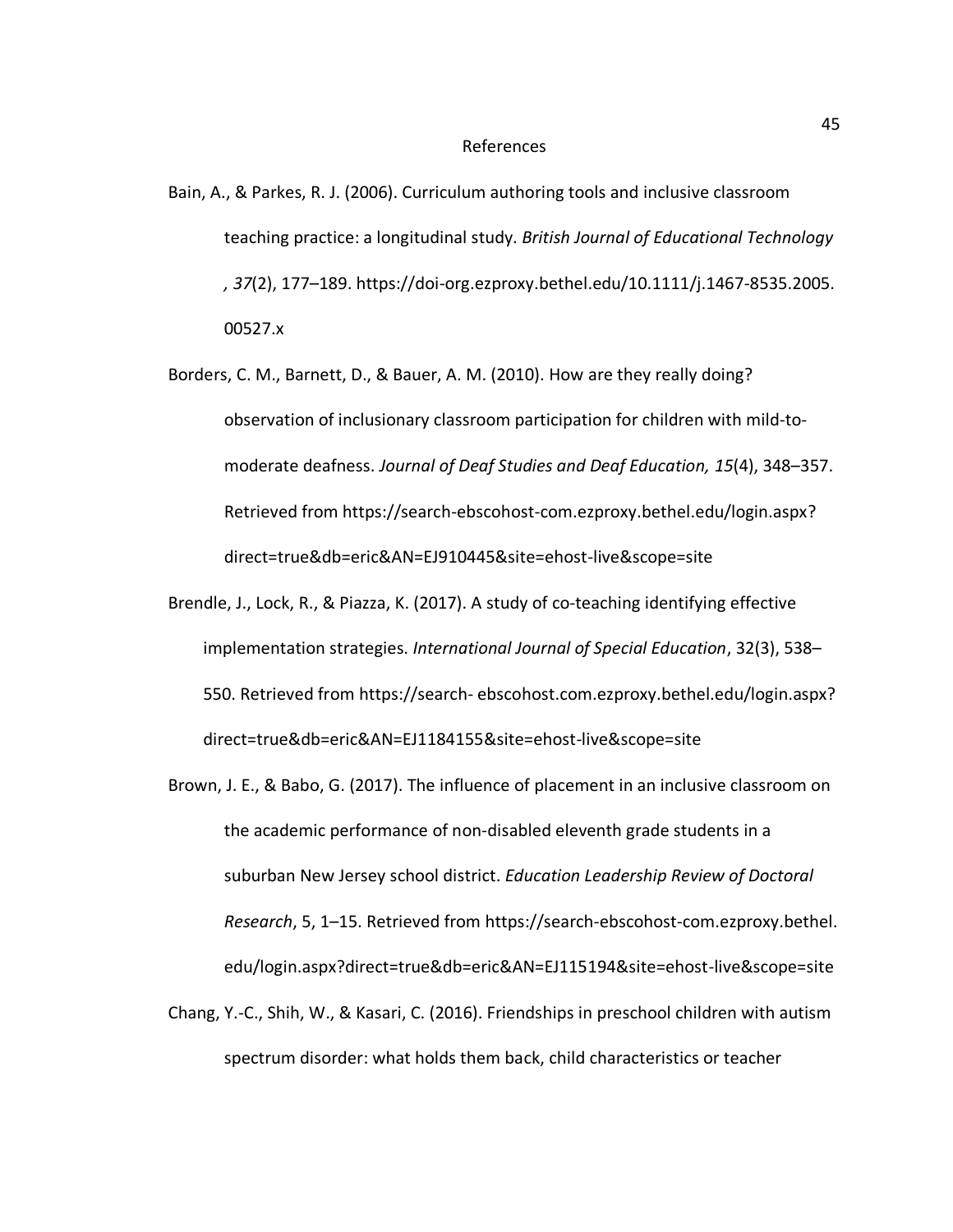behavior? *Autism: The International Journal of Research and Practice, 20*(1), 65– 74. Retrieved from https://search-ebscohost-com.ezproxy.bethel.edu/login.aspx ?direct=true&db=eric&AN=EJ1085535&site=ehost-live&scope=site

Chung, Y.-C., Carter, E. W., & Sisco, L. G. (2012). Social interactions of students with with disabilities who use augmentative and alternative communication in inclusive classrooms. *American Journal on Intellectual and Developmental Disabilities*, 117(5), 349–367. Retrieved from https://search-ebscohostcom.ezproxy.bethel.edu/login .aspx?direct=true&db=eric&AN=EJ983527&site =ehost-live&scope=site

Collins, B. C., Branson, T. A., Hall, M., & Rankin, S. W. (2001). Teaching secondary students with moderate disabilities in an inclusive academic classroom setting. *Journal of Developmental and Physical Disabilities*, *13*(1), 41–59. https://doi-org. ezproxy.bethel.edu/10.1023/A:1026557316417

Daniel, L. G., & King, D. A. (1997). Impact of inclusion education on academic achievement, student behavior and self-esteem, and parental attitudes. *The Journal of Educational Research, 91(*2), 67–80. https://doi-org.ezproxy.bethel. edu/10.1080/00220679709597524

Dessemontet, R. S., Bless, G., & Morin, D. (2012). Effects of inclusion on the academic achievement and adaptive behaviour of children with intellectual disabilities. *Journal of Intellectual Disability Research*, 56(6), 579–587. Retrieved from https://search-ebscohost-com .ezproxy.bethel.edu/login .aspx? direct=true&db=eric&AN=EJ965124&site=ehost-live&scope=site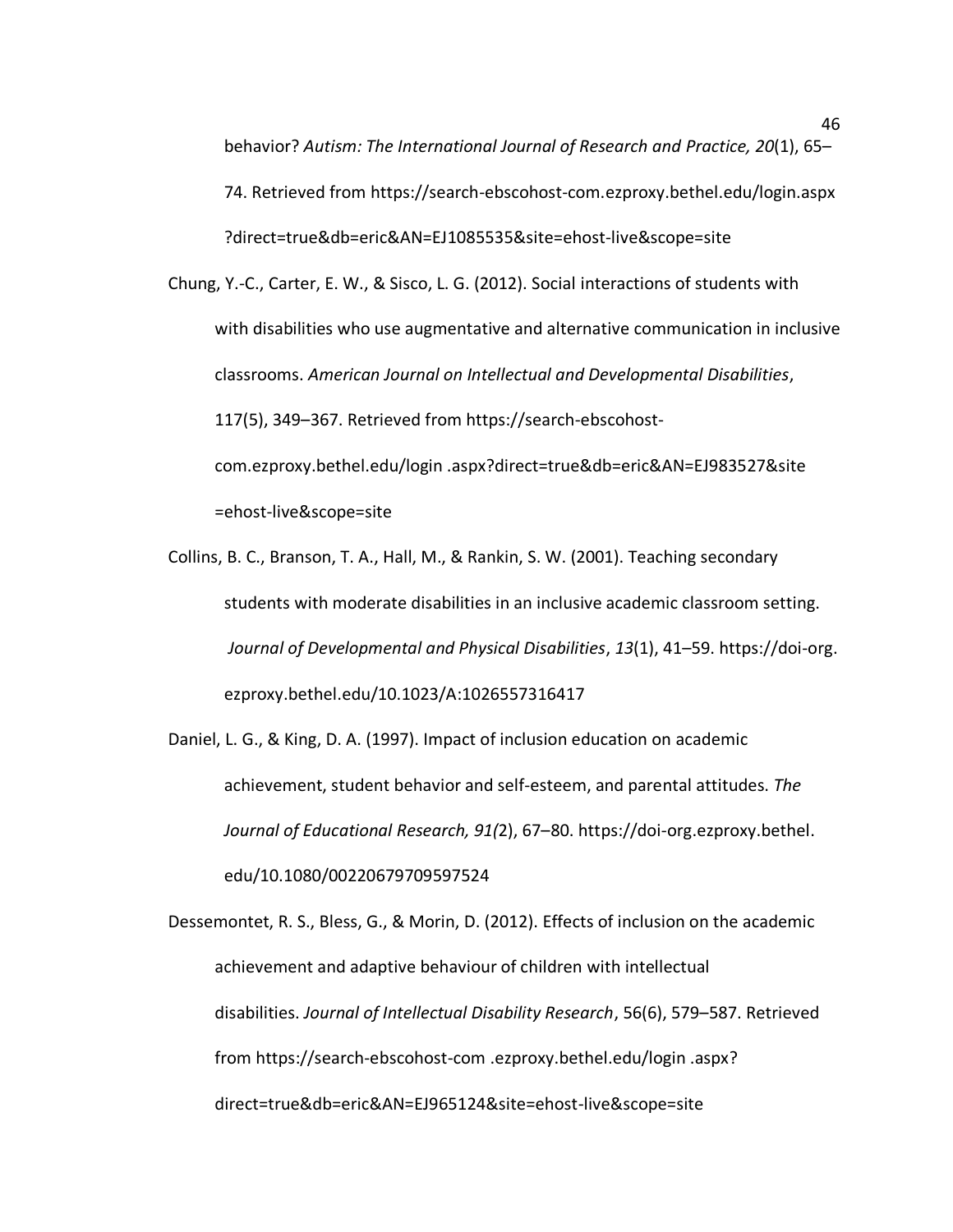Dillenburger, K., McKerr, L., Jordan, J. A., Devine, P., & Keenan, M. (2015). Creating an inclusive society... how close are we in relation to autism spectrum disorder? A general population survey. *Journal of Applied Research in Intellectual Disabilities 28*(4), 330–340. https://doi-org.ezproxy.bethel.edu/10.1111/jar.12144

Duchaine, E. L., Jolivete, K., & Fredrick, L. D. (2011). The effect of teacher coaching with

performance feedback on behavior-specific praise in inclusion classrooms. *Education & Treatment of Children*, 34(2), 209–227. https://doi-org.ezproxy. bethel.edu/10.1353/etc.2011.0009

Friend, M. & Cook, L. "Six approaches to co-teaching." *State Education Resource Center*,

Retrieved from ctserc.org/component/k2/item/50-six-approaches-to-co-teaching.

Gasser, L., Grütter, J., & Torchetti, L. (2018). Inclusive classroom norms, children's sympathy, and intended inclusion toward students with hyperactive behavior. *Journal of School Psychology*, *71*, 72–84. https://doi-org.ezproxy.bethel.edu/10.1 016/j.jsp.2018.10.005

Jacques, N. Townsend, M. & Wilton, K. (1998). Cooperative learning and social acceptance of children with mild intellectual disability. *Journal of Intellectual Disability Research*, 42(1), 29–36. Retrieved from https://search-ebscohost com.ezproxy.bethel.edu/login.aspx?direct=true&db=keh&AN=5428239&site=eh ost-live&scope=site

Jones, M. N., Weber, K. P., & McLaughlin, T. F. (2013). No teacher left behind: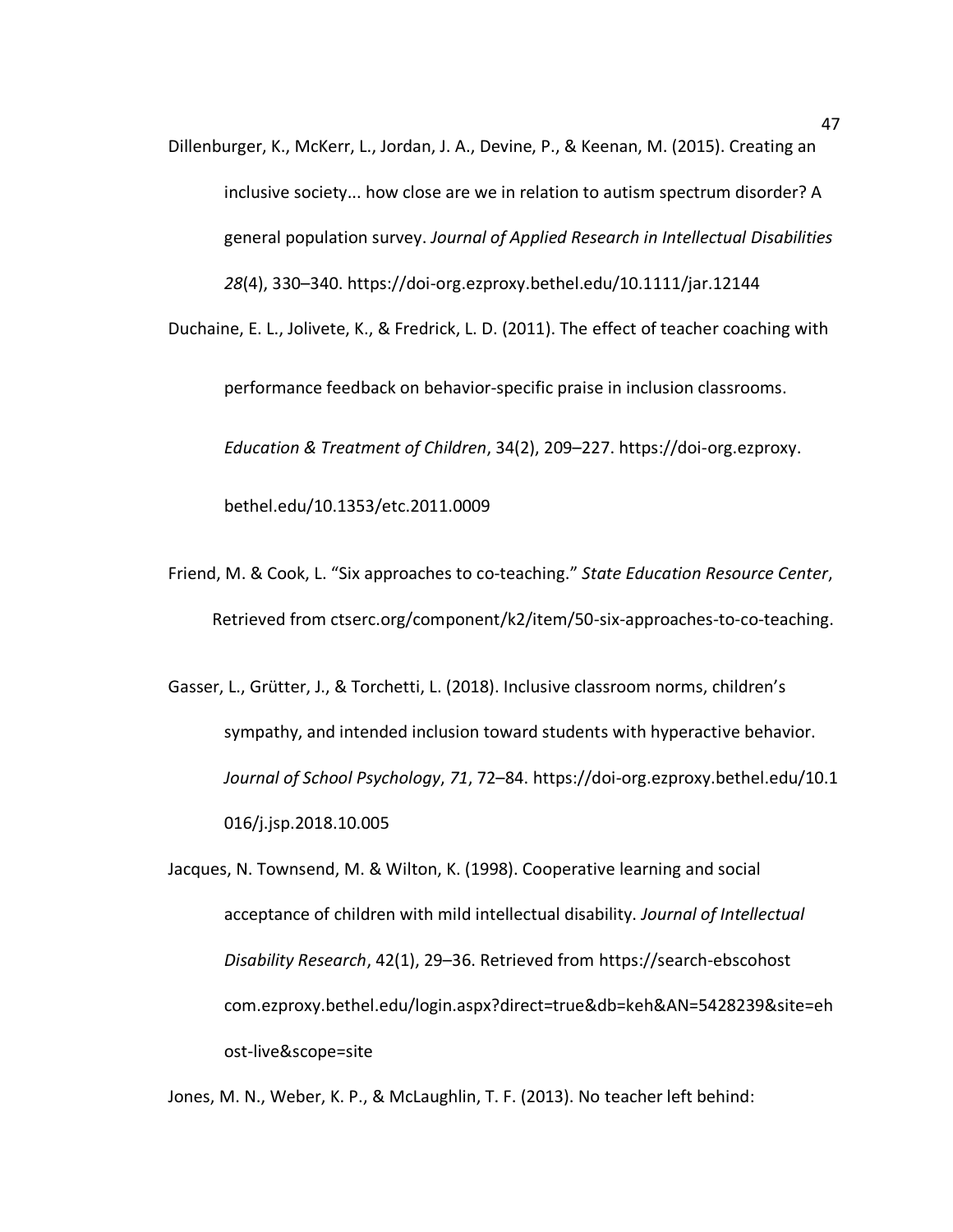educating students with ASD and ADHD in the inclusion classroom. *Journal of Special Education Apprenticeship, 2*(2). Retrieved from https://search-ebscohostcom.ezproxy.bethel.edu/login.aspx?direct=true&db=eric&AN=EJ1127784&site=e host-live&scope=site

Justice, L. M., Logan, J. A. R., Tzu-Jung Lin, & Kaderavek, J. N. (2014). Peer effects in early childhood education: testing the assumptions of special-education inclusion. *Psychological Science (0956-7976)*, 25(9), 1722–1729. https://doi-org.ezproxy. bethel.edu/10.1177/0956797614538978

Kilanowski-Press, L., Foote, C. J., & Rinaldo, V. J. (2010). Inclusion classrooms and teachers: a survey of current practices. *International Journal of Special Education, 25* (3), 43–56. Retrieved from https://search-ebscohost-com.ezproxy. bethel.edu/login.aspx? direct=true&db=eric&AN=EJ909035&site=ehost-live&sco pe=site

Lowrey, K. A., Hollingshead, A., & Howery, K. (2017). A closer look: examining teachers' language around UDL, inclusive classrooms, and intellectual disability. *Intellectual and Developmental Disabilities, 55*(1), 15–24. Retrieved from https:// search-ebscohost-com. ezproxy.bethel.edu/login.aspx?direct=true&db=eric&AN =EJ1130335&site=ehost-live&scope=site

Morrison, R., & Burgman, I. (2009). Friendship experiences among children with disabilities who attend mainstream Australian schools. *Canadian Journal of Occupational Therapy.Revue Canadienne D'Ergotherapie, 76*(3), 145-152. doi:10.1177/000841740907600303 [doi]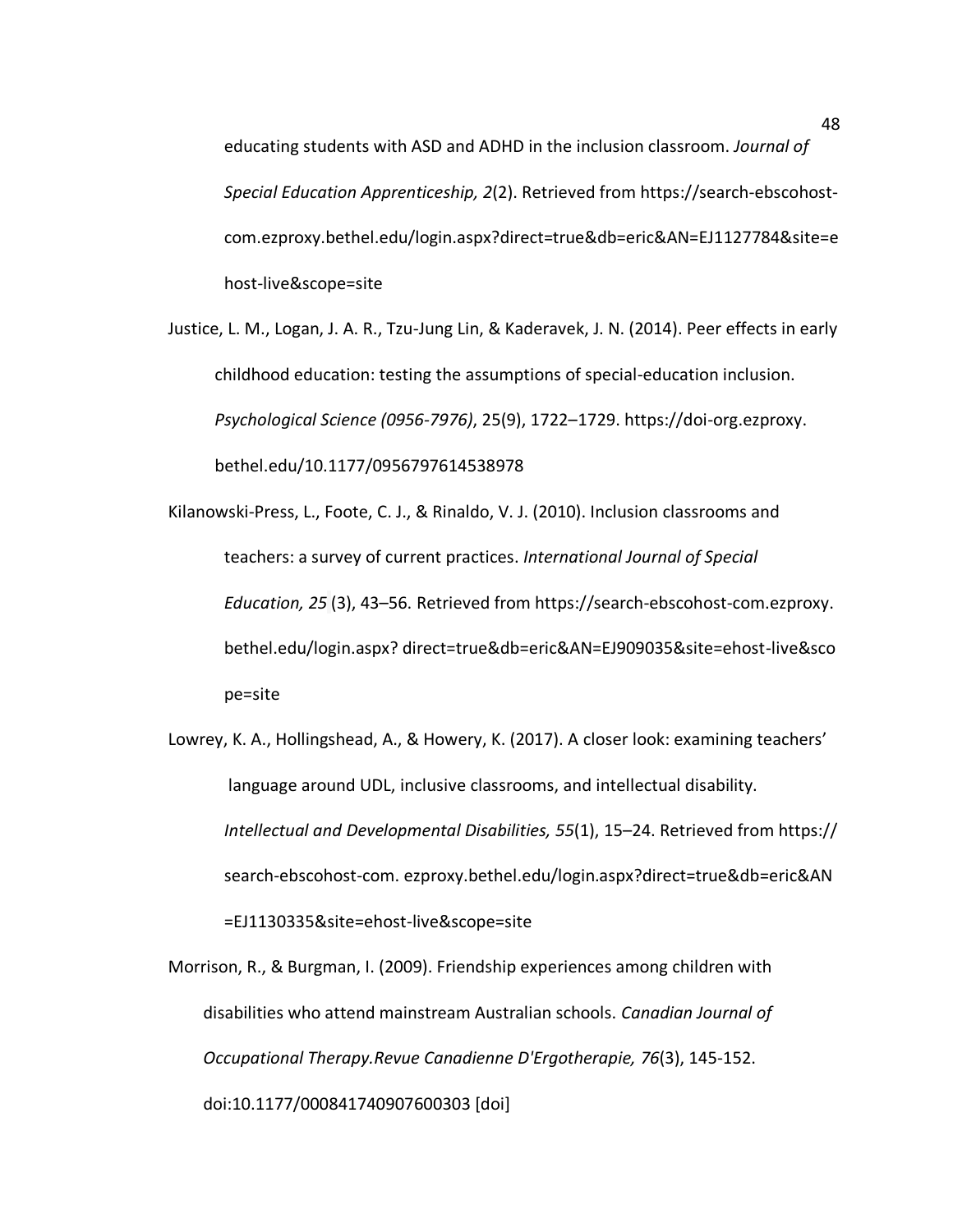- Paterson, D. (2007). Teachers' in-flight thinking in inclusive classrooms. *Journal of Learning Disabilities, 40* (5), 427–435. Retrieved from https://search-ebscohostcom.ezproxy.bethel.edu/login.aspx?direct=true&db=eric&AN=EJ775535&site=eh ost-live&scope=site
- Powers, C. J., Bierman, K. L., & Coffman, D. L. (2016). Restrictive educational placements increase adolescent risks for students with early- starting conduct problems. *Journal of Child Psychology & Psychiatry*, 57(8), 899–908. https://doiorg.ezproxy.bethel.edu/10.1111/jcpp.12487
- Pülschen, S., & Pülschen, D. (2015). Preparation for teacher collaboration in inclusive classrooms – stress reduction for special education students via acceptance and commitment training: A controlled study. *Journal of Molecular Psychiatry*, 3(1), 1-13. https://doi-org.ezproxy.bethel.edu/10.1186/s40303-015-0015-3
- Roose, I., Vantieghem, W., Vanderlinde, R., & Van Avermaet, P. (2019). Beliefs as filters for comparing inclusive classroom situations connecting teachers' beliefs about teaching diverse learners to their noticing of inclusive classroom characteristics in videoclips. *Contemporary Educational Psychology, 56*, 140–151. https://doiorg.ezproxy.bethel.edu/10.1016/j.cedpsych.2019.01.002
- Schultz, T. R., Able, H., Sreckovic, M. A., & White, T. (2016). Parent-teacher collaboration: teacher perceptions of what is needed to support students with ASD in the inclusive classroom. *Education and Training in Autism and Developmental Disabilities*, 51(4), 344–354. Retrieved from https://searchebscohost-com.ezproxy.bethel.edu/login.aspx?direct=true&db=eric&AN=EJ112